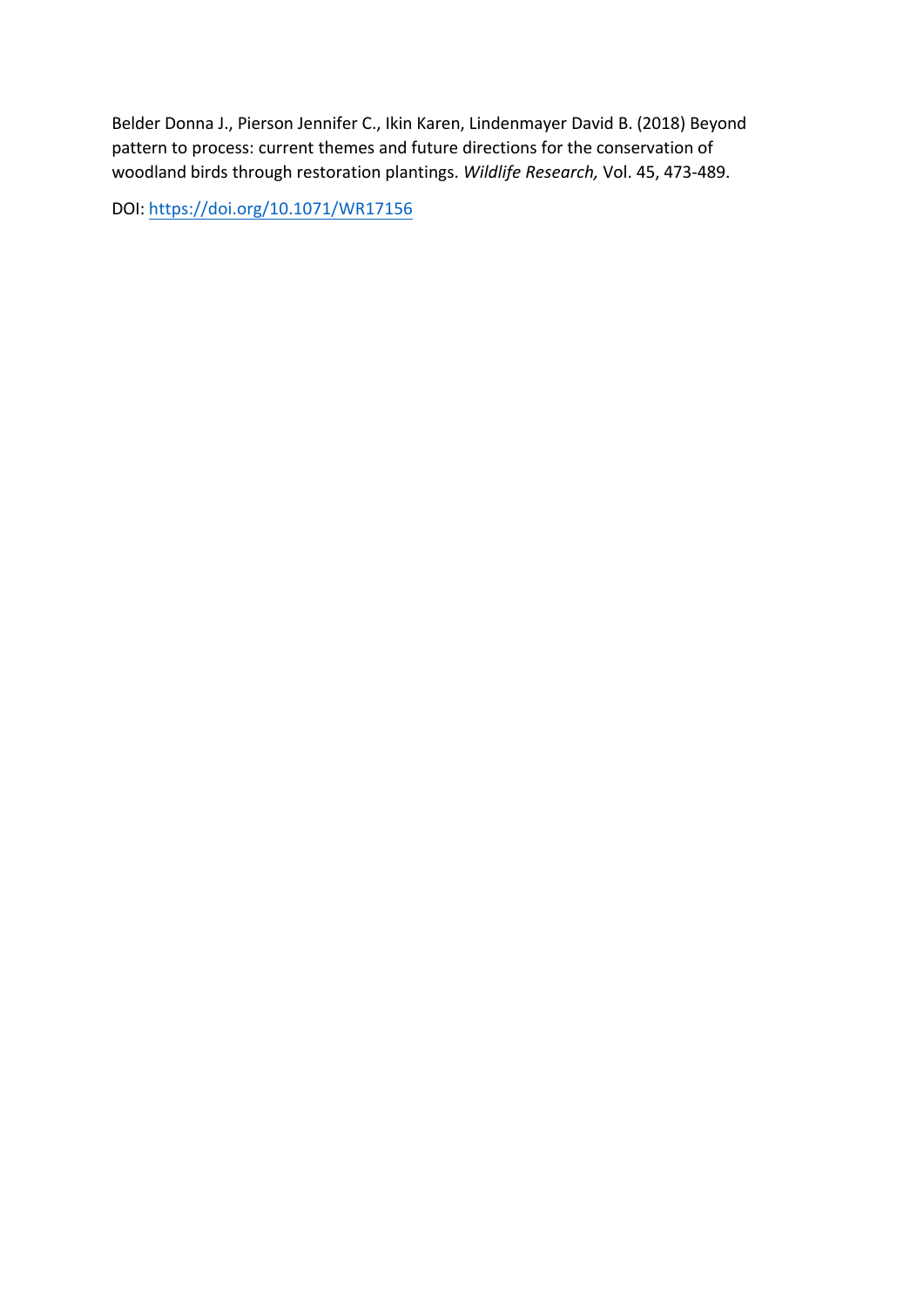### **Beyond pattern to process: current themes and future directions for the**

# **conservation of woodland birds through restoration plantings**

- 3 Donna J. Belder  $A$ <sup>B E</sup>
- 4 Jennifer C. Pierson  $AC$
- 5 Karen Ikin  $A$  B D
- 6 David B. Lindenmayer  $A$  B D
- 
- <sup>A</sup> Fenner School of Environment and Society, The Australian National University, Canberra, ACT,
- 2601 Australia
- B National Environmental Science Program Threatened Species Recovery Hub, The Australian 11 National University, Canberra, ACT, 2601 Australia
- <sup>C</sup> Environment, Planning and Sustainable Development Directorate, ACT Government, Canberra,
- 13 ACT, 2620 Australia
- <sup>D</sup> ARC Centre of Excellence for Environmental Decisions, The Australian National University,
- Canberra, ACT, 2601 Australia
- 16 E Corresponding author. Email: [donna.belder@anu.edu.au](mailto:donna.belder@anu.edu.au)
- 

### **Abstract**

 Habitat loss as a result of land conversion for agriculture is a leading cause of global biodiversity loss and altered ecosystem processes. Restoration plantings are an increasingly common strategy to address habitat loss in fragmented agricultural landscapes. However, the capacity of restoration plantings to support reproducing populations of native plants and animals is rarely measured or monitored. This review focuses on avifaunal response to revegetation in Australian temperate woodlands, one of the world's most heavily altered biomes. Woodland birds are a species assemblage of conservation concern, but only limited research to date has gone beyond pattern data and occupancy trends to examine whether they persist and breed in restoration plantings. Moreover, habitat quality and resource availability, including food, nesting sites and adequate protection from predation, remain largely unquantified. Several studies have found that some bird species, including species of conservation concern, will preferentially occupy restoration plantings relative to remnant woodland patches. However, detailed empirical research to verify long-term population growth, colonisation and extinction dynamics is lacking. If restoration plantings are preferentially occupied but fail to provide sufficient quality habitat for woodland birds to form breeding populations, they may act as ecological traps, exacerbating population declines. Monitoring breeding success and site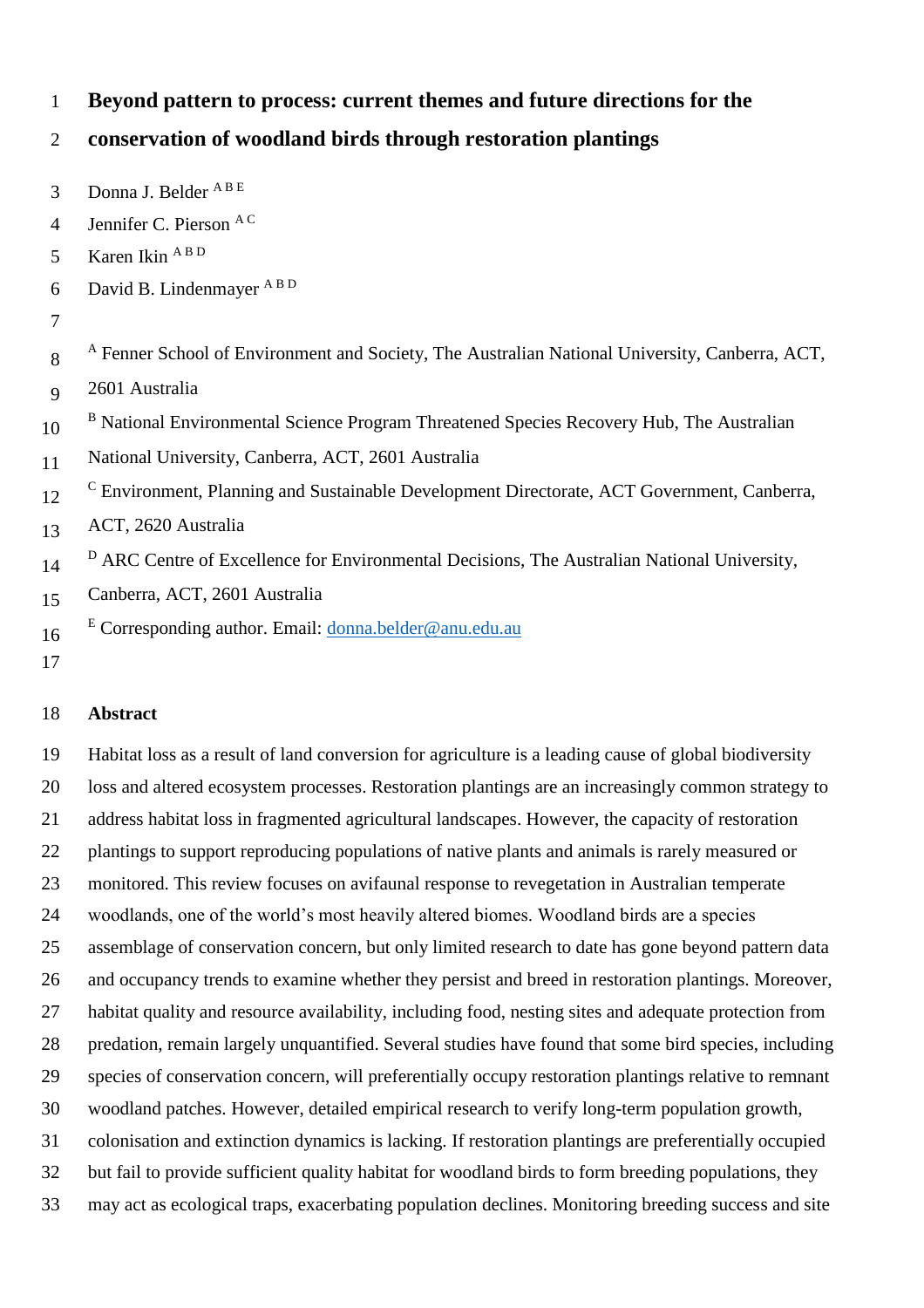fidelity are under-utilised pathways to understanding which, if any, bird species are being supported by restoration plantings in the long term. There has been limited research on these topics internationally, and almost none in Australian temperate woodland systems. Key knowledge gaps centre on provision of food resources, formation of optimal foraging patterns, nest-predation levels and the prevalence of primary predators, the role of brood parasitism, and the effects of patch size and isolation on resource availability and population dynamics in a restoration context. To ensure that restoration plantings benefit woodland birds and are cost-effective as conservation strategies, the knowledge gaps identified by this review should be investigated as priorities in future research.

**Additional keywords:** breeding success, population dynamics, revegetation.

### **Introduction**

 A large fraction of the world's woodland and forest avifauna is declining (IUCN 2016; Waldron *et al*. 2017), reflecting the well-documented global trend of biodiversity loss associated with intensifying anthropogenic activities (Butchart *et al*. 2010). An increasingly common strategy to address habitat loss in fragmented agricultural landscapes is the creation of habitat through revegetation, often referred to as 'restoration plantings' (Pastorok *et al*. 1997; Cairns 2000; Rey Benayas *et al*. 2009; Barral *et al*. 2015). These are typically small patches of planted native vegetation, and are often intended to facilitate landscape connectivity and conservation of fauna such as birds (Block *et al*. 2001; Freudenberger 2001). Patterns of bird species occupancy and abundance in restoration plantings are commonly used to infer habitat quality (Cunningham *et al*. 2008; Munro *et al*. 2011; Lindenmayer *et al*. 2012). However, there has been limited research on the population responses of birds to restoration plantings or other forms of habitat restoration, such as remediation (Larison *et al*. 2001; Germaine and Germaine 2002). It is crucial to understand the population dynamics of birds in revegetated landscapes to establish whether restoration plantings provide quality habitat in which birds can survive and reproduce. This is particularly relevant for threatened and declining bird assemblages that may come to rely on restoration plantings for long-term population stability.

 The ecological value of temperate woodland restoration plantings for woodland birds in Australia has traditionally been assessed using pattern data, primarily presence and abundance of bird species in study sites. This pattern-based research (e.g. Table 2) provides a critical basis for understanding the potential value of restoration plantings for woodland birds in fragmented environments.

However, to supplement the existing body of knowledge, a much deeper understanding is needed of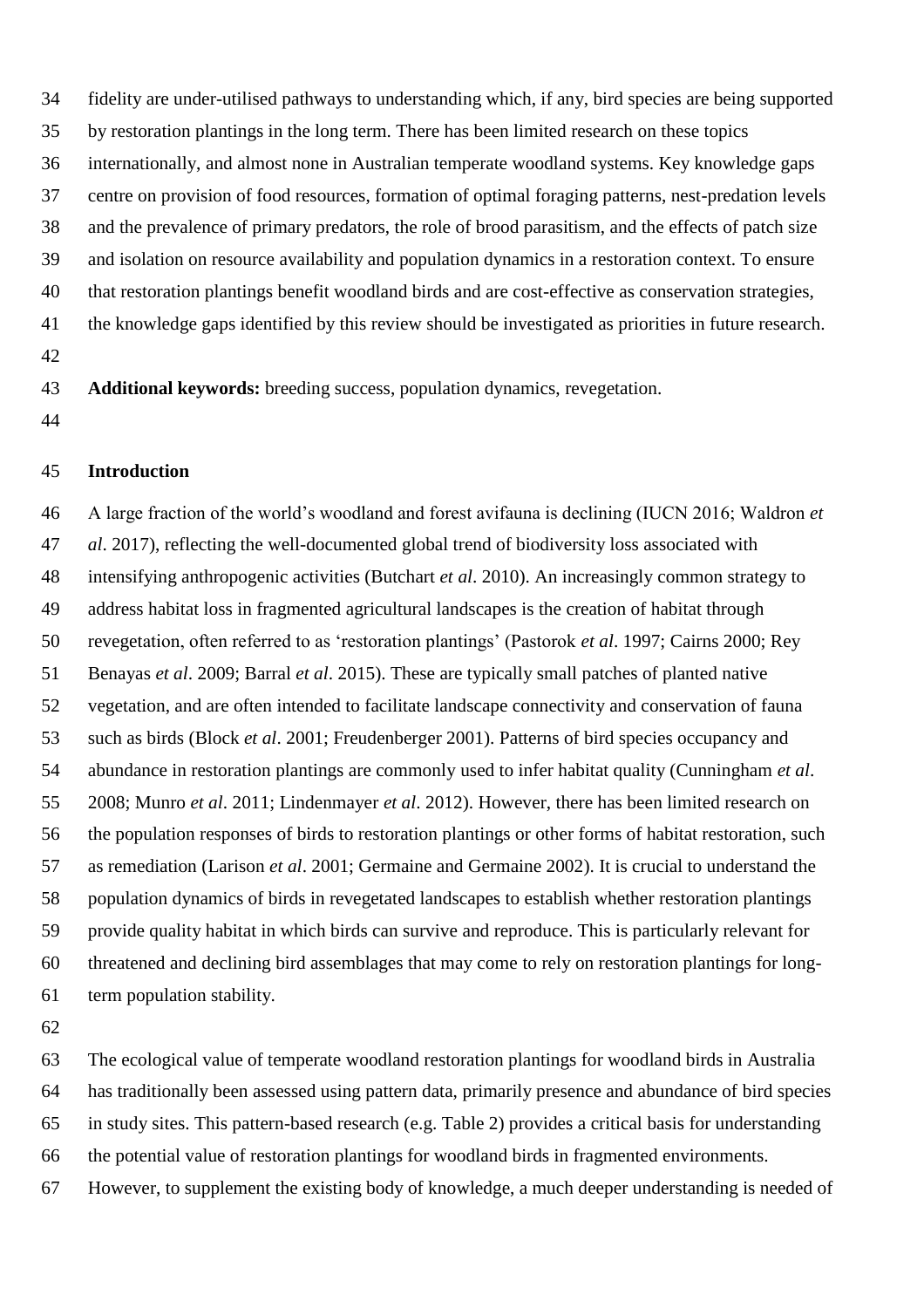the demographic and behavioural responses (e.g. survival, site fidelity, breeding success, dispersal) of woodland bird populations to habitat restoration. This is fundamental to determine the conservation and management value of restoration plantings, including their potential contribution to reversing species declines (Bennett and Watson 2011). For example, species that have been classified as 'planting specialists' (Table 1) may be expected to successfully breed in restoration plantings, but this has not been adequately tested. It is, therefore, essential to begin to explore these processes in a restoration context, asking the following question: 'Do restoration plantings facilitate the long-term persistence of birds in fragmented landscapes?'.

 Previous research on bird community population dynamics, such as breeding success, has mostly dealt with birds in remnant habitat (e.g. Hoover *et al*. 1995; Zanette and Jenkins 2000; Berry 2001; Zanette 2001; Herkert *et al*. 2003; Debus 2006*a*, 2006*b*; Holoubek and Jensen 2016), with a subset of comparative studies in fragmented and intact landscapes (e.g. Burke and Nol 2000; Cooper *et al*. 2002; Luck 2003). The majority of earlier work in revegetated landscapes has focused on species richness and abundance, with an emphasis on monitoring for occupancy by birds through time after establishment of restoration plantings (e.g. Taws 2002; Twedt *et al*. 2002; Martin *et al*. 2004; Barrett *et al*. 2008; Saunders and Nicholls 2008; Freeman *et al*. 2009; Gould 2011; Munro *et al*. 2011; Becker *et al*. 2013; Lindenmayer *et al*. 2016). 

 This earlier research has collectively established that some woodland bird species are able to colonise and occupy restoration plantings. The pressure of potential extinction debts for woodland birds (Ford *et al*. 2009), that is, continued declines even after habitat loss and degradation (or other challenges) are eliminated or reversed (Kuussaari *et al*. 2009), adds impetus to the need for replacing lost woodland habitat. However, it is imperative the effects of revegetation on avifauna are more comprehensively understood, lest they fail to address (or at worst, exacerbate) population declines.

### *Approach*

 In the present paper, we review the current knowledge on avifaunal response to revegetation and habitat restoration, and provide a general overview and synthesis of existing and future research directions on the topic of woodland birds in restoration plantings. We focus largely on Australian temperate woodlands, the cover of which has been reduced by up to 90% over the past 150 years as a result of land clearing for agriculture (Paton and O'Connor 2010). We build on the preliminary overview by Munro *et al*. (2007), consolidating the most recent research on the relationship between birds and restoration plantings and examining the available information that underpins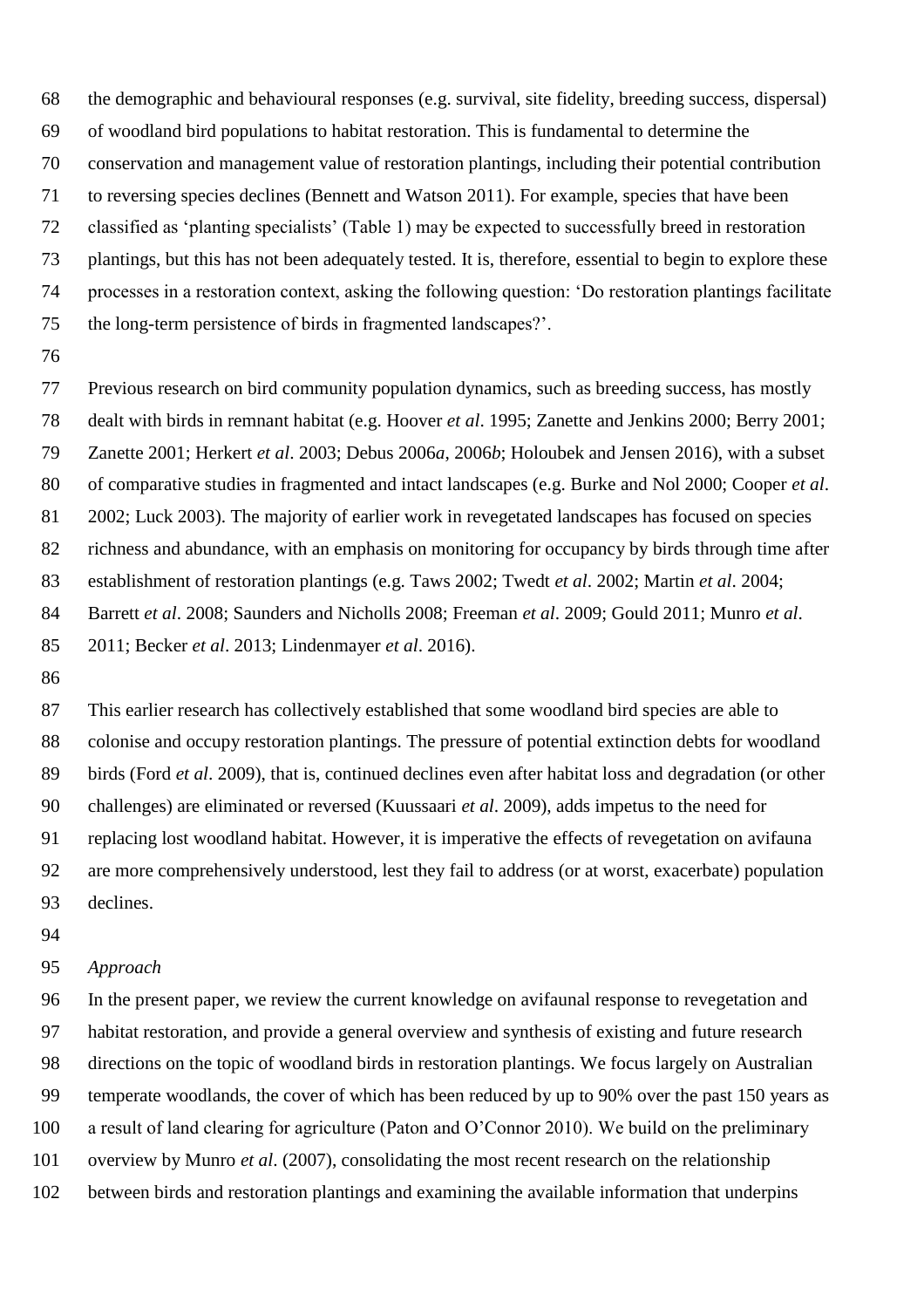- practical restoration of woodland habitat. We move beyond the scope of previous reviews by
- exploring how the implementation of restoration plantings might influence the long-term survival
- and persistence of woodland bird communities in fragmented agricultural landscapes. Finally, we
- identify gaps in the current knowledge and propose further research that would enhance
- understanding of the population dynamics of woodland birds in restoration plantings and
- revegetated landscapes.
- 
- We identified relevant literature for the present paper by searching publication databases and
- citation lists, including ScienceDirect, Scopus and Google Scholar. We took a non- systematic
- approach and used a broad range and combination of search terms, including 'woodland birds',
- 'breeding success', 'population dynamics', 'occupancy', 'distribution', 'revegetation' and
- 'restoration'. We searched the internet and an institutional library catalogue for non-peer-reviewed
- work, including books, theses and reports.
- 

#### **Background**

### *Habitat degradation and restoration*

 Temperate woodlands once covered an extensive area of southern Australia, however, most have been cleared for agriculture since European settlement (Saunders and Curry 1990; Lindenmayer *et* 

*al*. 2010*a*; Bradshaw 2012). Estimates vary, but ~32million hectares, or up to 90%, of native

- temperate woodland vegetation cover has been cleared (Vesk and Mac Nally 2006; Paton and
- O'Connor 2010). Scattered remnants persist, but because of their isolation and degradation history,
- they are vulnerable to threatening processes such as agricultural intensification, grazing, nutrient
- enrichment, weed invasion and climate change (Eldridge 2003; Maron and Fitzsimons 2007;
- Duncan and Dorrough 2009; Mac Nally *et al*. 2009; Prober *et al*. 2012, 2014).
- 

 The negative effects of broad-scale habitat clearance on the Australian environment began to be widely recognised in the 1980s (Saunders *et al*. 1991; Hobbs and Saunders 2012; Lindenmayer *et* 

- 
- *al*. 2013; Campbell *et al*. 2017). Changes in attitude towards land management throughout the
- 1980s and 1990s led to small-scale revegetation programs that were initially instigated by the
- farming and environmental sectors to address issues such as salinity and erosion (Stirzaker *et al*.
- 2002; Campbell *et al*. 2017), with larger-scale government- initiated revegetation programs such as
- the National Tree Program and the One Billion Trees Program applied within the next two decades
- (Hajkowicz 2009; Lindenmayer *et al*. 2013). Many early plantings were implemented without a
- well-defined wildlife conservation plan, but have, nonetheless, in some cases been occupied by
- woodland birds and other fauna (Munro *et al*. 2007; Lindenmayer *et al*. 2016).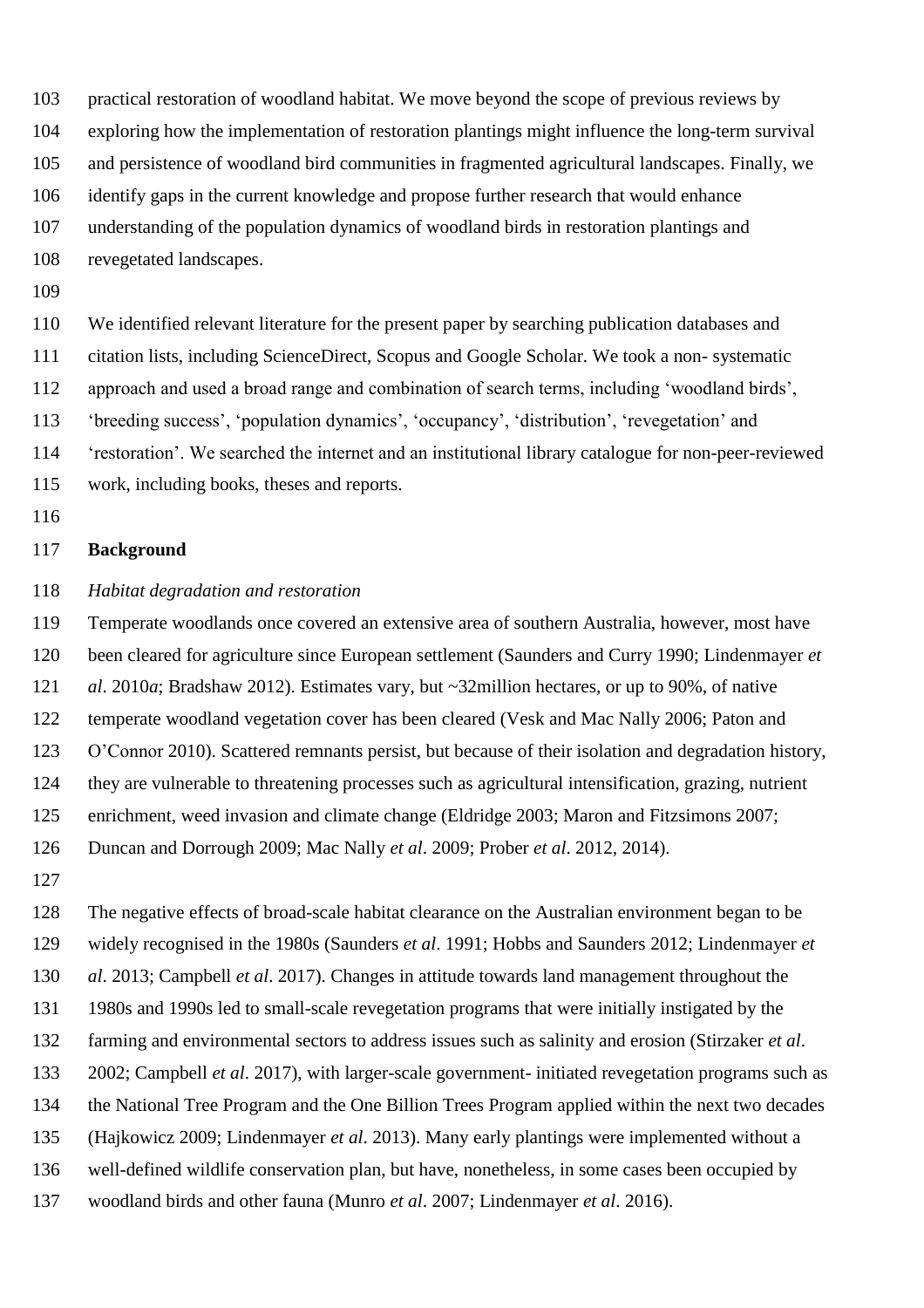- In more recent years, some restoration plantings have been implemented with clear plans and goals relating to ecological factors, such as the habitat requirements of focal species (Freudenberger 2001; Lindenmayer *et al*. 2013). Knowledge of effective revegetation techniques has also been used to begin construction of large-scale habitat-linkage corridors (e.g. Gondwana Link) through the acquisition and revegetation of farming properties (Paton and O'Connor 2010). An ongoing (up to 2020), large-scale government initiative is the 20 Million Trees Program (Australian Government Department of the Environment and Energy 2017), which aims to 'improve the extent, connectivity and condition of native vegetation', with explicit reference to threatened species such as the southern emu-wren (*Stipiturus malachurus*) and regent parrot (*Polytelis anthopeplus*) (Australian Government Department of the Environment and Energy 2017; Landcare Australia 2017). Vegetation is also increasingly being planted for carbon sequestration, and such plantings have the potential to enhance the conservation of biodiversity (Bradshaw *et al*. 2013; Collard *et al*. 2013).
- 

 With ongoing large-scale revegetation programs such as the 20 Million Trees Program underway in Australia, extensive areas of temperate woodland restoration plantings are being added to the landscape every year (Atyeo and Thackway 2009; Campbell *et al*. 2017). However, it is important to note that Australia's rate of land clearing remains among the highest in the world (Bradshaw 2012; Evans 2016). With an ongoing net loss of habitat, restoration plantings are a critical conservation strategy for woodland birds and other fauna. Many restoration projects claim to focus on creating habitat for threatened or declining wildlife (e.g. Landcare Australia 2017). There is evidence that a focal-species approach can be used to develop guidelines for revegetation programs (Freudenberger 2001; Freudenberger and Brooker 2004; Wood *et al*. 2004). However, its usefulness as a conservation tool is debated (Lambeck 2002; Lindenmayer *et al*. 2002). Recent research suggests that although the focal-species approach has some merit, it is also necessary to ensure the flexibility of management actions such that all species are accounted for in conservation; focusing on one species may not benefit others of conservation concern, especially those that might not occur in species-rich assemblages (Lindenmayer *et al*. 2014). Furthermore, a generalised lack of information on the habitat requirements and population processes of many threatened and declining woodland bird species (Rayner *et al*. 2014) means that many revegetation programs are being implemented without sufficient knowledge as to the habitat requirements of the species they should be supporting (Block *et al*. 2001; Montague-Drake *et al*. 2009; Polyakov *et al*. 2015). 

 Reviews of restoration practice as early as the 1990s have outlined steps that should be taken to ensure the successful restoration of fragmented and degraded ecosystems, as well as challenges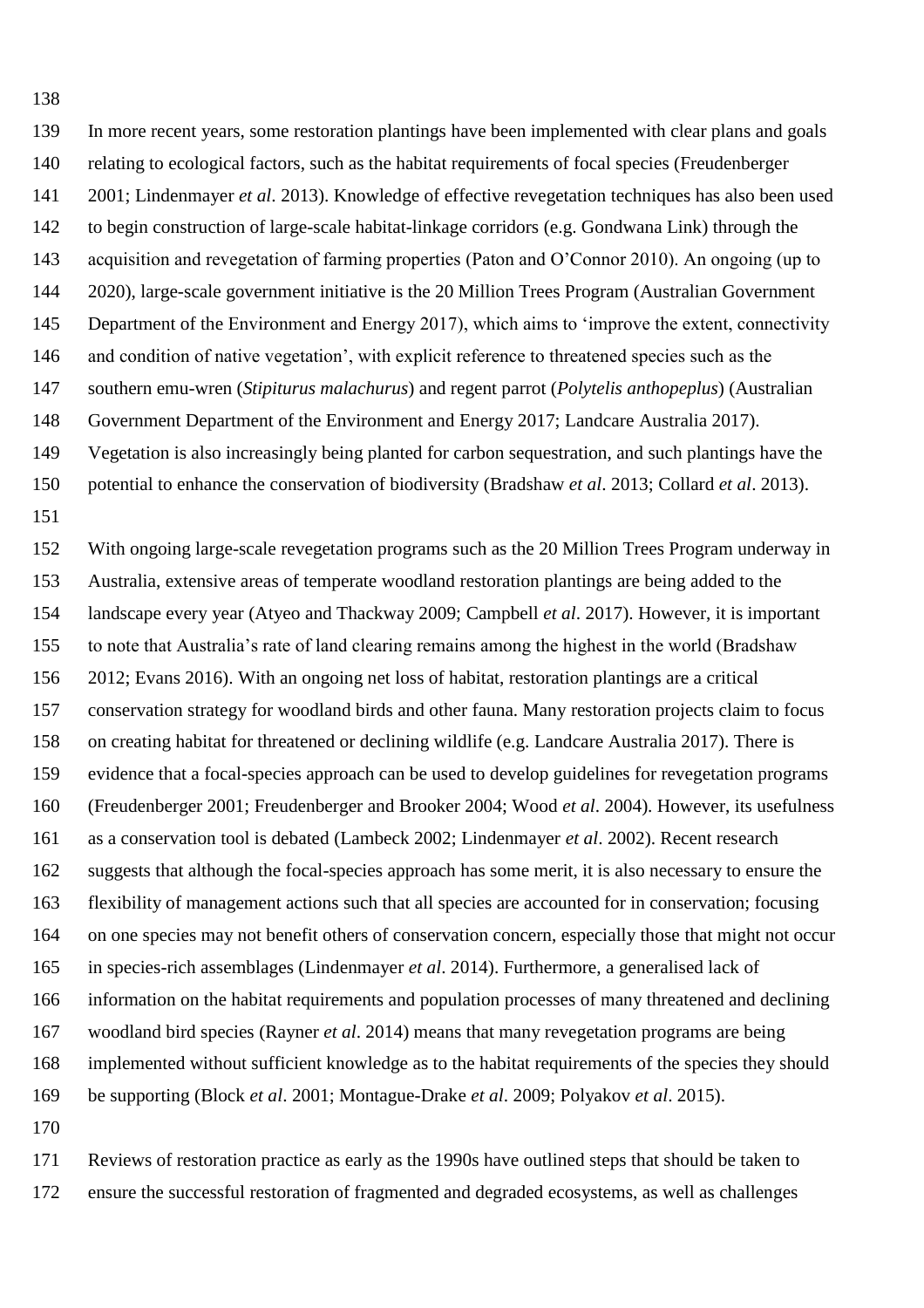- posed by large-scale revegetation (Pastorok *et al*. 1997; Block *et al*. 2001; Hobbs 2003;
- Lindenmayer *et al*. 2008; Duncan and Dorrough 2009; Prober and Smith 2009; Campbell *et al*.
- 2017); also see the National Standards for the Practice of Ecological Restoration in Australia
- (McDonald *et al*. 2016). The importance of setting measurable goals for restoration is crucial and
- underpins how we define long-term success in a restoration context (Cairns 2000; Block *et al*. 2001;
- Ruiz-Jaen and Aide 2005; Herrick *et al*. 2006; Hobbs 2017). This should include assessing the
- capacity of restoration plantings to support reproducing populations, an attribute that is rarely
- measured in restoration monitoring projects (Ruiz-Jaen and Aide 2005; Vesk and Mac Nally 2006).
- 

### **Patterns: bird responses to revegetation in Australian temperate woodlands**

- Many pattern-based studies have investigated the effects of habitat loss, fragmentation and
- degradation on declining woodland bird species in Australia (reviewed by Ford *et al*. 2001; Ford
- 2011); fewer have examined how these species respond to restoration plantings (Nichols and
- Watkins 1984; Heath 2003; Robinson 2006; Lindenmayer *et al*. 2007, 2010*b*, 2012; Barrett *et al*.
- 2008; Cunningham *et al*. 2008; Saunders and Nicholls 2008; Loyn *et al*. 2009; Selwood *et al*. 2009;
- Munro *et al*. 2011; Shanahan *et al*. 2011; Bennett *et al*. 2013; Vesk *et al*. 2015). Much of the
- research on birds in revegetated landscapes has focused on answering the question 'Do birds use
- restoration plantings?', and, concurrently, 'Which plantings are preferentially selected?'.
- 
- Previous research has discovered that some woodland bird species, including species of
- conservation concern, will readily occupy restoration plantings, and may even preferentially select
- plantings over remnant woodland (Nichols and Watkins 1984; Heath 2003; Kinross 2004; Martin *et*
- *al*. 2004; Kavanagh *et al*. 2007; Cunningham *et al*. 2008; Saunders and Nicholls 2008; Loyn *et al*.
- 2009; Lindenmayer *et al*. 2010*b*, 2012; Martin *et al*. 2011). These species have been termed
- 'planting specialists', that is, species that are more likely to be found in restoration plantings than in
- woodland remnants (Table 1). It should be noted that inferred habitat preferences for some species,
- such as the eastern yellow robin, scarlet robin, and southern whiteface (see Table 1 for scientific
- names), are not consistent among studies.
- 
-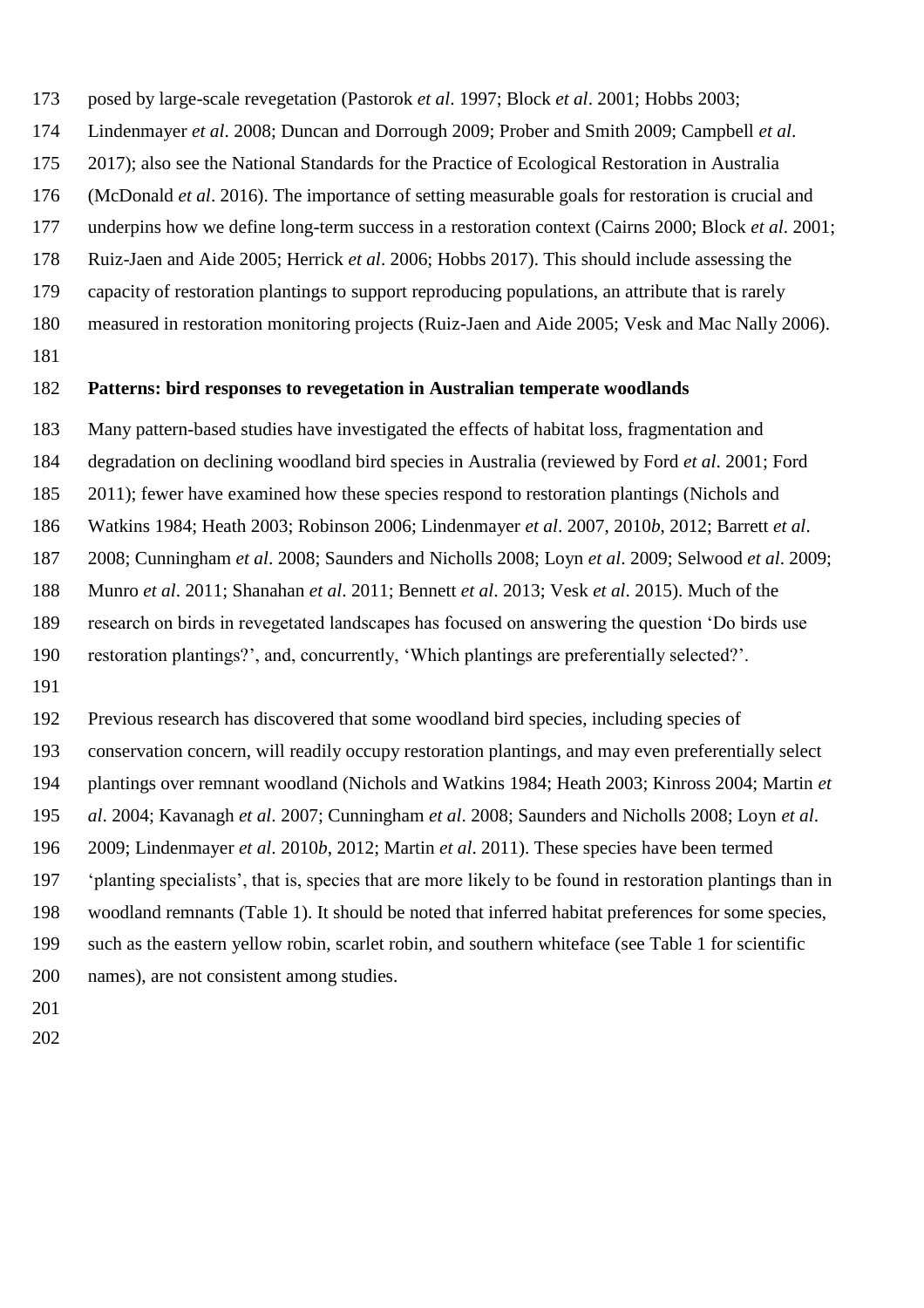### 203 **Table 1 – Planting specialists**

204 Woodland bird species identified as 'planting specialists' – bird species more likely to be found in plantings<br>205 than in remnants or other sites – in Australian studies of bird occurrence, distribution and abundance 205 than in remnants or other sites – in Australian studies of bird occurrence, distribution and abundance in<br>206 revegetated landscapes. Species are listed in taxonomic order (Christidis and Boles 2008).

206 revegetated landscapes. Species are listed in taxonomic order (Christidis and Boles 2008).

| <b>Species</b>                       |                            | <b>Studies</b>                                                                                      | Study region(s)                                 |
|--------------------------------------|----------------------------|-----------------------------------------------------------------------------------------------------|-------------------------------------------------|
| superb fairy-wren                    | Malurus cyaneus            | Barrett et al. 2008;<br>Cunningham et al. 2008;<br>Martin et al. 2011;<br>Lindenmayer et al. 2012   | South-west Slopes, NSW                          |
| white-browed scrubwren               | Sericornis frontalis       | Cunningham et al. 2008                                                                              | South-west Slopes, NSW                          |
| speckled warbler <sup>C</sup>        | Chthonicola sagittata      | Kavanagh et al. 2007;<br>Cunningham et al. 2008;<br>Lindenmayer et al. 2012                         | South-west Slopes, NSW                          |
| weebill <sup>c</sup>                 | Smicrornis brevirostris    | Kavanagh et al. 2007;<br>Cunningham et al. 2008;<br>Martin et al. 2011                              | South-west Slopes, NSW                          |
| western gerygone                     | Gerygone fusca             | Cunningham et al. 2008;<br>Lindenmayer et al. 2012                                                  | South-west Slopes, NSW                          |
| striated thornbill                   | Acanthiza lineata          | Kavanagh et al. 2007                                                                                | South-west Slopes, NSW                          |
| yellow thornbill                     | Acanthiza nana             | Kavanagh et al. 2007;<br>Cunningham et al. 2008;<br>Martin et al. 2011;<br>Lindenmayer et al. 2012  | South-west Slopes, NSW                          |
| yellow-rumped thornbill <sup>c</sup> | Acanthiza chrysorrhoa      | Cunningham et al. 2008;<br>Martin et al. 2011;<br>Lindenmayer et al. 2012                           | South-west Slopes, NSW                          |
| southern whiteface <sup>C</sup>      | Aphelocephala leucopsis    | Barrett et al. 2008;                                                                                | South-west Slopes, NSW                          |
| white-plumed honeyeater              | Lichenostomus penicillatus | Barrett et al. 2008;<br>Martin et al. 2011;<br>Lindenmayer et al. 2012                              | South-west Slopes, NSW                          |
| red wattlebird                       | Anthochaera carunculata    | Cunningham et al. 2008;<br>Lindenmayer et al. 2012                                                  | South-west Slopes, NSW                          |
| rufous whistler <sup>c</sup>         | Pachycephala rufiventris   | Kavanagh et al. 2007;<br>Lindenmayer et al. 2012                                                    | South-west Slopes, NSW                          |
| grey shrike-thrush                   | Colluricincla harmonica    | Martin et al. 2011;<br>Lindenmayer et al. 2012                                                      | South-west Slopes, NSW                          |
| grey fantail                         | Rhipidura albiscapa        | Cunningham et al. 2008;<br>Lindenmayer et al. 2012                                                  | South-west Slopes, NSW                          |
| willie wagtail                       | Rhipidura leucophrys       | Heath 2003; Martin et al.<br>2011; Lindenmayer et<br>al. 2012                                       | Goomalling Shire, WA;<br>South-west Slopes, NSW |
| scarlet robin <sup>CV</sup>          | Petroica boodang           | Cunningham et al. 2008                                                                              | South-west Slopes, NSW                          |
| red-capped robin <sup>c</sup>        | Petroica goodenovii        | Cunningham et al. 2008;<br>Lindenmayer et al. 2012                                                  | South-west Slopes, NSW                          |
| flame robin <sup>cv</sup>            | Petroica phoenicea         | Lindenmayer et al. 2012                                                                             | South-west Slopes, NSW                          |
| hooded robin <sup>CV</sup>           | Melanodryas cucullata      | Cunningham et al. 2008                                                                              | South-west Slopes, NSW                          |
| eastern yellow robin                 | Eopsaltria australis       | Cunningham et al. 2008                                                                              | South-west Slopes, NSW                          |
| red-browed finch                     | Neochmia temporalis        | Kavanagh et al. 2007;<br>Barrett et al. 2008;<br>Cunningham et al. 2008;<br>Lindenmayer et al. 2012 | South-west Slopes, NSW                          |
| diamond firetail <sup>CV</sup>       | Stagonopleura guttata      | Cunningham et al. 2008                                                                              | South-west Slopes, NSW                          |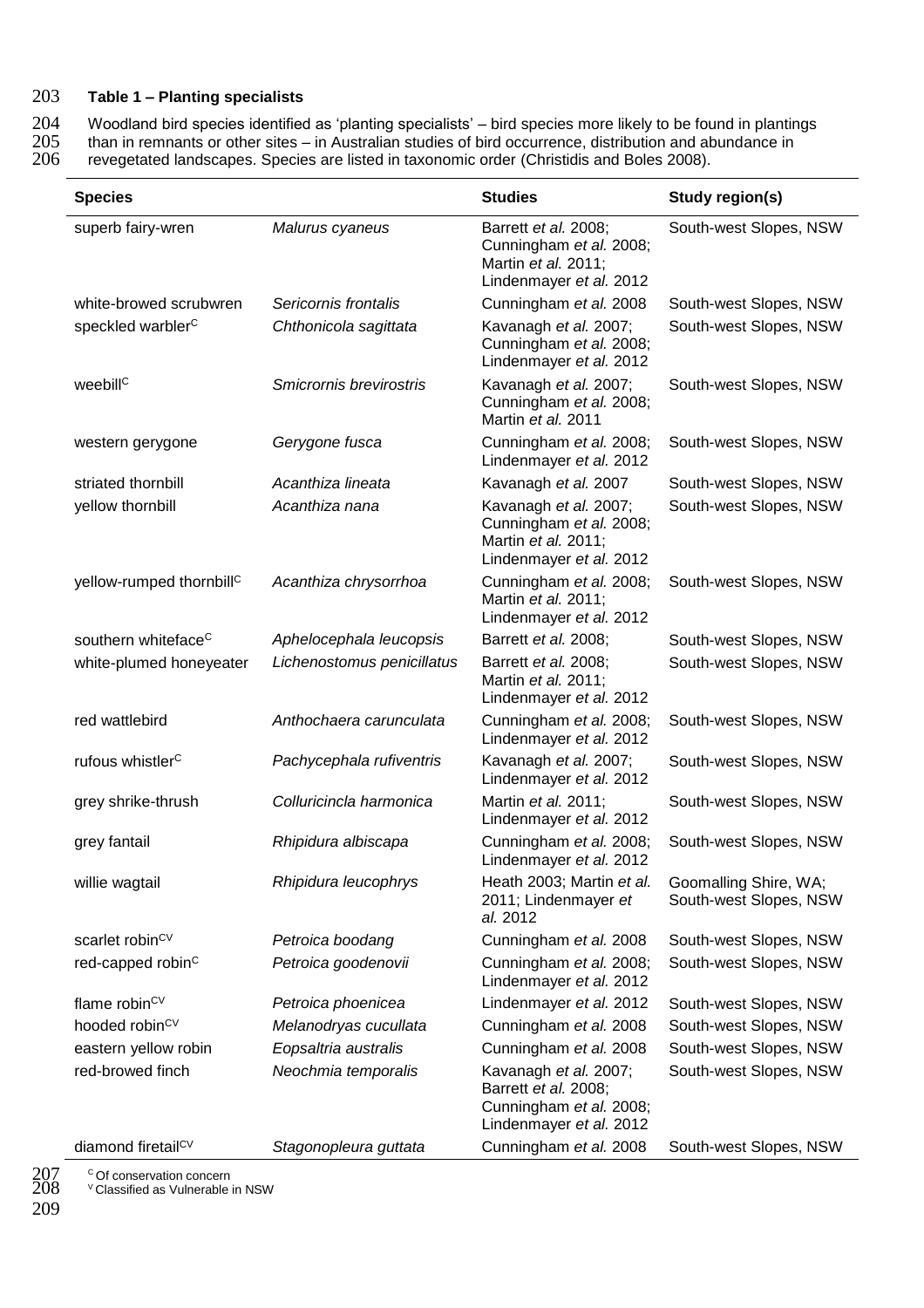Bird species occupancy and abundance in restoration plantings appear to be influenced by a complex relationship between context (location within the landscape, e.g. proximity to other areas of native vegetation), configuration (e.g. shape, area) and content (structural and floristic variables) (Nichols and Watkins 1984; Kavanagh *et al*. 2007; Cunningham *et al*. 2008; Kinross and Nicol 2008; Lindenmayer *et al*. 2010*b*, 2016; Munro *et al*. 2011; Table 2). Differences in bird community composition in restoration plantings and remnant woodland have been consistently reported in Australia (Arnold 2003; Loyn *et al*. 2007; Martin *et al*. 2011; Munro *et al*. 2011; Lindenmayer *et al*. 2012), as well as in similarly restored habitat patches in Brazil (Becker *et al*. 2013), China (Zhang *et al*. 2011), Mexico (MacGregor-Fors *et al*. 2010) and the United States (Brawn 2006; Ortega- Álvarez *et al*. 2013). Some studies have noted that the bird community continually changes following initial establishment as planted vegetation matures and becomes more similar to remnant habitat (Lindenmayer *et al*. 2016; Debus *et al*. 2017); generalists and species favoured by open 222 habitats are more common in the early stages, whereas shrub-dwelling and canopy specialists colonise as the habitat structure develops over time (Twedt *et al*. 2002; Heath 2003; Jansen 2005; Freeman *et al*. 2009; Gould and Mackey 2015).

 Habitat composition and structure strongly influence the composition and abundance of bird communities in restoration plantings (Arnold 2003; Barrett *et al*. 2008; Munro *et al*. 2011; Gould and Mackey 2015). In general, woodland bird abundance and diversity appear to increase with an increasing habitat complexity; the inclusion of a more diverse plant species assemblage, leaf litter, and an increase in canopy cover have all been positively associated with bird species richness and abundance (Barrett *et al*. 2008; Bonifacio *et al*. 2011; Munro *et al*. 2011; Gould and Mackey 2015). It is important to recognise the diverse ways in which different species or foraging guilds may respond to habitat features in restoration plantings. For example, Comer and Wooller (2002) found that a 'clumped' spatial arrangement of shrubs in restoration plantings facilitated competitive exclusion of small honeyeaters by larger species, decreasing overall nectarivore diversity in the plantings. Barrett *et al*. (2008) found that ground-foraging insectivores were under-represented in restoration plantings, and postulated that lack of native forb diversity may have been a likely cause. According to Arnold (2003), the inclusion of canopy and perching sites within 1 m of the ground results in a greater abundance of insectivores in restoration plantings. Martin *et al*. (2004) found significantly lower abundances of species that primarily forage on bark in restoration plantings than in woodland remnants; this may be due, in part, to the fact that certain habitat features, such as decorticating bark and fallen timber, take decades or even centuries to develop in temperate woodland habitats (Cunningham *et al*. 2007; Mac Nally 2008; Vesk *et al*. 2008; Munro *et al*. 2009).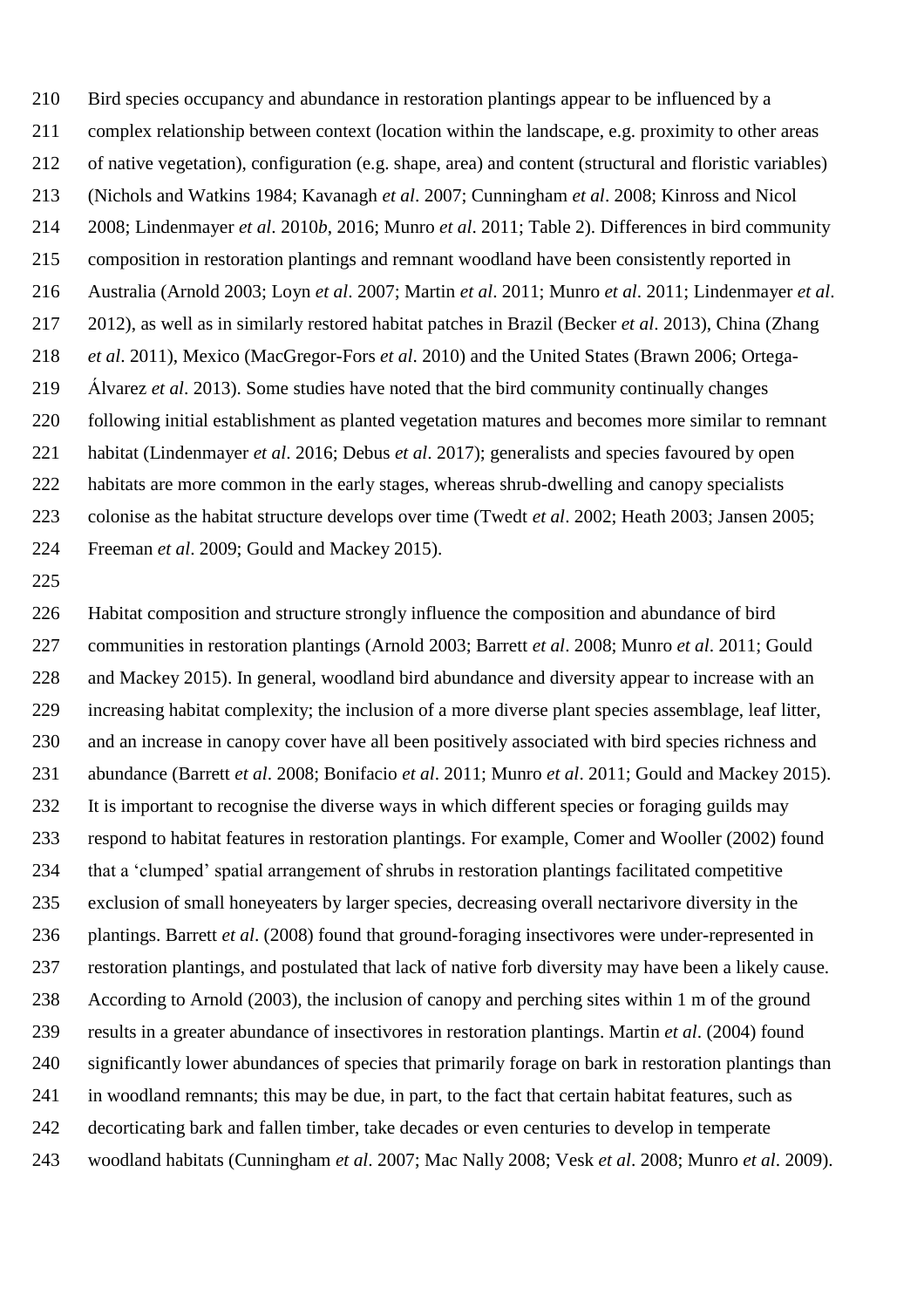- 244 This may also be why restoration plantings are not predicted to support certain woodland-dependent
- 245 bird species until 40, 60, or 100 years after establishment (Thomson *et al*. 2009).
- 246
- 247 There is evidence that the amount and proximity of remnant or planted vegetation in the area
- 248 surrounding a restoration planting may have as much, if not more, influence on bird assemblage
- 249 than does the content of the planting itself (Kavanagh *et al*. 2007; Lindenmayer *et al*. 2007, 2010*b*).
- 250 The rufous whistler (*Pachycephala rufiventris*) and grey fantail (*Rhipidura albiscapa*) are two
- 251 species that exhibit a positive response to an increase in the amount of planted native vegetation
- 252 surrounding a restoration planting (Lindenmayer *et al*. 2010*b*). A habitat patch that is close to other
- 253 patches may provide better foraging opportunities for species with large home ranges, such as the
- 254 rufous whistler. Well- connected restoration plantings may also be key to supporting species whose
- 255 local persistence is limited by dispersal, such as the brown treecreeper (*Climacteris picumnus*).
- 256

### 257 **Table 2 – Restoration planting characteristics and woodland bird occupancy**

258 Variables found to influence occupancy by bird species in restoration plantings in Australian studies of bird<br>259 occurrence, distribution and abundance in revegetated landscapes. Adapted from Lindenmayer et al. 259 occurrence, distribution and abundance in revegetated landscapes. Adapted from Lindenmayer *et al.*  $(2010b).$ 

| Variable type  | Variable                                                                      | <b>Studies</b>                                                                                             | Study region(s)                                                                                      |
|----------------|-------------------------------------------------------------------------------|------------------------------------------------------------------------------------------------------------|------------------------------------------------------------------------------------------------------|
| <b>Context</b> | Landscape vegetation cover,<br>distance to nearest other<br>native vegetation | Heath 2003; Barrett et al.<br>2008; Selwood et al.<br>2009; Lindenmayer et al.<br>2010b; Munro et al. 2011 | Goomalling Shire, WA;<br>Box-ironbark region, VIC;<br>South-west Slopes, NSW;<br>West Gippsland, VIC |
| Configuration  | Shape                                                                         | Lindenmayer et al. 2010b                                                                                   | South-west Slopes, NSW                                                                               |
|                | Area                                                                          | Selwood et al. 2009;<br>Lindenmayer et al. 2010b;<br>Munro et al. 2011                                     | Box-ironbark region, VIC;<br>South-west Slopes, NSW;<br>West Gippsland, VIC                          |
|                | Topography                                                                    | Lindenmayer et al. 2010b                                                                                   | South-west Slopes, NSW                                                                               |
| <b>Content</b> | No. plants                                                                    | Lindenmayer et al. 2010b                                                                                   | South-west Slopes, NSW                                                                               |
|                | No. native plant species                                                      | Barrett et al. 2008; Munro<br>et al. 2011                                                                  | South-west Slopes, NSW;<br>West Gippsland, VIC                                                       |
|                | Canopy depth                                                                  | Lindenmayer et al. 2010b                                                                                   | South-west Slopes, NSW                                                                               |
|                | Canopy height                                                                 | Lindenmayer et al. 2010b                                                                                   | South-west Slopes, NSW                                                                               |
|                | Overstorey cover                                                              | Barrett et al. 2008;<br>Lindenmayer et al. 2010b                                                           | South-west Slopes, NSW                                                                               |
|                | Midstorey cover                                                               | Barrett et al. 2008;<br>Lindenmayer et al. 2010b                                                           | South-west Slopes, NSW                                                                               |
|                | Understorey/ground cover                                                      | Heath 2003; Arnold 2003;<br>Barrett et al. 2008;<br>Lindenmayer et al. 2010b                               | Goomalling Shire, WA;<br>Wandoo woodland, WA;<br>South-west Slopes, NSW                              |
|                | Mistletoe                                                                     | Lindenmayer et al. 2010b                                                                                   | South-west Slopes, NSW                                                                               |
|                | Logs, fallen timber, leaf litter                                              | Barrett et al. 2008;<br>Selwood et al. 2009;<br>Lindenmayer et al. 2010b;<br>Munro et al. 2011             | Box-ironbark region, VIC;<br>South-west Slopes, NSW;<br>West Gippsland, VIC                          |
|                | Dead trees/shrubs                                                             | Lindenmayer et al. 2010b                                                                                   | South-west Slopes, NSW                                                                               |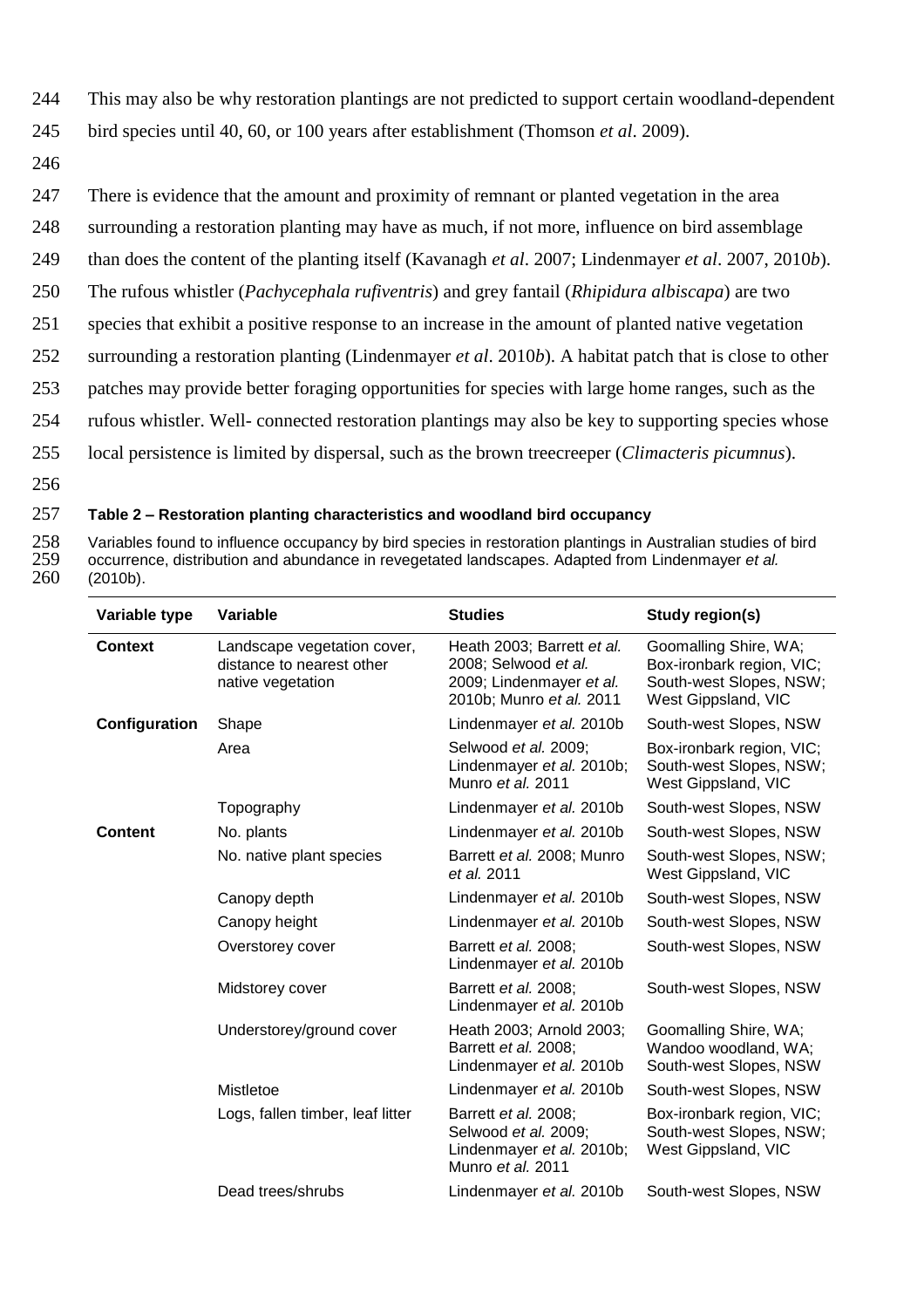|       | Remnant/paddock trees | Selwood et al. 2009;<br>Lindenmayer et al. 2010b;<br>Munro et al. 2011 | Box-ironbark region, VIC;<br>South-west Slopes, NSW;<br>West Gippsland, VIC |
|-------|-----------------------|------------------------------------------------------------------------|-----------------------------------------------------------------------------|
|       | Grazing               | Selwood et al. 2009;<br>Lindenmayer et al. 2010b                       | Box-ironbark region, VIC;<br>South-west Slopes, NSW                         |
| Other | Age                   | Selwood et al. 2009;<br>Munro et al. 2011                              | Box-ironbark region, VIC;<br>West Gippsland, VIC                            |
|       | Vegetation condition  | Munro et al. 2011                                                      | West Gippsland, VIC                                                         |

- 261
- 262

### 263 **Process: breeding and persistence in restoration plantings**

264 Do restoration plantings actually provide suitable breeding habitat for woodland birds, and, if they

265 do, are attempts at breeding by birds in these sites successful? To persist in the long term, birds

266 must be able to gain required resources from the patch they select (or from adjacent areas). This

267 includes resources such as food and nesting sites, but also habitat services such as adequate

- 268 protection from predation and competition (Figure 1).
- 269



270

271 **Figure 1** Conceptual diagram of interrelated factors that may influence the breeding success<br>272 and persistence of woodland bird populations in restoration plantings. Bold/double rectangles 272 and persistence of woodland bird populations in restoration plantings. Bold/double rectangles<br>273  $=$  the processes we focus on in this review (breeding success and persistence). Rounded  $273$  = the processes we focus on in this review (breeding success and persistence). Rounded <br> $274$  rectangles = population processes i.e. what the birds are doing. Rectangles = broad patch 274 rectangles = population processes i.e. what the birds are doing. Rectangles = broad patch-<br>275 level characteristics i.e. what type of habitat the birds are living in and where. Circles = fine-275 level characteristics i.e. what type of habitat the birds are living in and where. Circles = fine-<br>276 scale patch-level attributes i.e. what the birds experience in the habitat patch. scale patch-level attributes i.e. what the birds experience in the habitat patch.

277

278 There is documented evidence of breeding activity and site fidelity in multiple woodland bird

279 species colonising young restoration plantings (2–3 years old) (Barrett *et al*. 2008). Bird breeding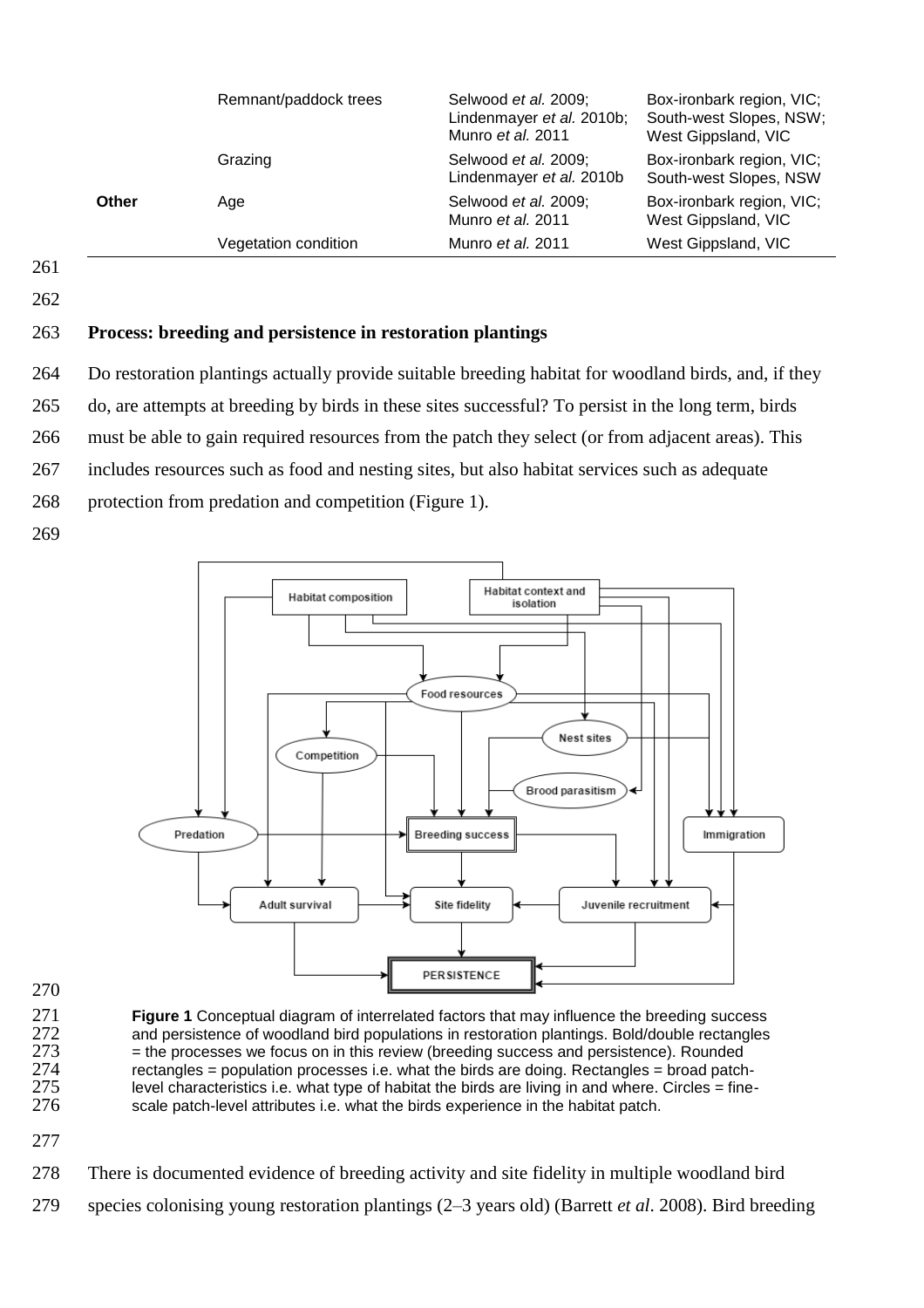- activity also has been reported in more mature plantings (up to 26 years old for directly planted
- sites, and 111 years for restored woodland remnants) (Selwood *et al*. 2009; Mac Nally *et al*. 2010;
- Bond 2011). However, species preference for, and occupancy of, a given habitat type is not
- necessarily correlated with long-term survival and persistence (Van Horne 1983; Battin 2004; Loyn
- *et al*. 2009). This is particularly relevant for declining species, which may occupy a site but display
- only limited evidence of successful breeding (Selwood *et al*. 2009; Mac Nally *et al*. 2010).
- 

 Restored habitats, including restoration plantings, have the potential to become ecological traps for bird populations. Ecological traps occur when individuals use habitat cues to preferentially colonise sites that are of inferior habitat quality or associated with lower breeding success than are other sites (Kokko and Sutherland 2001; Schlaepfer *et al*. 2002; Battin 2004; Robertson and Hutto 2006). This concept differs from an ecological 'sink', which is simply an area of poor-quality habitat that is not preferentially occupied, in which the population tends towards decline (Dias 1996). Individuals may also inadvertently avoid high-quality patches because of misleading habitat cues, which, likewise, creates an ecological trap mechanism at the landscape level (Gilroy and Sutherland 2007). If restoration plantings were to act as ecological traps, with remnant habitat patches as the population sources, metapopulation declines may be worsened rather than reversed by the extensive planting of native vegetation (Figure 2).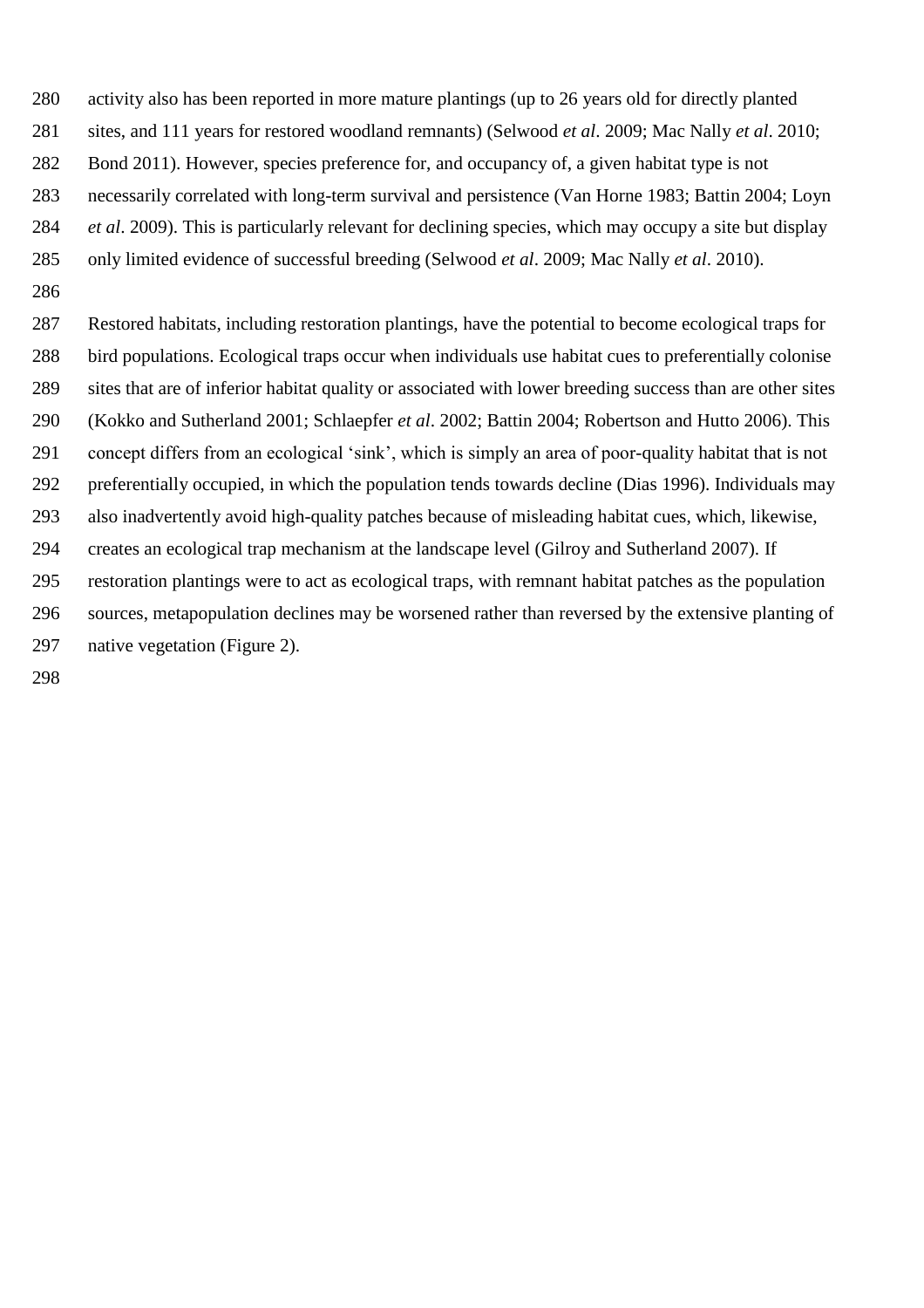

300 **Figure 2** A conceptual model of an ecological trap mechanism operating in a<br>301 **Figure 1** fragmented landscape with restoration plantings and remnant patches. 301 fragmented landscape with restoration plantings and remnant patches.<br>302 **Restoration plantings have the potential to become ecological traps if tl** 302 Restoration plantings have the potential to become ecological traps if they are<br>303 preferentially occupied but lead to lower reproductive success and/or higher 303 preferentially occupied but lead to lower reproductive success and/or higher 304 comportality than remnant patches.  $\bigcirc$  = population process,  $\bigtriangleup$  = trend in 304 mortality than remnant patches.  $O =$  population process,  $\triangle =$  trend in 305 population process,  $\square$  = habitat type.

 There are some instances in the global literature of restored habitats acting as ecological traps. For example, Larison *et al*. (2001) found that the song sparrow (*Melospiza melodia*) in California had lower reproductive success in restored riparian forest than it had in naturally regenerating or mature forest, owing to the restored stands providing fewer nesting-site choices and less protection from predation. Managed prairie sites were described as ecological traps by Shochat *et al*. (2005), because higher invertebrate abundances attracted breeding birds, which, subsequently, experienced poorer nesting success than in other sites. Chalfoun and Martin (2007) also documented lower nest success of Brewer's sparrow (*Spizella breweri*) in North American shrub-steppe landscapes with a greater proportion of shrub cover, despite greater densities of birds settling in these landscapes. Low-density populations, such as those of many declining woodland bird species in Australia, face a high risk of local extinction in ecological traps (Kokko and Sutherland 2001). Many Australian woodland birds are long- lived, with a lifespan of 10–20 years being common in many species (Australian Bird and Bat Banding Scheme 2016). Consequently, there may be a time-lag before the effects of a potential ecological trap mechanism become apparent. It is, therefore, important to assess whether woodland birds are able to successfully breed in restoration plantings. In the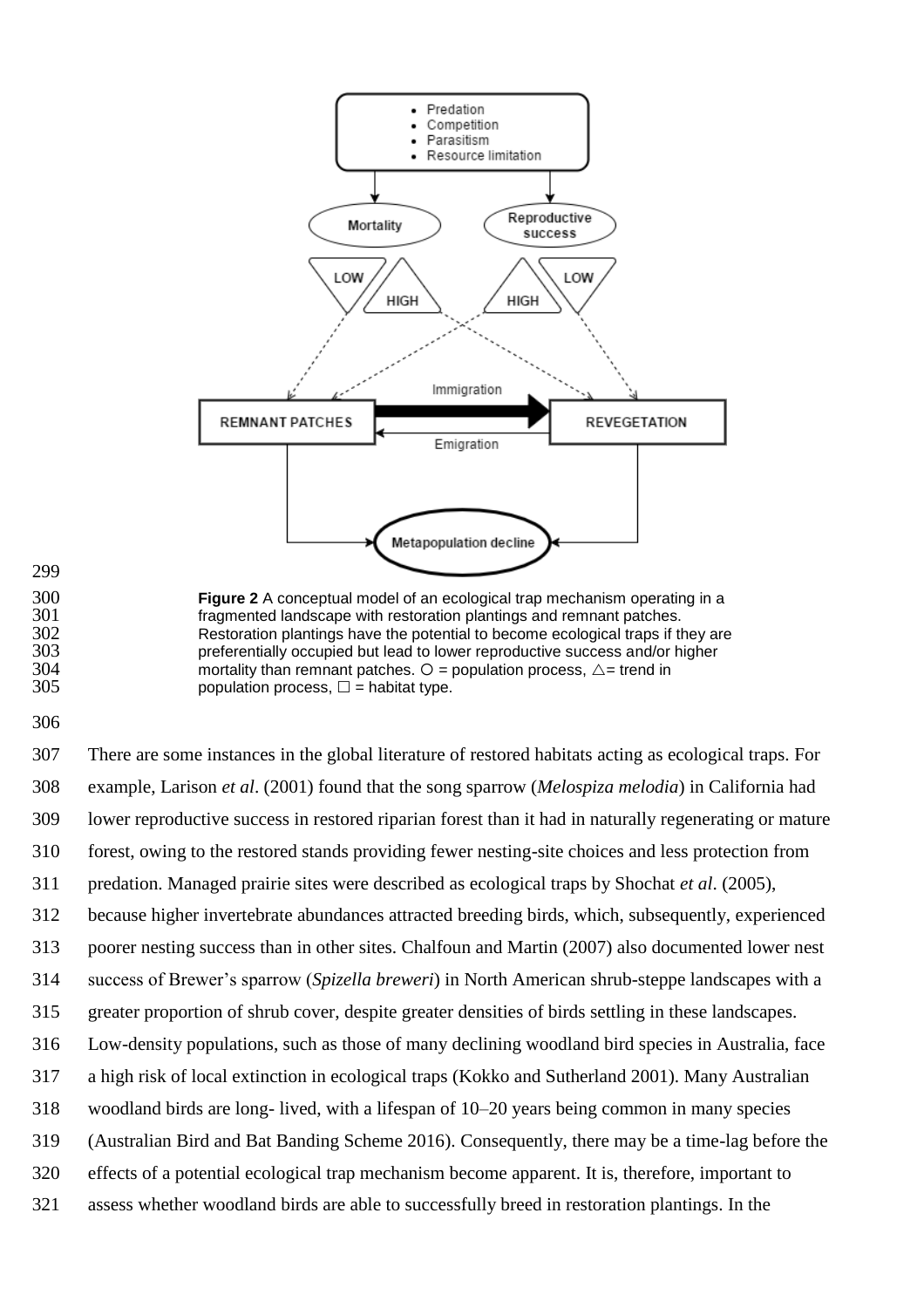following sections, we discuss the primary factors likely to influence the reproductive success of breeding birds in restoration plantings.

### *Nest predation*

 Predation is the primary driver of nest failure in most bird communities, causing up to 95% of failed breeding attempts (Hanski *et al*. 1996; Zanette and Jenkins 2000; Guppy *et al*. 2017; Okada *et al*. 2017). Limited work has been conducted on the effects of predation on nest success in restoration plantings internationally (Larison *et al*. 2001; Germaine and Germaine 2002), and no published studies have sought to quantify nest predation or nest success in Australian temperate woodland restoration plantings. Typical predation rates on the nests of birds vary greatly among species, even for those with similar nest structures (Ford *et al*. 2001; Weidinger 2002). For example, studies of the cup-nesting Australasian robins (Petroicidae) have consistently detected low nest success rates, in the range of 10–47%, and identified nest predation as the most common cause of failure (Robinson 1990; Zanette and Jenkins 2000; Armstrong *et al*. 2002; Debus 2006*c*). Conversely, fantails (Rhipiduridae) typically have a 59–71% nest success rate, despite building cup-nests that are less cryptic than those of robins (Cameron 1985). Parental behaviour, brood behaviour (e.g. begging), nest-site choice and concealment, and habitat variables are among several factors that may interact and contribute to highly variable nest-predation rates within and among bird communities (Martin *et al*. 2000; Haskell 2002; Weidinger 2002; Haff and Magrath 2011; Cancellieri and Murphy 2014). This variability is reflected in the diverse outcomes of nest-predation studies (e.g. Zanette and Jenkins 2000; Debus 2006*c*; Guppy *et al*. 2017), and highlights

the importance of conducting such studies in restoration plantings.

 Nest predation is also fundamentally dependent on the type and abundance of predators in the vicinity of the nest (Muchai and du Plessis 2005; Guppy *et al*. 2017). Avian predators cause up to 96% of nest-predation events in Australian forests and woodlands (Gardner 1998; Piper *et al*. 2002), and many predatory bird species, such as the pied currawong (*Strepera graculina*) and Australian magpie (*Cracticus tibicen*), have been favoured by habitat loss and fragmentation in temperate woodlands (Taylor and Ford 1998; Maron 2007). We might, therefore, expect to see higher rates of nest predation in restoration plantings in a fragmented landscape, where these species are more abundant, than in intact woodland remnants. Predator control may be an effective way of improving nest success in woodland birds (Debus 2006*c*), but is rarely undertaken, perhaps because of the considerable effort and resources required, in addition to the complex ecological and ethical considerations associated with controlling native predators (Wallach *et al*. 2010, 2015).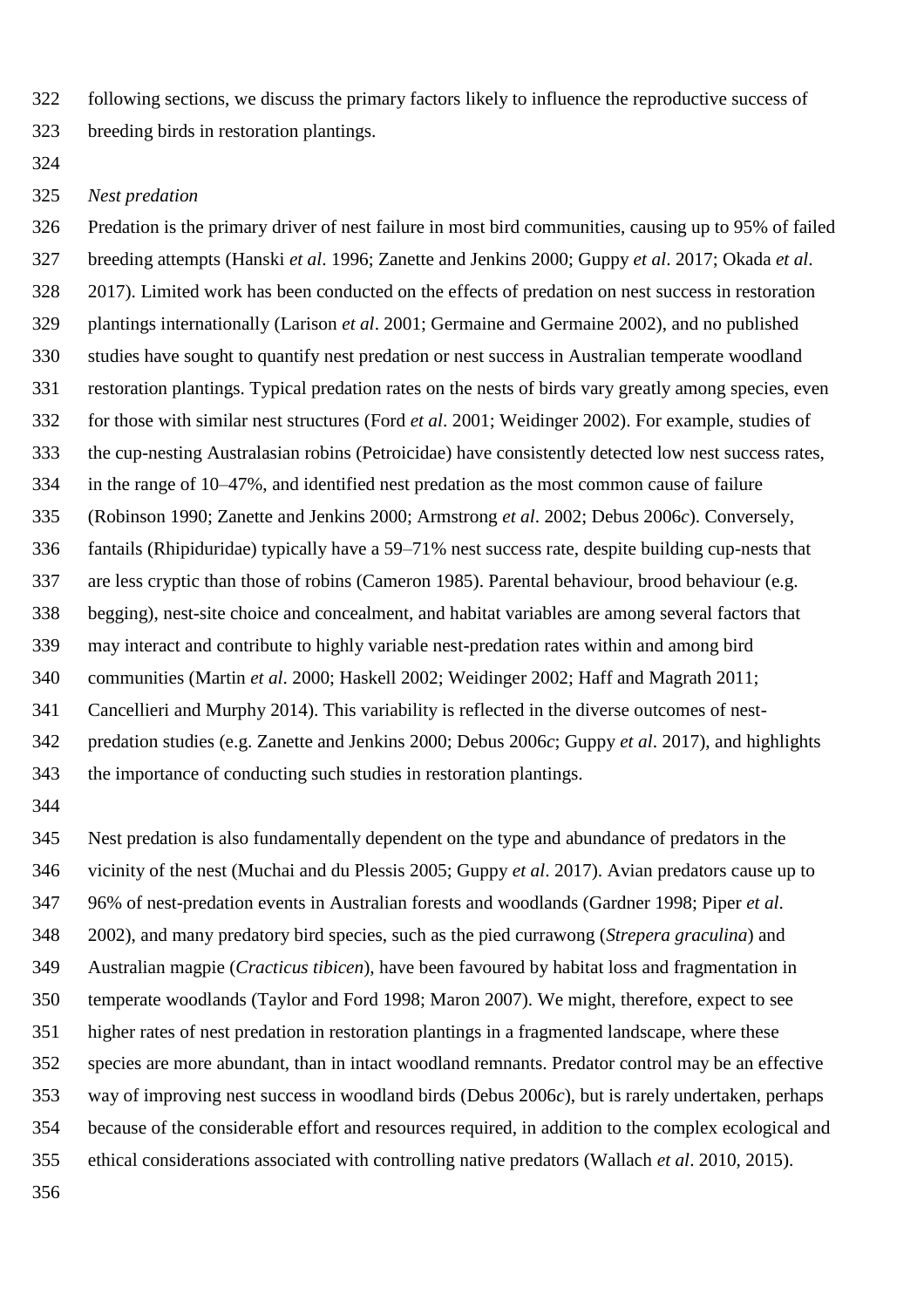Patch size and isolation can interact with predation risk to influence breeding success and, thus, recruitment and persistence of birds in fragmented landscapes (reviewed by Stephens *et al*. 2004). Studies in fragmented landscapes worldwide have recorded lower breeding success and reproductive output in smaller habitat patches than in larger patches (Hoover *et al*. 1995; Burke and Nol 2000; Zanette and Jenkins 2000; Zanette 2001; Walk *et al*. 2010). These findings are frequently attributed to 'edge effects', i.e. increased nest predation near habitat edges (Hoover *et al*. 1995; Burke and Nol 2000; Willson *et al*. 2001; Vander Haegen *et al*. 2002; Herkert *et al*. 2003; Wozna *et al*. 2017). However, this notion is challenged by other studies reporting no difference in nesting success or recruitment in smaller fragments (Lehnen and Rodewald 2009; Lollback *et al*. 2010; Walk *et al*. 2010) or no evidence of edge effects increasing predator activity on nests (Hanski *et al*. 1996; Lahti 2001; Woodward *et al*. 2001; Piper *et al*. 2002; Boulton and Clarke 2003; Reino *et al*. 2010). It is important to consider the spatial scale of fragmentation relative to nest predation and its potential effects on bird populations, that is, whether fragmentation is occurring at the landscape, patch or edge scale (Zanette and Jenkins 2000; Stephens *et al*. 2004). Furthermore, different predation processes, including different primary predators, may operate in fragmented versus intact landscapes (Vander Haegen *et al*. 2002).

 The contrasting outcomes of studies of nest success in fragmented landscapes imply that the effects of influential processes are either species-specific or landscape-dependent, or both. In general, we might expect species that typically experience high levels of nest predation to experience greater nest success in larger restoration plantings, or in plantings surrounded by a greater amount of vegetation cover. However, surrounding land use may have unexpected effects on the distribution and abundance of nest predators and, thus, nesting success, irrespective of patch size or connectivity. Indeed, a recent study by Okada *et al*. (2017) found effects of both nest type and the surrounding matrix (i.e. land use) on breeding success of small-bodied woodland birds in a fragmented landscape. The results were contrary to expectations; nesting success for dome-nesting species was higher in woodland patches surrounded by grazing land than in patches surrounded by pine plantations, with an abundance of avian predator nests thought to be a contributing factor. Monitoring nest predation and success is an under-utilised pathway to understanding which species are being supported in the long term, and enabling management decisions to tailor restoration programs for species more vulnerable to predation. These topics should be thoroughly investigated in future research.

- 
- 
-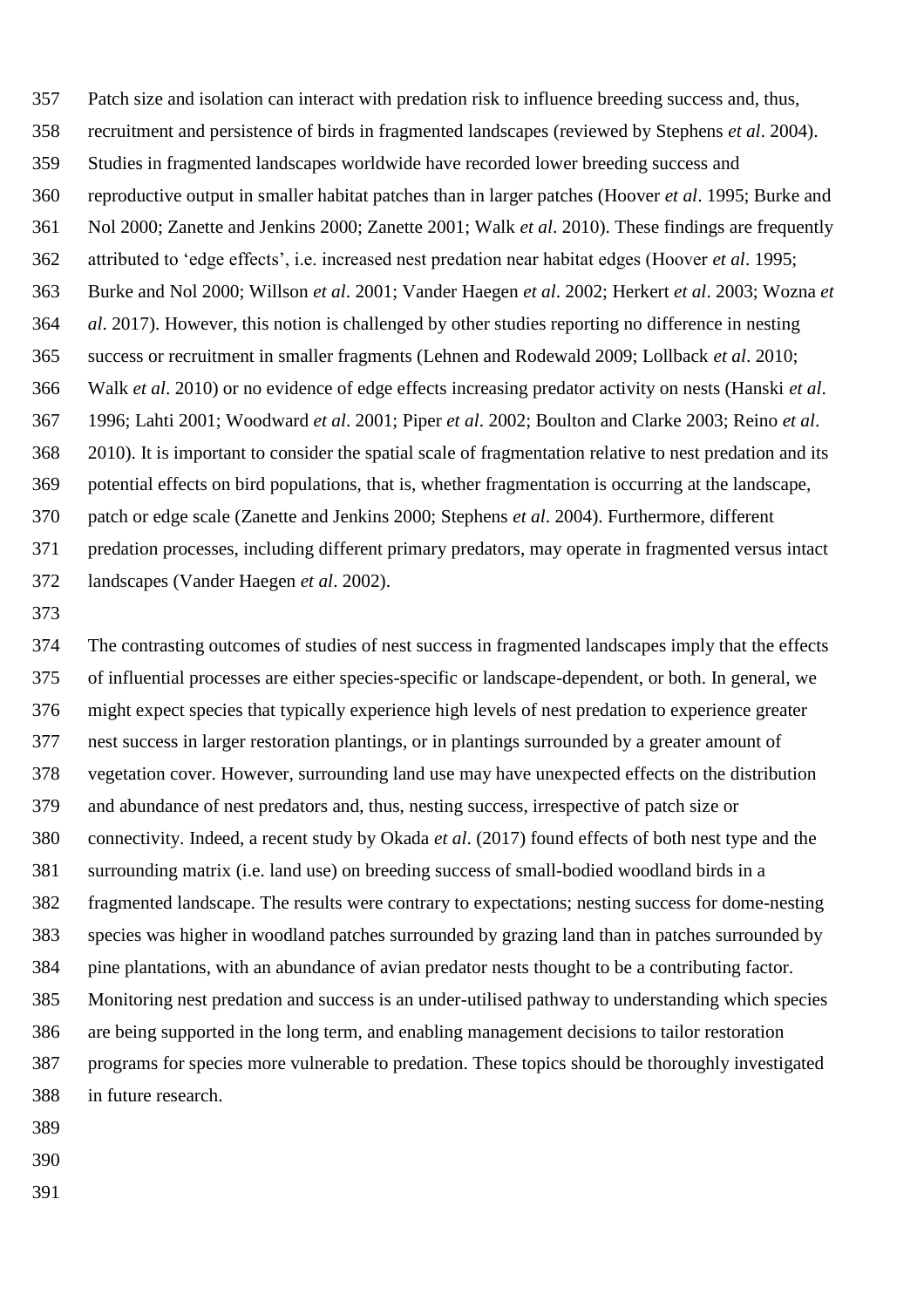### *Nest-site selection*

 The importance of nest-site microhabitat selection in bird breeding success has been documented both internationally (Martin 1998; Mezquida 2004; Smith *et al*. 2009; Schlossberg and King 2010; Murray and Best 2014) and in Australia (Oliver *et al*. 1998; Cousin 2009; Soanes *et al*. 2015). However, research concerning woodland species nesting in restoration plantings is lacking, and may be a critical determinant of breeding success (Martin 1998). This is particularly relevant for species vulnerable to predation, such as cup-nesters (Okada *et al*. 2017). Nest-site selection for such species may act as a stronger selective pressure than other variables. For example, the western yellow robin (*Eopsaltria griseogularis*) favours sites with views of the nest surroundings over foraging opportunities when selecting a nest site (Cousin 2009), indicating that predation is a primary concern for nesting individuals of this species. It is crucial that restoration plantings provide suitable nesting-sites for a range of woodland bird species, lest they fail to support breeding populations (Larison *et al*. 2001). For example, the inclusion of trees with dense or pendulous foliage may increase availability of well-concealed nesting-sites for foliage-nesters such as the weebill and yellow thornbill. Species that nest in lower strata, such as the superb fairy-wren and speckled warbler, may be better supported with the presence of native grasses and the accumulation of dead woody material and leaf litter in the ground layer. These are factors rarely considered when constructing or monitoring restoration plantings.

### *Resource availability*

 Resource distribution and abundance in habitat patches are critical determinants of woodland bird site-occupancy and foraging patterns (Gilmore 1986; Barrett *et al*. 2008; Vesk *et al*. 2008; Montague-Drake *et al*. 2009; Munro *et al*. 2011). For example, litter and bare ground are important habitat features supporting ground-foraging birds such as robins and thornbills (Bromham *et al*. 1999; Antos and Bennett 2006). Species in these groups also prefer a low density of shrubs, as does the diamond firetail (Antos *et al*. 2008). Other species may rely on various other resources, such as woody debris; reintroduced brown treecreepers in a vegetation reserve responded positively only when woody debris was included as a habitat feature (Bennett *et al*. 2013). A lack of woody debris may be one reason the brown treecreeper is currently under-represented in restoration plantings (Martin *et al*. 2004, 2011; Lindenmayer *et al*. 2012; Gould and Mackey 2015). Furthermore, woodland bird species, including the brown treecreeper and southern whiteface, are known to vary their foraging habits and use of foraging substrates between the breeding and non-breeding seasons (Antos and Bennett 2006). This highlights the importance of using prior knowledge of species' habitat requirements to inform predicted responses of birds to habitat restoration (Bennett *et al*. 2013).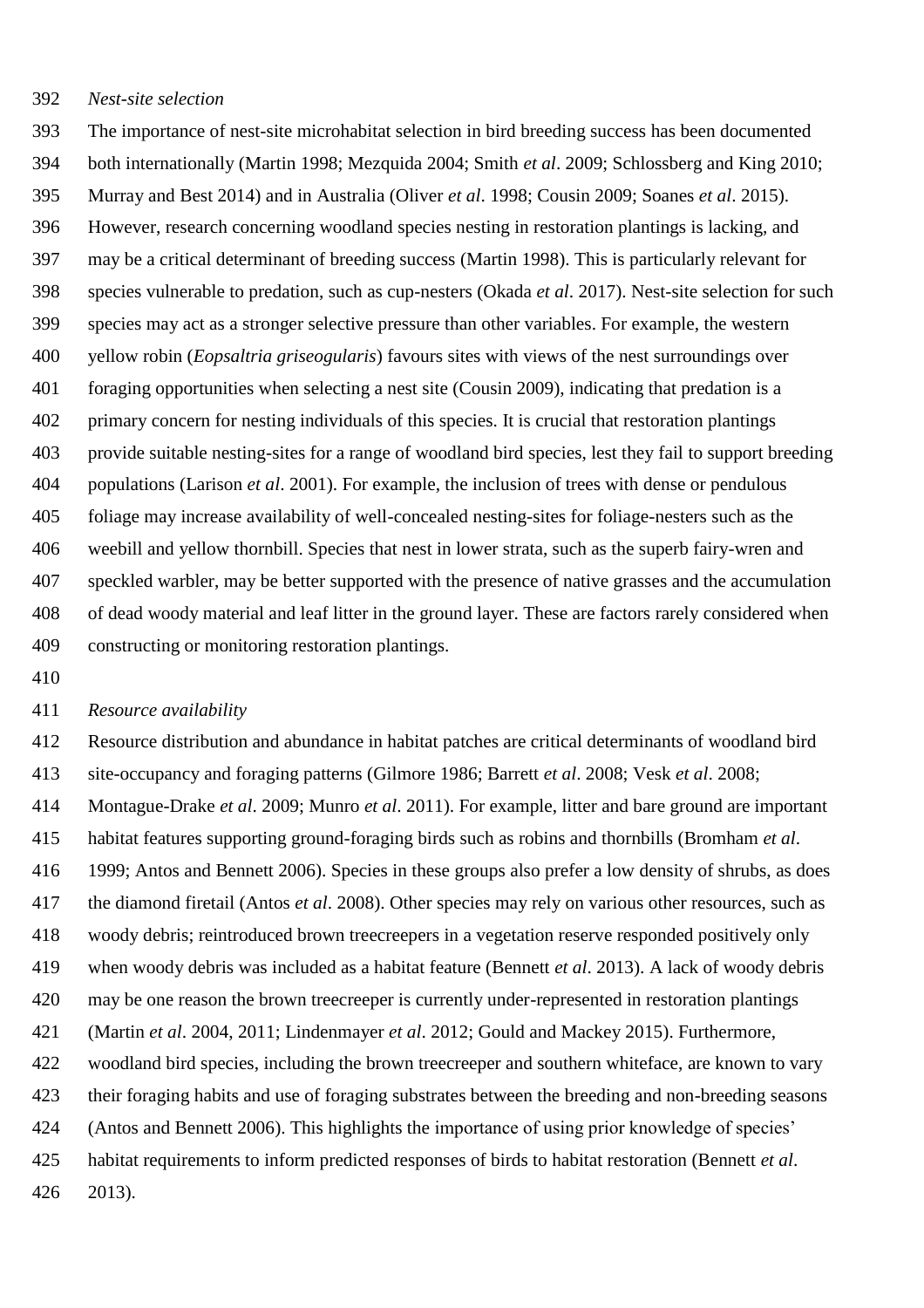Food is generally considered a limiting resource for breeding birds (von Brömssen and Jansson 1980; Hochachka and Boag 1987; Simons and Martin 1990; Verhulst 1994; Granbom and Smith 2006; Wellicome *et al*. 2013). However, the addition of food resources does not tend to prevent major declines in fluctuating populations of terrestrial vertebrates (Boutin 1990), suggesting that the mechanisms of species decline are not usually related to resource limitation alone. Nonetheless, it is vital to assess the role of food resources in woodland bird habitat suitability. The study by Zanette *et al*. (2000) is unique in its exploration of food shortage affecting birds in fragmented Australian woodlands; the authors documented lower availability of food resources in smaller versus larger fragments, with breeding success found to be lower in smaller fragments. Restoration plantings overwhelmingly comprise small habitat patches (Freudenberger *et al*. 2004; Smith 2008), and are known to attract a variety of bird species, including species of conservation concern (Lindenmayer *et al*. 2010*b*). When colonising sites, birds are motivated by habitat cues indicative of high resource availability, such as vegetation structure (Kokko and Sutherland 2001). If resource availability in restoration plantings does not accurately reflect these cues, then there is an increased likelihood of ecological trap mechanisms operating in revegetated landscapes (Schlaepfer *et al*. 2002).

 Home range sizes of birds are inversely related to resource density and resource renewal rates (Ford 1983). This means that larger home ranges are required in habitats with fewer available resources. In a fragmented landscape, birds that are unwilling to cross habitat gaps may be disadvantaged if they are unable to expand their home ranges to exploit resources in adjacent patches (Fahrig 2007; Robertson and Radford 2009). Patchily distributed or scarce food resources can lead to inefficient foraging patterns, with subsequent reduced fitness and reproductive output in birds (Pyke 1984; Martin 1987; Granbom and Smith 2006; Flockhart *et al*. 2016). In the breeding season, optimal central-place foraging (i.e. the need to regularly return to the nest) influences searching movements, distance travelled and prey selection (Pyke 1984). In a fragmented landscape, the need to expand foraging areas or depart a patch because of resource depletion can measurably increase energy expenditure for breeding birds, thus reducing their reproductive fitness. For example, birds in fragmented landscapes may spend up to 64% more energy per chick raised than those breeding in intact remnant woodland (Hinsley *et al*. 2008). Small woodland patches have also been associated with the contraction of breeding seasons, eggs of lighter mass being laid, and smaller nestlings being produced (Zanette *et al*. 2000). These issues could influence the breeding success of birds in restoration plantings.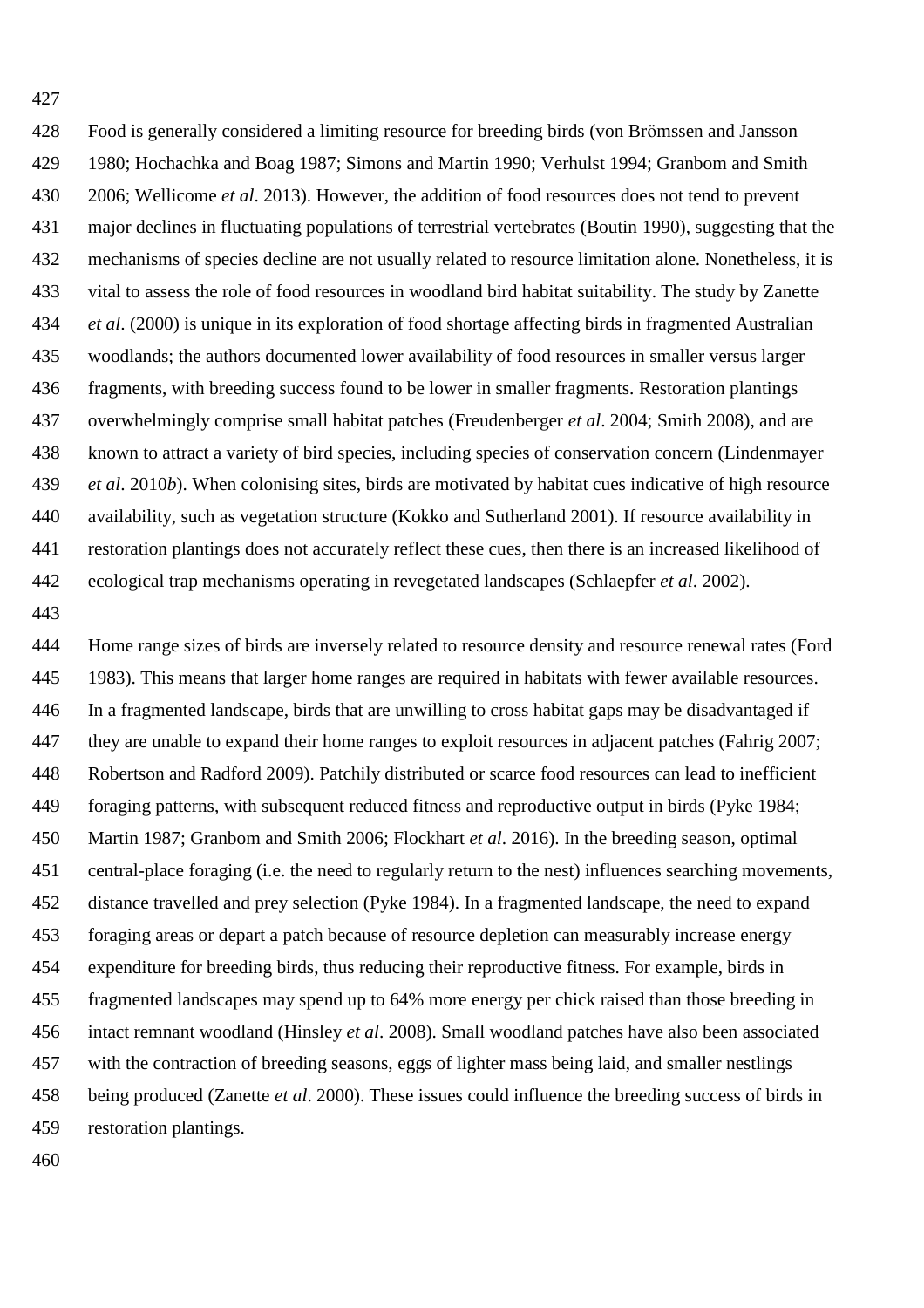For insectivorous birds in particular, dietary composition and, hence, dietary quality is directly related to habitat quality (Razeng and Watson 2012). Terrestrial invertebrates can display strong responses to habitat variables in fragmented temperate woodlands (Bromham *et al*. 1999; Barton *et al*. 2009; Lindsay and Cunningham 2009; Gibb and Cunningham 2010). As an example, Zanette *et al*. (2000) identified a 50% lower biomass of surface-dwelling invertebrates in small (55 ha) relative to large (>400 ha) woodland fragments, thereby linking food resources for insectivorous birds to patch size. Species of Coleoptera constitute the largest proportion of prey items for declining insectivorous woodland birds, followed by those of Formicidae and Lepidoptera (Razeng and Watson 2012). Coleoptera and other preferred prey of insectivorous birds have been shown to respond positively to some restoration treatments (e.g. removal of grazing pressure, addition of fallen logs to habitat patches) (Lindsay and Cunningham 2009; Gibb and Cunningham 2010). However, there is also evidence that restoration plantings may not help restore invertebrate communities in agricultural landscapes (Jellinek *et al*. 2013). It is important to understand and consider the effects of habitat fragmentation and restoration on invertebrate prey of woodland birds when assessing habitat quality in restoration plantings.

#### *Competition*

 Interspecific competition for resources is a strong selective process that is enhanced in habitats with depleted or patchy resources (Cody 1981). Sought-after resources such as food and nesting sites are defended by birds in established territories, especially during the breeding season (Robinson 1989; Broughton *et al*. 2012; Belder 2013). Closely related species may compete for similar resources, particularly food. For example, Robinson (1990) found that flame robins and scarlet robins compete more for food resources than nest sites. The noisy miner (*Manorina melanocephala*) is a strong competitor for territories and resources in Australian temperate woodlands, and actively disrupts and excludes other small woodland birds (Grey *et al*. 1998; Maron 2007; Montague-Drake *et al*. 2011; Maron *et al*. 2013; Bennett *et al*. 2015). Competition from the noisy miner has been shown to decrease breeding activity in species of smaller body mass, and can have a greater influence on woodland bird distribution and recruitment than do vegetation characteristics (Bennett *et al*. 2015; Mortelliti *et al*. 2016). Recent research has shown that the noisy miner is both increasing the risk of woodland birds going extinct from habitat patches, and decreasing the chances of them colonising patches (Mortelliti *et al*. 2016). The composition of restoration plantings can significantly affect the likelihood of colonisation and occupancy by the noisy miner; inclusion of a *Eucalyptus* overstorey increases the likelihood of noisy miner colonisation as the vegetation matures (Maron 2007). Conversely, the inclusion of an *Acacia* understorey reduces noisy miner occupancy (Lindenmayer *et al*. 2010*b*). Monitoring restoration plantings for factors likely to increase competition and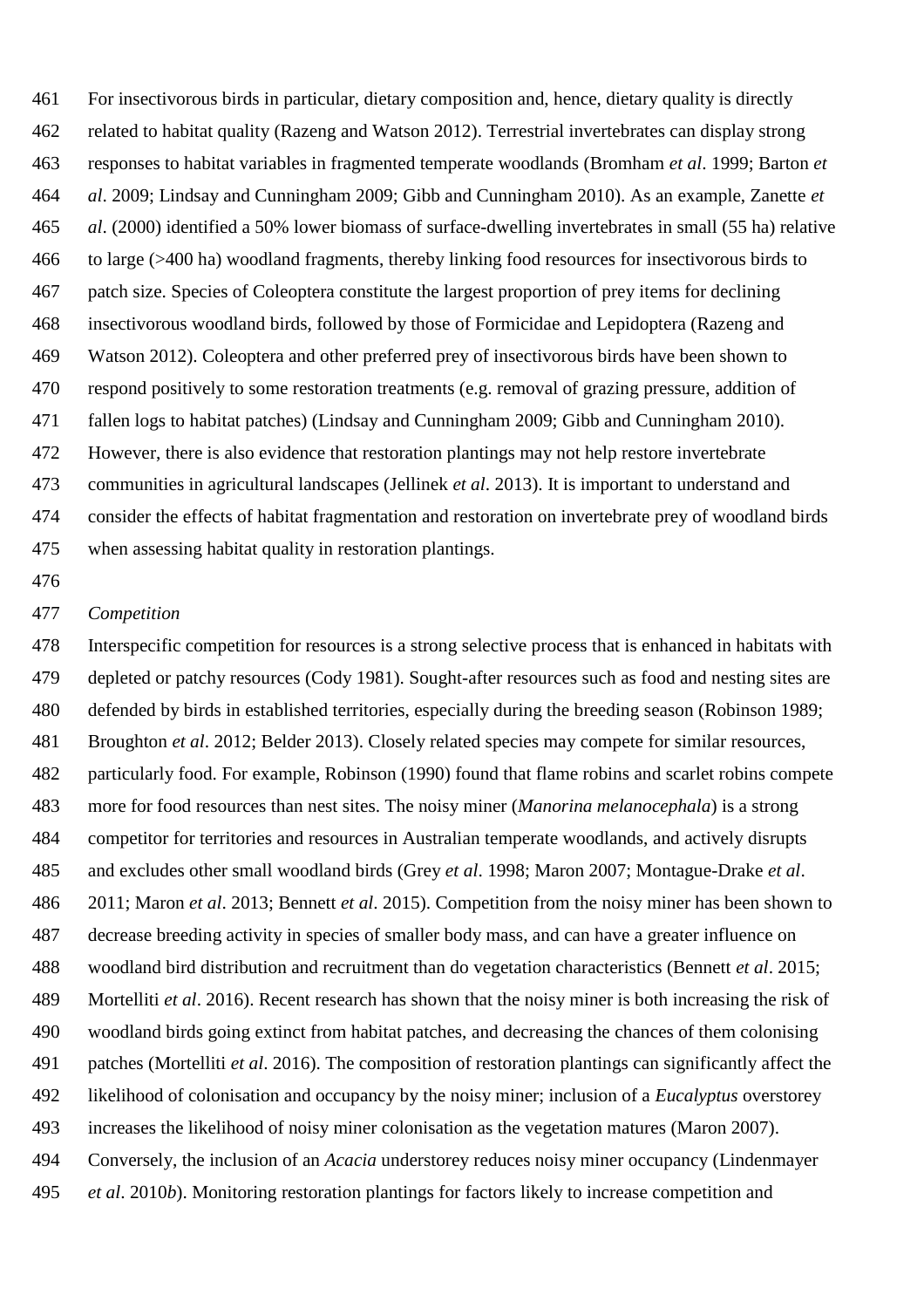competitive exclusion will provide a better understanding of species persistence mechanisms in

these environments.

### *Brood parasitism*

 The influence of brood parasitism on nest success is a factor often discussed in international studies of habitat restoration (Delphey and Dinsmore 1993; Fletcher *et al*. 2006; Small *et al*. 2007; Forrester 2015), but limited research has been conducted on this topic in Australian temperate woodland ecosystems (Ford 2011; but see Guppy *et al*. 2017). There is evidence suggesting that parasitic cuckoos are dependent on large woodland remnants with an abundance of their preferred host species, and that host species may experience greater breeding success in smaller fragments where cuckoos are rare (Brooker and Brooker 2003). Restoration plantings typically create small habitat patches (Freudenberger *et al*. 2004; Smith 2008); thus, brood parasitism events may be infrequent in revegetated sites. However, to our knowledge, no empirical studies have documented brood parasitism in temperate woodland restoration plantings, so its potential effect on the reproductive success of woodland birds in revegetated landscapes remains unknown.

#### **Summary and future research directions**

 Research has shown that the responses of woodland birds to revegetation are varied, and although the habitat requirements of some species may be met, there is still much to learn about the long- term responses of birds to landscape-scale habitat restoration. Ostensibly, occupancy data alone may not expose underlying trends in population processes, or drivers of breeding success and site fidelity. To prevent and reverse the ongoing decline of Australia's woodland avifauna, and re- establish endangered habitat in highly fragmented agricultural landscapes, it is vital that temperate woodland restoration efforts continue and increase over the coming years. However, to ensure that restoration plantings are both an ecologically effective and cost- effective biodiversity conservation strategy, it is also essential for their design and management to be informed by scientific research. There is an increasing number of modelling studies proposing strategies for optimising landscape restoration, aiming to solve the issues of catering for multiple species and ensuring maximum cost- effectiveness in the face of limited conservation resources (Bennett and Mac Nally 2004; Holzkämper *et al*. 2006; Thomson *et al*. 2007, 2009; Westphal *et al*. 2007; Lethbridge *et al*. 2010; McBride *et al*. 2010; Huth and Possingham 2011; Polyakov *et al*. 2015; Ikin *et al*. 2016). Many of these studies have provided information to help guide future restoration efforts in Australia. However, because conservation and restoration remain low priorities for governments, almost all the proposed strategies are yet to be empirically tested. Furthermore, to the best of our knowledge, all such studies are based on pattern data. Because of the lack of knowledge on population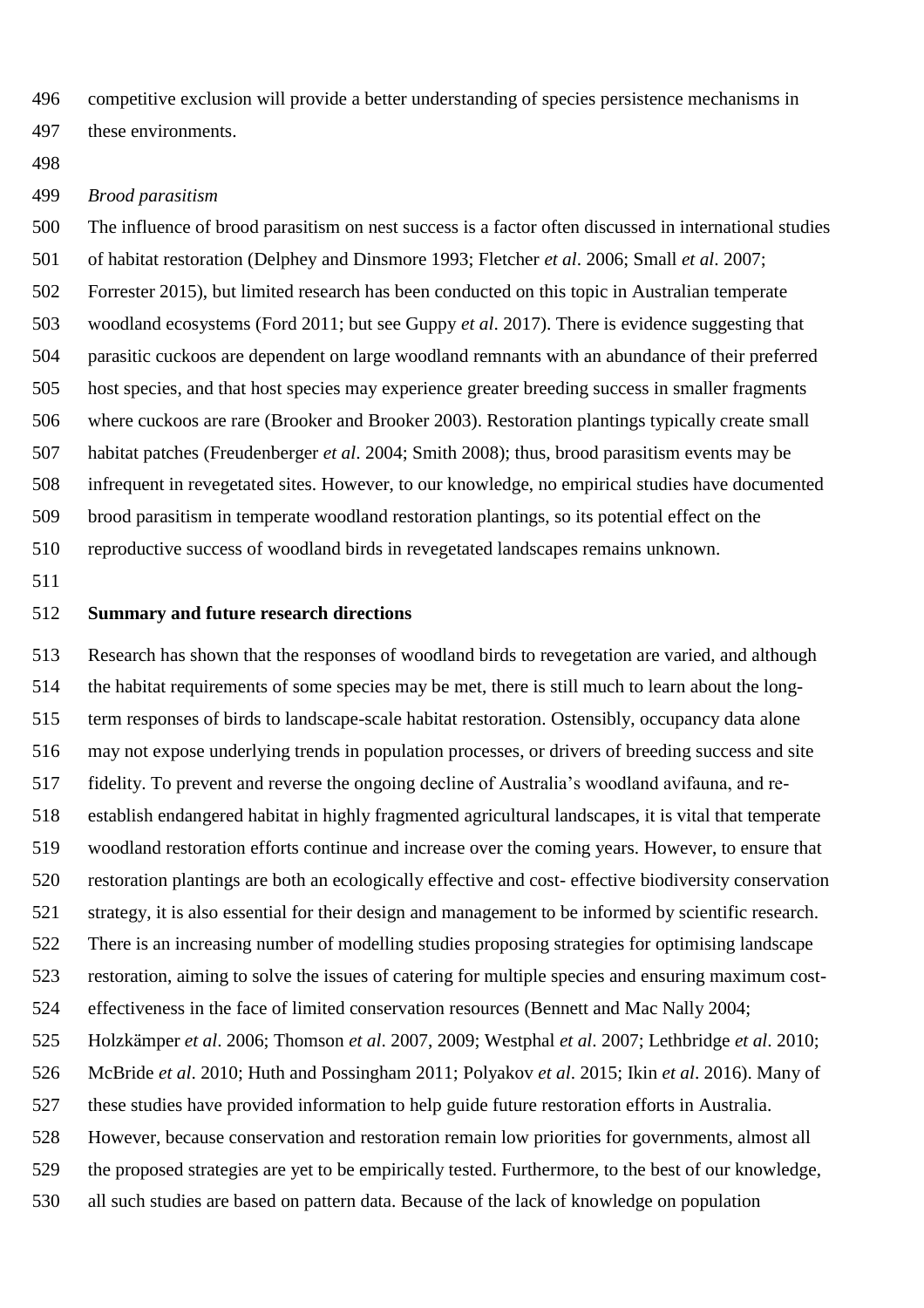- processes in revegetated landscapes, optimisation strategies for restoration to support breeding
- populations of woodland birds are non- existent.
- 

| 534 | Developing a comprehensive understanding of woodland bird ecology in revegetated landscapes is                      |
|-----|---------------------------------------------------------------------------------------------------------------------|
| 535 | fundamental to devising knowledge-based solutions to reverse species decline (Bennett and Watson                    |
| 536 | 2011), and a necessary key step is to move beyond pattern data, towards quantifying population                      |
| 537 | responses of birds to habitat restoration. We suggest that future research in restoration plantings                 |
| 538 | should focus on the areas of interest and knowledge gaps identified by the present review                           |
| 539 | (summarised in Table 3), with an emphasis on exploring factors at the landscape- and patch-scale                    |
| 540 | that are likely to contribute to restoration plantings acting as ecological traps. In particular, on the            |
| 541 | basis of our review, we suggest that the following questions should be addressed as priorities:                     |
| 542 | What cues do birds use to select habitat in revegetated landscapes?<br>$\overline{\phantom{a}}$                     |
| 543 | Are woodland birds resident in restoration plantings in the long term?<br>$\overline{\phantom{a}}$                  |
| 544 | Do restoration plantings have higher immigration or mortality rates than do woodland<br>$\overline{\phantom{a}}$    |
| 545 | remnants?                                                                                                           |
| 546 | Is habitat quality in restoration plantings sufficient for woodland birds to breed<br>$\blacksquare$                |
| 547 | successfully?                                                                                                       |
| 548 | Does habitat suitability for breeding birds change over time as plantings mature?<br>$\overline{\phantom{a}}$       |
| 549 | How does the breeding success of birds in plantings compare to that of birds in remnant<br>$\overline{\phantom{a}}$ |
| 550 | woodland?                                                                                                           |
| 551 | What are the primary nest predators and rates of nest failure as a result of predation?<br>$\overline{\phantom{a}}$ |
| 552 | Do restoration plantings provide suitable nesting-sites and adequate food resources for<br>$\overline{\phantom{a}}$ |
| 553 | woodland birds?                                                                                                     |
| 554 | What is the role of competitive exclusion by the noisy miner?<br>$\overline{\phantom{a}}$                           |
| 555 | What is the role of brood parasitism in restoration plantings?                                                      |
| 556 |                                                                                                                     |
| 557 | Finally, a more thorough approach to monitoring restored habitats is required to determine their                    |
| 558 | ability to support breeding populations of woodland birds. As Battin (2004) emphasised, ' we                        |
| 559 | cannot afford to ignore the possibility of ecological traps or fail to take them into account in the                |

- study, management, and conservation of animal populations' (p. 1490). Crucially, the capacity to
- accurately evaluate the success of restoration plantings in achieving intended conservation goals
- underpins effective utilisation of conservation resources, as well as ecologically sound
- environmental management.
- 
-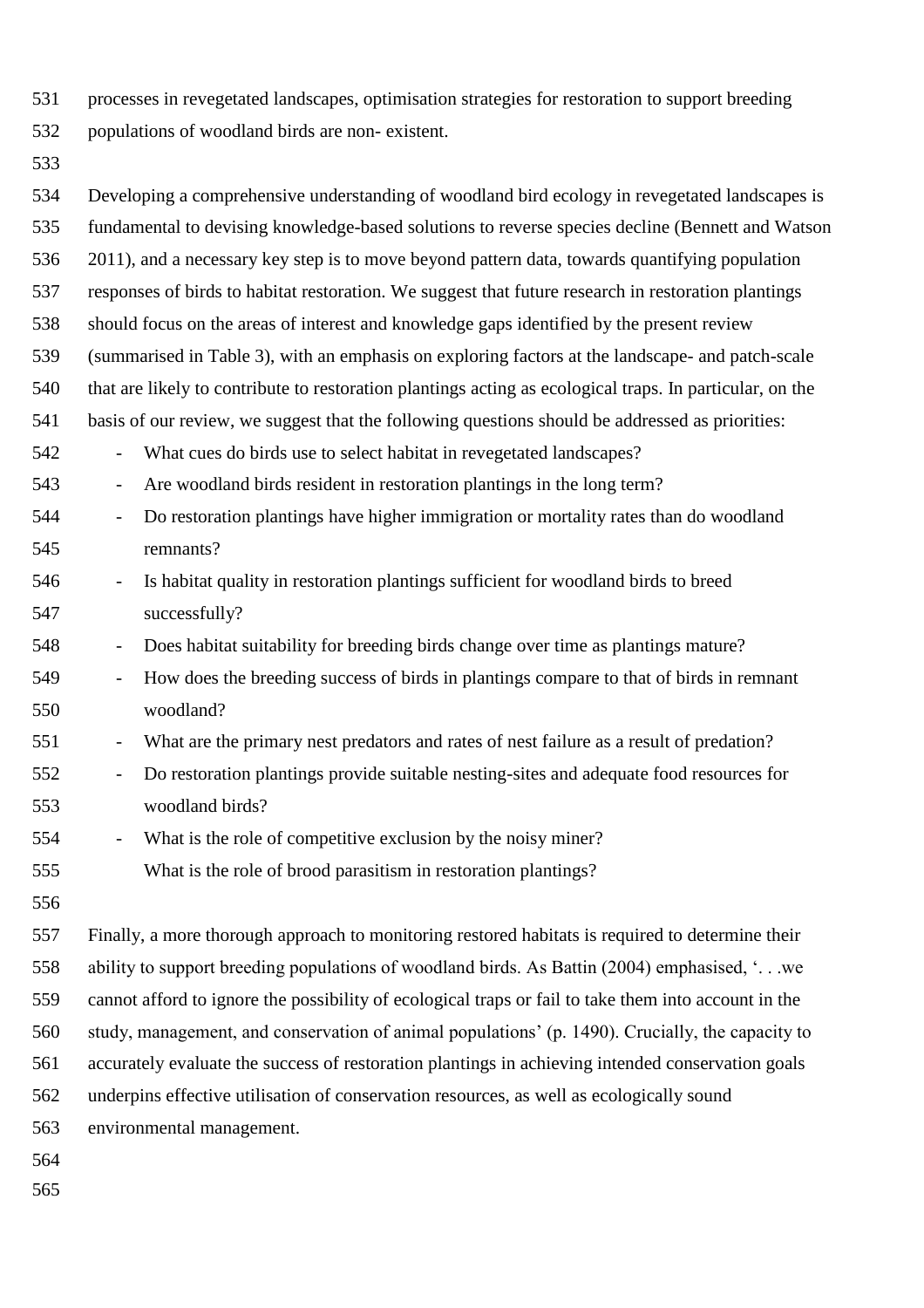### 566 **Table 3 – Future research directions**

567 Summary of past and present research on birds in fragmented agricultural landscapes and landscapes 568 undergoing habitat restoration, with recommended future research directions.

| Key area                      | <b>Early work</b>                                                                                                        |                                                                                                                                                                                                                     | <b>Present focus</b>                                                                                                               |                                                                                                                                                                    | <b>Future directions</b>                                                                                                                                 |
|-------------------------------|--------------------------------------------------------------------------------------------------------------------------|---------------------------------------------------------------------------------------------------------------------------------------------------------------------------------------------------------------------|------------------------------------------------------------------------------------------------------------------------------------|--------------------------------------------------------------------------------------------------------------------------------------------------------------------|----------------------------------------------------------------------------------------------------------------------------------------------------------|
|                               | <b>Topic</b>                                                                                                             | <b>Conclusions</b>                                                                                                                                                                                                  | <b>Topic</b>                                                                                                                       | <b>Conclusions</b>                                                                                                                                                 | <b>Topic</b>                                                                                                                                             |
| Distribution and<br>abundance | Occupancy of<br>restoration<br>plantings by<br>woodland birds<br>(e.g. Munro et al.<br>2011; Lindenmayer<br>et al. 2010) | (i) Woodland bird<br>species, including<br>species of<br>conservation<br>concern, occupy<br>restoration<br>plantings<br>(ii) Restoration<br>plantings and<br>remnant sites<br>support different<br>bird communities | Role of restoration<br>plantings as habitat<br>for woodland birds<br>in a landscape<br>context (e.g.<br>Mortelliti et al.<br>2016) | Restoration<br>plantings may not<br>act as habitat<br>refuges for<br>woodland birds,<br>including species<br>of conservation<br>concern                            | Factors influencing<br>habitat selection by<br>woodland birds in<br>fragmented<br>agricultural<br>landscapes                                             |
| Population<br>dynamics        | Ecological traps<br>(e.g. Battin 2004)                                                                                   | Importance of<br>understanding<br>interactions<br>between habitat<br>selection and<br>habitat quality                                                                                                               | Ecological traps<br>and undervalued<br>resources (e.g.<br>Gilroy and<br>Sutherland 2007)                                           | Understanding<br>factors that<br>influence<br>colonisation of<br>high-quality sites<br>can inform<br>management<br>decisions                                       | Quantifying habitat<br>quality in<br>restoration<br>plantings;<br>identifying potential<br>ecological trap<br>mechanisms in<br>revegetated<br>landscapes |
| <b>Resources</b>              | Food resources in<br>woodland<br>fragments (e.g.<br>Zanette et al.<br>2000)                                              | Food resource<br>availability lower in<br>smaller than in<br>larger woodland<br>fragments                                                                                                                           | Resources in<br>restored<br>landscapes (e.g.<br>Le Roux et al.<br>2016)                                                            | Restoration<br>plantings may take<br>decades to develop<br>habitat features of<br>remnant sites, such<br>as nest hollows                                           | Resource<br>availability (food<br>and nesting sites)<br>in restoration<br>plantings                                                                      |
|                               | Conservation of<br>invertebrates in<br>woodland<br>remnants (e.g.<br>Barton et al. 2009)                                 | Coleoptera<br>assemblage<br>composition closely<br>linked to<br>microhabitat<br>variables e.g. fallen<br>logs                                                                                                       | Invertebrate<br>community<br>responses to<br>habitat restoration<br>(e.g. Gibb and<br>Cunningham 2010;<br>Jellinek et al. 2013)    | Coleoptera<br>assemblages may<br>show either<br>positive or neutral<br>responses to<br>habitat restoration                                                         | Responses of<br>invertebrate prey of<br>woodland birds to<br>restoration                                                                                 |
| <b>Breeding success</b>       | Nesting ecology of<br>woodland birds<br>(e.g. Robinson<br>1990)                                                          | <b>Nest failures</b><br>mostly due to<br>predation                                                                                                                                                                  | <b>Bird breeding</b><br>success in<br>restoration<br>plantings (e.g. Mac<br>Nally et al. 2010)                                     | Little evidence of<br>successful<br>breeding in<br>restoration<br>plantings                                                                                        | Quantifying nest<br>success in<br>restoration<br>plantings,<br>identifying causes<br>of success/failure                                                  |
| Species<br>interactions       | Nest predation in<br>small patches (e.g.<br>Zanette and<br>Jenkins 2000:<br>Vander Haegen et<br>al. 2002)                | Conflicting results;<br>nest predation may<br>be same in small<br>and large<br>fragments, or<br>increased by edge-<br>effects in small<br>fragments                                                                 | Role of nest<br>predation in<br>woodland bird<br>species declines<br>(e.g. Debus 2006)                                             | Intense nest<br>predation likely<br>cause of decline for<br>woodland bird<br>species of<br>conservation<br>concern                                                 | Quantifying nest<br>predation,<br>identifying primary<br>nest predators in<br>restoration<br>plantings                                                   |
|                               | Brood parasitism in<br>North American<br>landscapes (e.g.<br>Larison et al. 2001)                                        | Brood parasitism<br>by brown-headed<br>cowbirds<br>(Molothrus ater)<br>lower in restored<br>than in remnant<br>landscapes                                                                                           | Brood parasitism in<br>Australian<br>temperate<br>woodlands                                                                        | Horsfield's bronze-<br>cuckoo (Chalcites<br>basalis) may be<br>dependent on large<br>habitat fragments                                                             | Brood parasitism in<br>temperate<br>woodland<br>restoration<br>plantings                                                                                 |
|                               | Influence of noisy<br>miner on woodland<br>bird communities<br>(e.g. Grey et al.<br>1998)                                | Noisy miner<br>disrupts and<br>excludes small<br>insectivorous birds<br>from habitat<br>patches in<br>fragmented<br>landscapes                                                                                      | Influence of noisy<br>miner on<br>landscape-level<br>bird species<br>distribution<br>patterns (e.g.<br>Mortelliti et al.<br>2016)  | Noisy miner main<br>driver of bird<br>distribution<br>patterns in<br>fragmented<br>woodlands,<br>prevents<br>restoration<br>plantings acting as<br>habitat refuges | Effects of noisy<br>miner removal on<br>landscape-level<br>bird species<br>distribution<br>patterns and<br>restoration planting<br>occupancy             |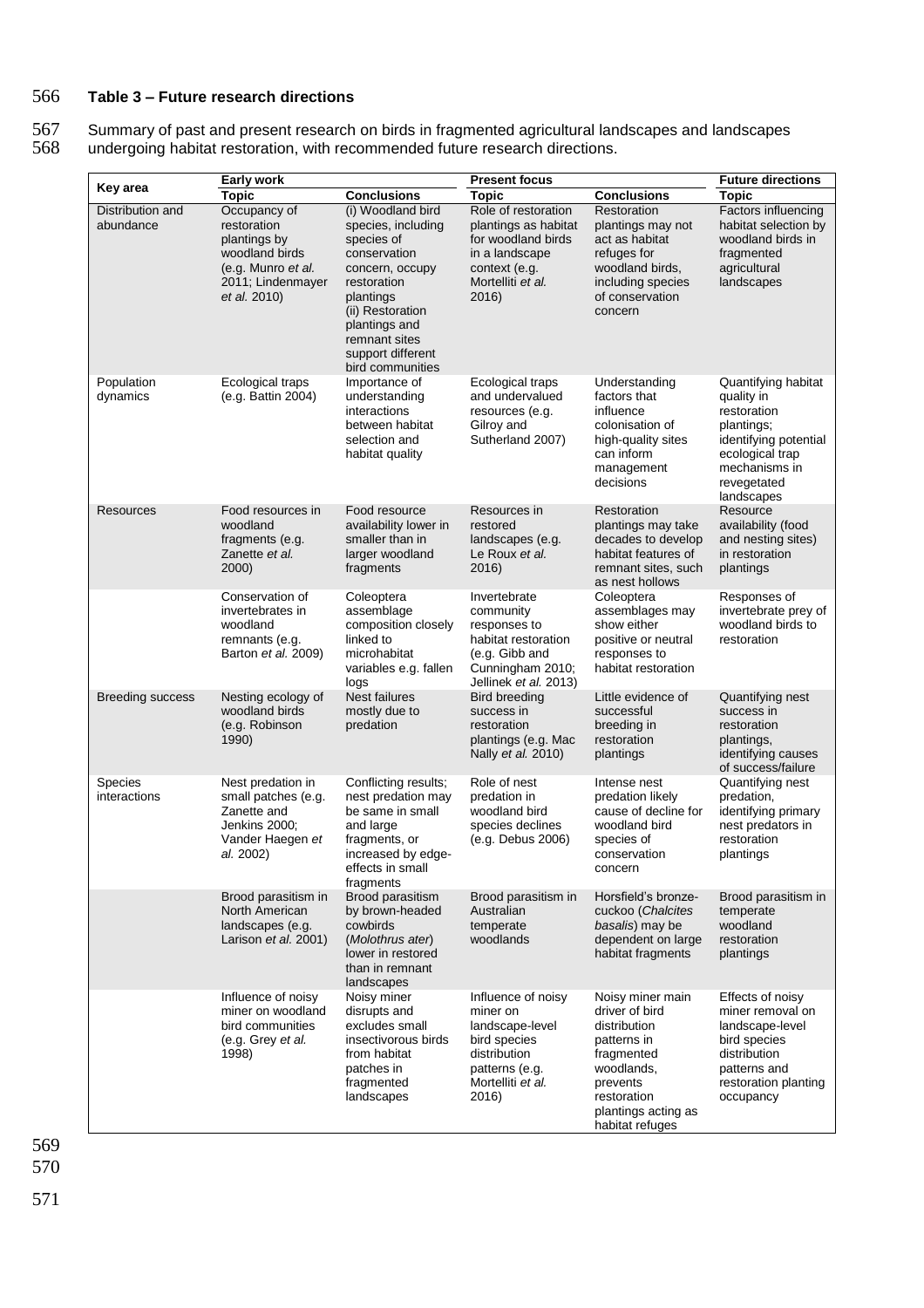# **Acknowledgements**

- We are grateful for the feedback of several anonymous reviewers, which helped improve earlier
- versions of the manuscript. We thank the NESP Threatened Species Recovery Hub, NSW
- Environmental Trust, Ian Potter Foundation, Vincent Fairfax Family Foundation, Riverina Local
- Land Services and Murray Local Land Services for their support of our research. The authors
- declare no conflicts of interest.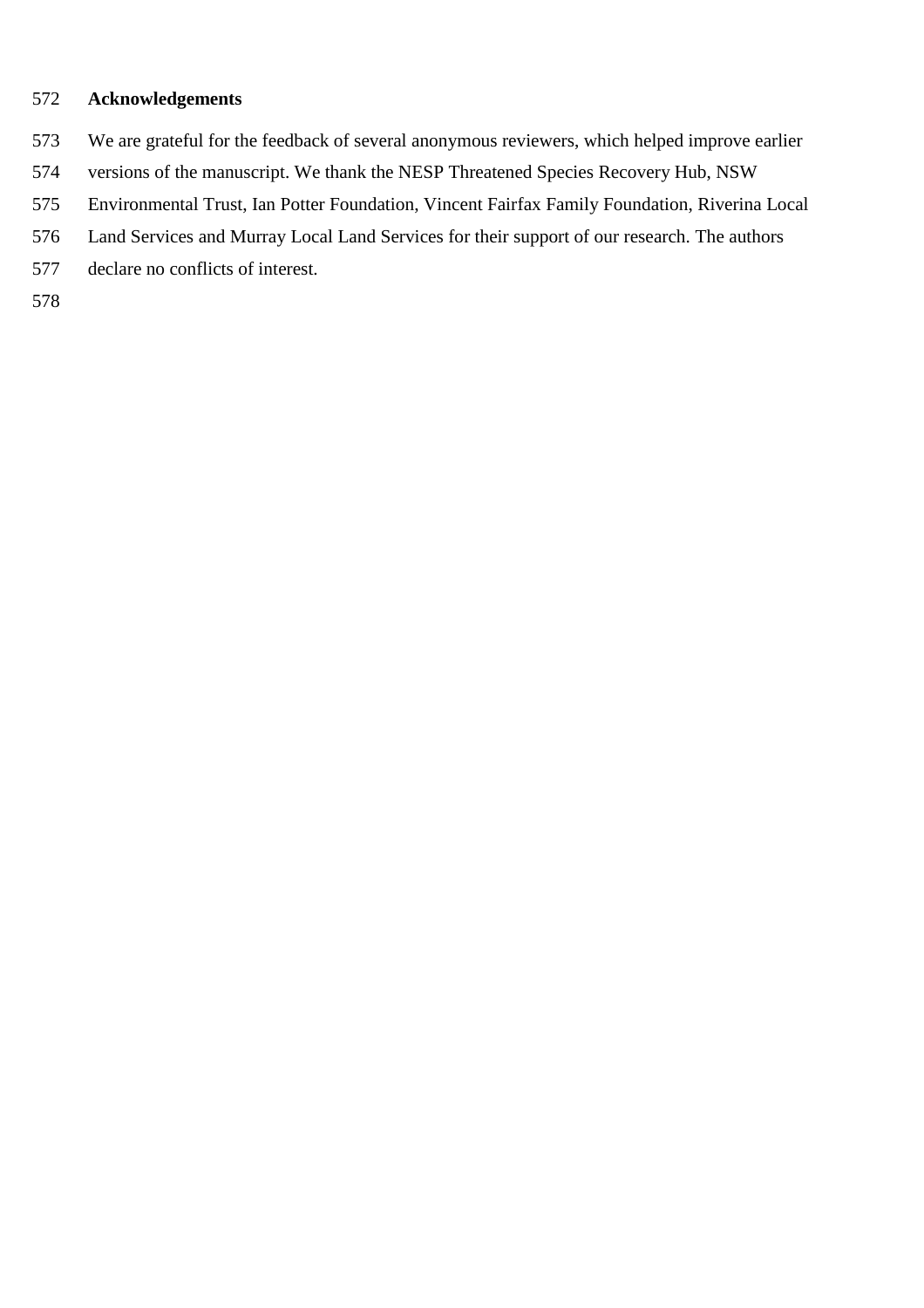## **References**

580 Antos, M. J., and Bennett, A. F. (2006). Foraging ecology of ground-feeding woodland birds in<br>581 temperate woodlands of southern Australia. *Emu* **106**, 29–40. doi:10.1071/MU05039 temperate woodlands of southern Australia. *Emu* **106**, 29–40. doi:10.1071/MU05039 Antos, M. J., Bennett, A. F., and White, J. G. (2008). Where exactly do ground-foraging woodland birds forage? Foraging sites and microhabitat selection in temperate woodlands of southern Australia. *Emu* **108**, 201–211. doi:10.1071/MU08005 Armstrong, D. P., Raeburn, E. H., Powlesland, R. G., Howard, M., Christensen, B., and Ewen, J. G. (2002). Obtaining meaningful comparisons of nest success: data from New Zealand robin (*Petroica australis*) populations. *New Zealand Journal of Ecology* **26**, 1–13. Arnold, G. W. (2003). Bird species richness and abundance in wandoo woodland and in tree plantations on farmland at Baker's Hill, Western Australia. *Emu* **103**, 259–269. doi:10.1071/MU01005 Atyeo, C., and Thackway, R. (2009). Mapping and monitoring revegetation activities in Australia: towards national core attributes. *Australasian Journal of Environmental Management* **16**, 140–148. Australian Bird and Bat Banding Scheme (2016). 'ABBBS Database.' (Commonwealth of Australia: Canberra). Available at https://www. environment.gov.au/topics/science-and- research/bird-and-bat-banding/ banding-data/search-abbbs-database [accessed 12 May 2016]. Australian Government Department of the Environment and Energy (2017). '20 Million Trees Program.' (Commonwealth of Australia: Canberra). Available at https://www.nrm.gov.au/national/20-million- trees [accessed 29 October 2017]. Barral, M. P., Rey Benayas, J. M., Meli, P., and Maceira, N. O. (2015). Quantifying the impacts of ecological restoration on biodiversity and ecosystem services in agroecosystems: a global meta- analysis. *Agriculture, Ecosystems & Environment* **202**, 223–231. doi:10.1016/ j.agee.2015.01.009 Barrett, G. W., Freudenberger, D., Drew, A., Stol, J., Nicholls, A. O., and Cawsey, E. M. (2008). Colonisation of native tree and shrub plantings by woodland birds in an agricultural landscape. *Wildlife Research* **35**, 19–32. doi:10.1071/WR07100 Barton, P. S., Manning, A. D., Gibb, H., Lindenmayer, D. B., and Cunningham, S. A. (2009). Conserving ground-dwelling beetles in an endangered woodland community: multi-scale habitat effects on assemblage diversity. *Biological Conservation* **142**, 1701–1709. doi:10.1016/j.biocon.2009.03.005 Battin, J. (2004). When good animals love bad habitats: ecological traps and the conservation of animal populations. *Conservation Biology* **18**, 1482–1491. doi:10.1111/j.1523-1739.2004.00417.x Becker, R. G., Paise, G., and Pizo, M. A. (2013). The structure of bird communities in areas revegetated after mining in southern Brazil. *Revista Brasileira de Ornitologia* **21**, 221–234. Belder, D. J. (2013). Foraging ecology and habitat use of the chestnut- rumped thornbill (*Acanthiza uropygialis*) at the Arid Recovery Reserve, South Australia. B.Sc.(Hons) Thesis, University of Adelaide, Adelaide, SA.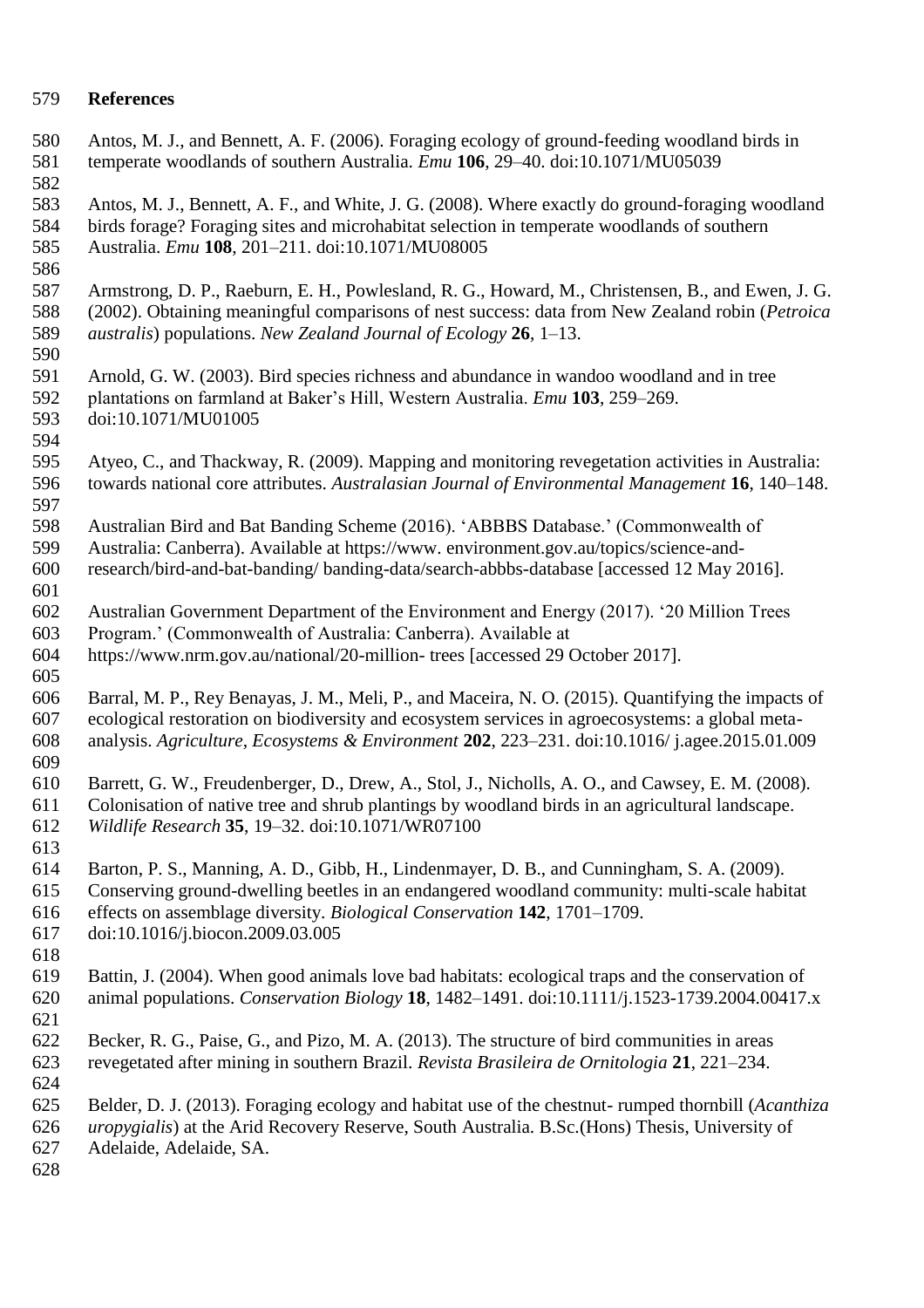Bennett, A. F., and Mac Nally, R. (2004). Identifying priority areas for conservation action in agricultural landscapes. *Pacific Conservation Biology* **10**, 106–123. doi:10.1071/PC040106 631<br>632 Bennett, A. F., and Watson, D. M. (2011). Declining woodland birds: is our science making a difference? *Emu* **111**, i–vi. doi:10.1071/ MUv111n1\_ED Bennett, V. A., Doerr, V. A. J., Doerr, E. D., Manning, A. D., Lindenmayer, D. B., and Yoon, H.-J. (2013). Habitat selection and behaviour of a reintroduced passerine: linking experimental restoration, behaviour and habitat ecology. *PLoS One* **8**, e54539. doi:10.1371/journal.pone. 0054539 Bennett, J. M., Clarke, R. H., Thomson, J. R., and Mac Nally, R. (2015). Fragmentation, vegetation change and irruptive competitors affect recruitment of woodland birds. *Ecography* **38**, 163–171. doi:10.1111/ ecog.00936 Berry, L. (2001). Breeding biology and nesting success of the Eastern Yellow Robin and the New Holland Honeyeater in a southern Victorian woodland. *Emu* **101**, 191–197. doi:10.1071/MU00043 Block, W. M., Franklin, A. B., Ward, J. P., Ganey, J. L., and White, G. C. (2001). Design and implementation of monitoring studies to evaluate the success of ecological restoration on wildlife. *Restoration Ecology* **9**, 293–303. doi:10.1046/j.1526-100x.2001.009003293.x Bond, S. (2011). Bird utilisation of plantings, woodland remnants and remnant trees in an agricultural landscape. Ph.D. Thesis, The Australian National University, Canberra, ACT. Bonifacio, R. S., Kinross, C. M., Gurr, G. M., and Nicol, H. (2011). The effect of woody plant diversity and other stand and landscape factors on the diversity and abundance of birds using farm shelterbelts. *Pacific Conservation Biology* **17**, 22–35. doi:10.1071/PC110022 Boulton, R. L., and Clarke, M. F. (2003). Do yellow-faced honeyeater (*Lichenostomus chrysops*) nests experience higher predation at forest edges? *Wildlife Research* **30**, 119–125. doi:10.1071/WR02055 Boutin, S. (1990). Food supplementation experiments with terrestrial vertebrates: patterns, problems, and the future. *Canadian Journal of Zoology* **68**, 203–220. doi:10.1139/z90-031 Bradshaw, C. J. A. (2012). Little left to lose: deforestation and forest degradation in Australia since European colonization. *Journal of Plant Ecology* **5**, 109–120. doi:10.1093/jpe/rtr038 Bradshaw, C. J. A., Bowman, D. M. J. S., Bond, N. R., Murphy, B. P., Moore, A. D., Fordham, D. A., Thackway, R., Lawes, M. J., McCallum, H., Gregory, S. D., Dalal, R. C., Boer, M. M., Lynch, A. J. J., Bradstock, R. A., Brook, B. W., Henry, B. K., Hunt, L. P., Fisher, D. O., Hunter, D., Johnson, C. N., Keith, D. A., Lefroy, E. C., Penman, T. D., Meyer, W. S., Thomson, J. R., Thornton, C. M., VanDerWal, J., Williams, R. J., Keniger, L., and Specht, A. (2013). Brave new green world: consequences of a carbon economy for the conservation of Australian biodiversity. *Biological Conservation* **161**, 71–90. doi:10.1016/j.biocon. 2013.02.012 Brawn, J. D. (2006). Effects of restoring oak savannas on bird communities and populations. *Conservation Biology* **20**, 460–469. doi:10.1111/ j.1523-1739.2006.00310.x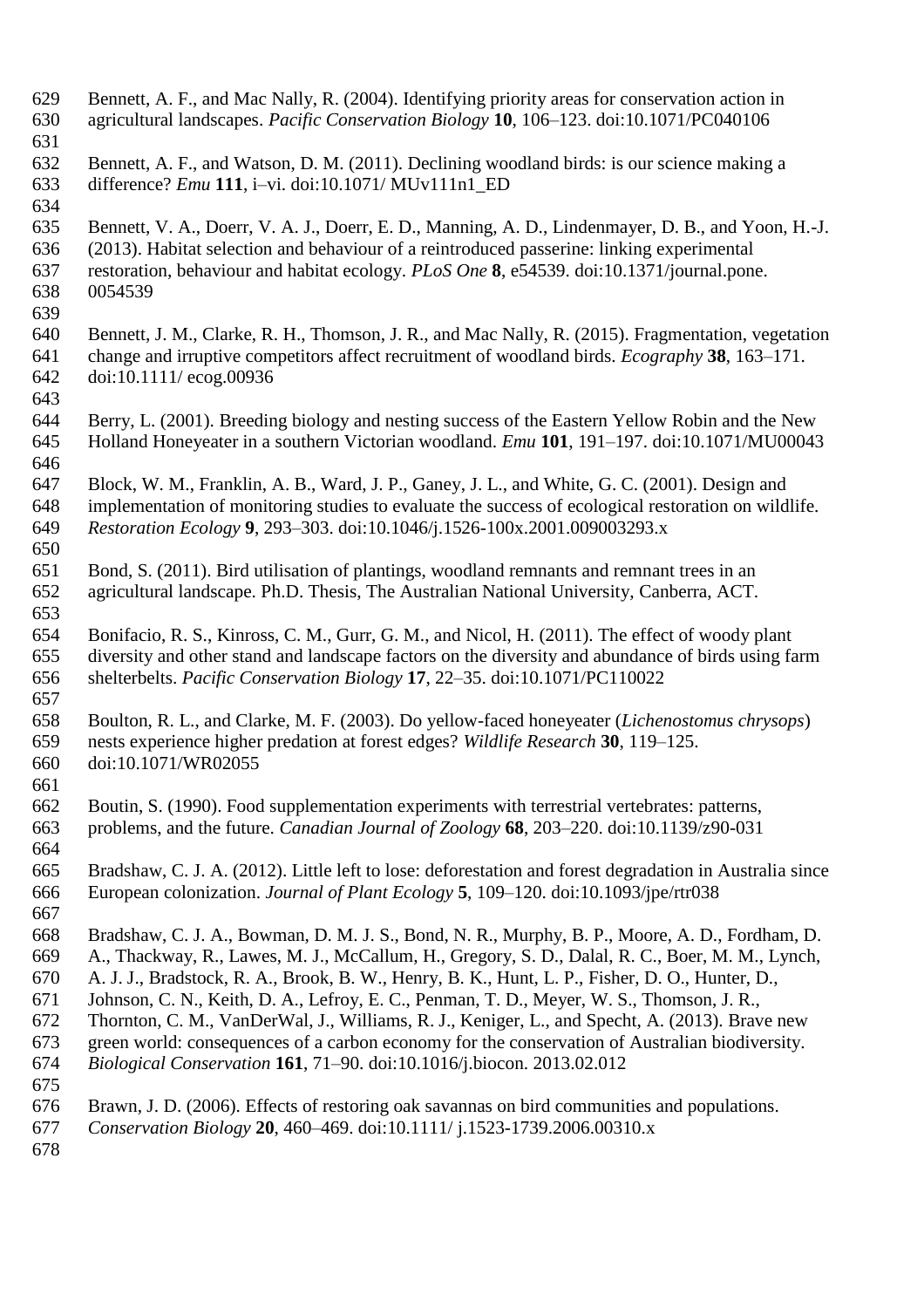- Bromham, L., Cardillo, M., Bennett, A. F., and Elgar, M. A. (1999). Effects of stock grazing on the
- ground invertebrate fauna of woodland remnants. *Austral Ecology* **24**, 199–207.
- doi:10.1046/j.1442-9993.1999. 00963.x
- 
- Brooker, M., and Brooker, L. (2003). Brood parasitism by Horsfield's bronze-cuckoo in a fragmented agricultural landscape in Western Australia. *Emu* **103**, 357–361. doi:10.1071/MU02034
- Broughton, R. K., Hill, R. A., Freeman, S. N., Bellamy, P. E., and Hinsley, S. A. (2012). Describing habitat occupation by woodland birds with territory mapping and remotely sensed data: an example using the marsh tit (*Poecile palustris*). *The Condor* **114**, 812–822. doi:10.1525/ cond.2012.110171
- Burke, D. M., and Nol, E. (2000). Landscape and fragment size effects on reproductive success of forest-breeding birds in Ontario. *Ecological Applications* **10**, 1749–1761. doi:10.1890/1051- 0761(2000)010[1749: LAFSEO]2.0.CO;2
- 
- Butchart, S. H. M., Walpole, M., Collen, B., van Strien, A., Scharlemann, J. P. W., Almond, R. E.
- A., Baillie, J. E. M., Bomhard, B., Brown, C., Bruno, J., Carpenter, K. E., Carr, G. M., Chanson, J.,
- Chenery, A. M., Csirke, J., Davidson, N. C., Dentener, F., Foster, M., Galli, A., Galloway, J. N.,
- Genovesi, P., Gregory, R. D., Hockings, M., Kapos, V., Lamarque, J.-F., Leverington, F., Loh, J.,
- McGeoch, M. A., McRae, L., Minasyan, A., Morcillo, M. H., Oldfield, T. E. E., Pauly, D., Quader,
- S., Revenga, C., Sauer, J. R., Skolnik, B., Spear, D., Stanwell-Smith, D., Stuart, S. N., Symes, A., Tierney, M., Tyrrell, T. D., Vié, J.-C., and Watson, R. (2010). Global biodiversity: indicators of
- recent declines. *Science* **328**, 1164–1168. doi:10.1126/science.1187512
- 
- Cairns, J. Jr (2000). Setting ecological restoration goals for technical feasibility and scientific validity. *Ecological Engineering* **15**, 171–180. doi:10.1016/S0925-8574(00)00068-9
- Cameron, E. (1985). Habitat usage and foraging behaviour of three fantails (*Rhipidura*:
- Pachycephalidae). In 'Birds of Eucalyptus Forests and Woodlands: Ecology, Conservation,
- Management'. (Eds A. Keast, H. F. Recher, H. A. Ford, and D. A. Saunders.) pp. 177–191. (Royal Australian Ornithologists Union and Surrey Beatty: Sydney, NSW.)
- 
- Campbell, A., Alexandra, J., and Curtis, D. (2017). Reflections on four decades of land restoration in Australia. *The Rangeland Journal* **39**, 405–416. doi:10.1071/RJ17056
- Cancellieri, S., and Murphy, M. T. (2014). Experimental analysis of nest- site choice and its relationship to nest success in an open-cup-nesting passerine. *The Auk* **131**, 539–548.
- doi:10.1642/AUK-13-251.1
- 

- Chalfoun, A. D., and Martin, T. E. (2007). Assessments of habitat preferences and quality depend on spatial scale and metrics of fitness. *Journal of Applied Ecology* **44**, 983–992. doi:10.1111/j.1365-2664.2007.01352.x
- Christidis, L., and Boles, W. E. (2008). 'Systematics and Taxonomy of Australian Birds.' (CSIRO Publishing: Melbourne, Vic.)
- 
- Cody, M. L. (1981). Habitat selection in birds: the roles of vegetation structure, competitors, and
- productivity. *Bioscience* **31**, 107–113. doi:10.2307/1308252
	-
	- Collard, S., Fisher, A., Hobbs, T., and Neumann, C. (2013). Indicators of biodiversity and carbon storage in remnant and planted vegetation in the Mount Lofty Ranges of South Australia: lessons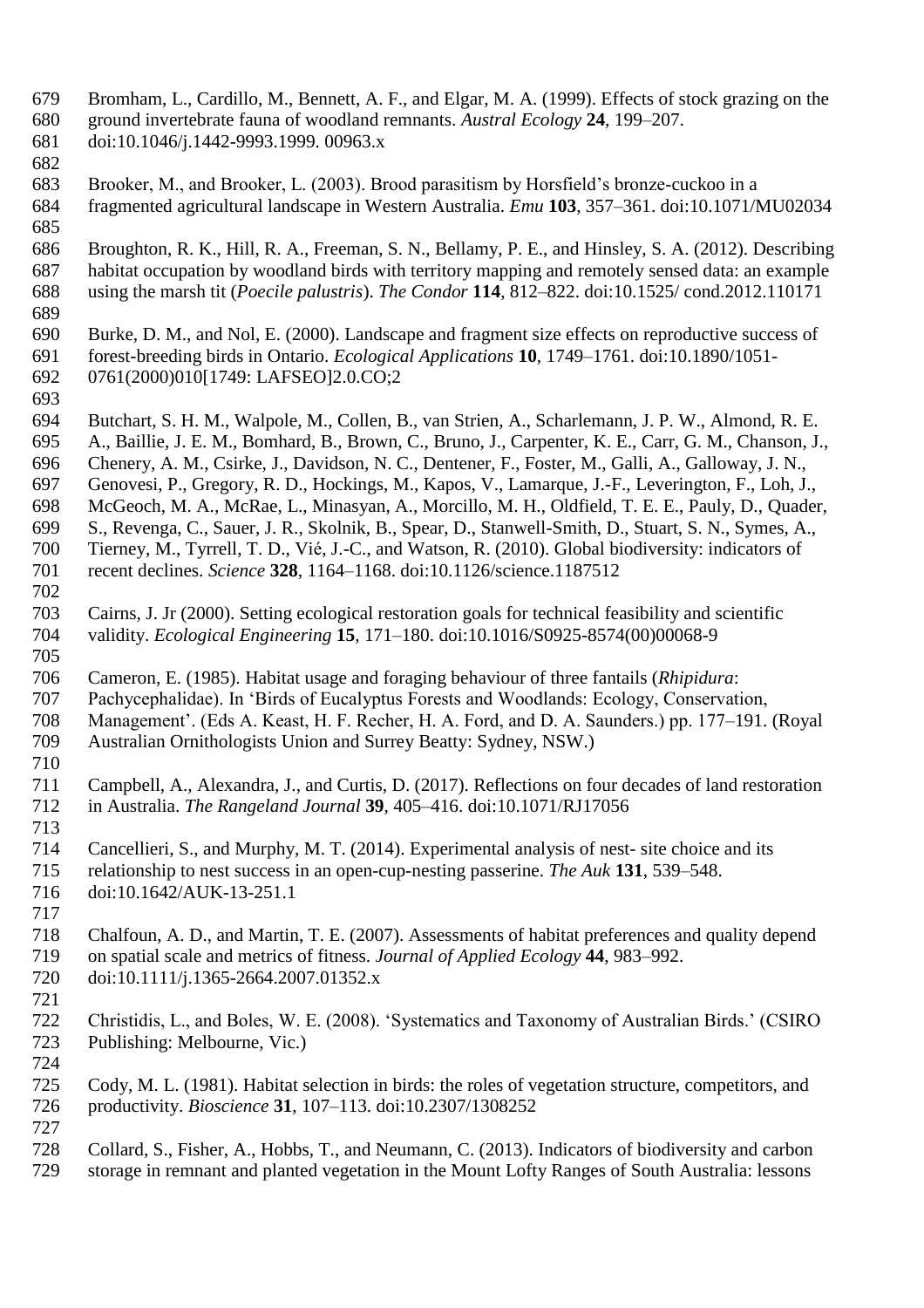| 730<br>731<br>732               | for 'biodiverse' plantings. <i>Ecological Management &amp; Restoration</i> 14, 150–155. doi:10.1111/<br>emr.12039                                                                                                                                                                                      |
|---------------------------------|--------------------------------------------------------------------------------------------------------------------------------------------------------------------------------------------------------------------------------------------------------------------------------------------------------|
| 733<br>734<br>735<br>736        | Comer, S. J., and Wooller, R. D. (2002). A comparison of the passerine avifaunas of a rehabilitated<br>minesite and a nearby reserve in south-western Australia. Emu 102, 305–311.<br>doi:10.1071/MU00042                                                                                              |
| 737<br>738<br>739<br>740        | Cooper, C. B., Walters, J. R., and Ford, H. A. (2002). Effects of remnant size and connectivity on<br>the response of brown treecreepers to habitat fragmentation. <i>Emu</i> 102, 249–256.<br>doi:10.1071/MU01007                                                                                     |
| 741<br>742<br>743               | Cousin, J. (2009). Nest site selection by the western yellow robin <i>Eopsaltria griseogularis</i> in<br>wandoo woodland, Western Australia. Corella 33, 30-34.                                                                                                                                        |
| 744<br>745<br>746<br>747        | Cunningham, R. B., Lindenmayer, D. B., Crane, M. J., Michael, D. R., and MacGregor, C. I.<br>(2007). Reptile and arboreal marsupial response to replanted vegetation in agricultural landscapes.<br>Ecological Applications 17, 609–619. doi:10.1890/05-1892                                           |
| 748<br>749<br>750<br>751<br>752 | Cunningham, R. B., Lindenmayer, D. B., Crane, M. J., Michael, D. R., MacGregor, C. I.,<br>Montague-Drake, R. M., and Fischer, J. (2008). The combined effects of remnant vegetation and<br>tree planting on farmland birds. Conservation Biology 22, 742–752. doi:10.1111/j.1523-1739.<br>2008.00924.x |
| 753<br>754<br>755<br>756        | Debus, S. J. S. (2006a). Breeding-habitat and nest-site characteristics of scarlet robins and eastern<br>yellow robins near Armidale, New South Wales. Pacific Conservation Biology 12, 261–271.<br>doi:10.1071/PC060261                                                                               |
| 757<br>758<br>759               | Debus, S. J. S. (2006b). Breeding and population parameters of robins in a woodland remnant in<br>northern New South Wales, Australia. Emu 106, 147-156. doi:10.1071/MU04013                                                                                                                           |
| 760<br>761<br>762<br>763        | Debus, S. J. S. (2006c). The role of intense nest predation in the decline of scarlet robins and<br>eastern yellow robins in remnant woodland near Armidale, New South Wales. Pacific Conservation<br>Biology 12, 279-287. doi:10.1071/PC060279                                                        |
| 764<br>765<br>766               | Debus, S. J. S., Martin, W. K., and Lemon, J. M. (2017). Changes in woodland bird communities as<br>replanted woodland matures. Pacific Conservation Biology 23, 359-371. doi:10.1071/PC16028                                                                                                          |
| 767<br>768<br>769               | Delphey, P. J., and Dinsmore, J. J. (1993). Breeding bird communities of recently restored and<br>natural prairie potholes. Wetlands 13, 200-206. doi:10.1007/BF03160881                                                                                                                               |
| 770<br>771<br>772               | Dias, P. C. (1996). Sources and sinks in population biology. Trends in Ecology & Evolution 11,<br>326-330. doi:10.1016/0169-5347(96) 10037-9                                                                                                                                                           |
| 773<br>774<br>775<br>776        | Duncan, D. H., and Dorrough, J. W. (2009). Historical and current land use shape landscape<br>restoration options in the Australian wheat and sheep farming zone. Landscape and Urban<br>Planning 91, 124-132. doi:10.1016/j.landurbplan.2008.12.007                                                   |
| 777<br>778<br>779<br>780        | Eldridge, D. J. (2003). 'Condition and Biodiversity of Vegetation Remnants in the Murrumbidgee<br>Irrigation Area.' (Centre for Natural Resources, NSW Department of Land and Water<br>Conservation: Sydney, NSW.)                                                                                     |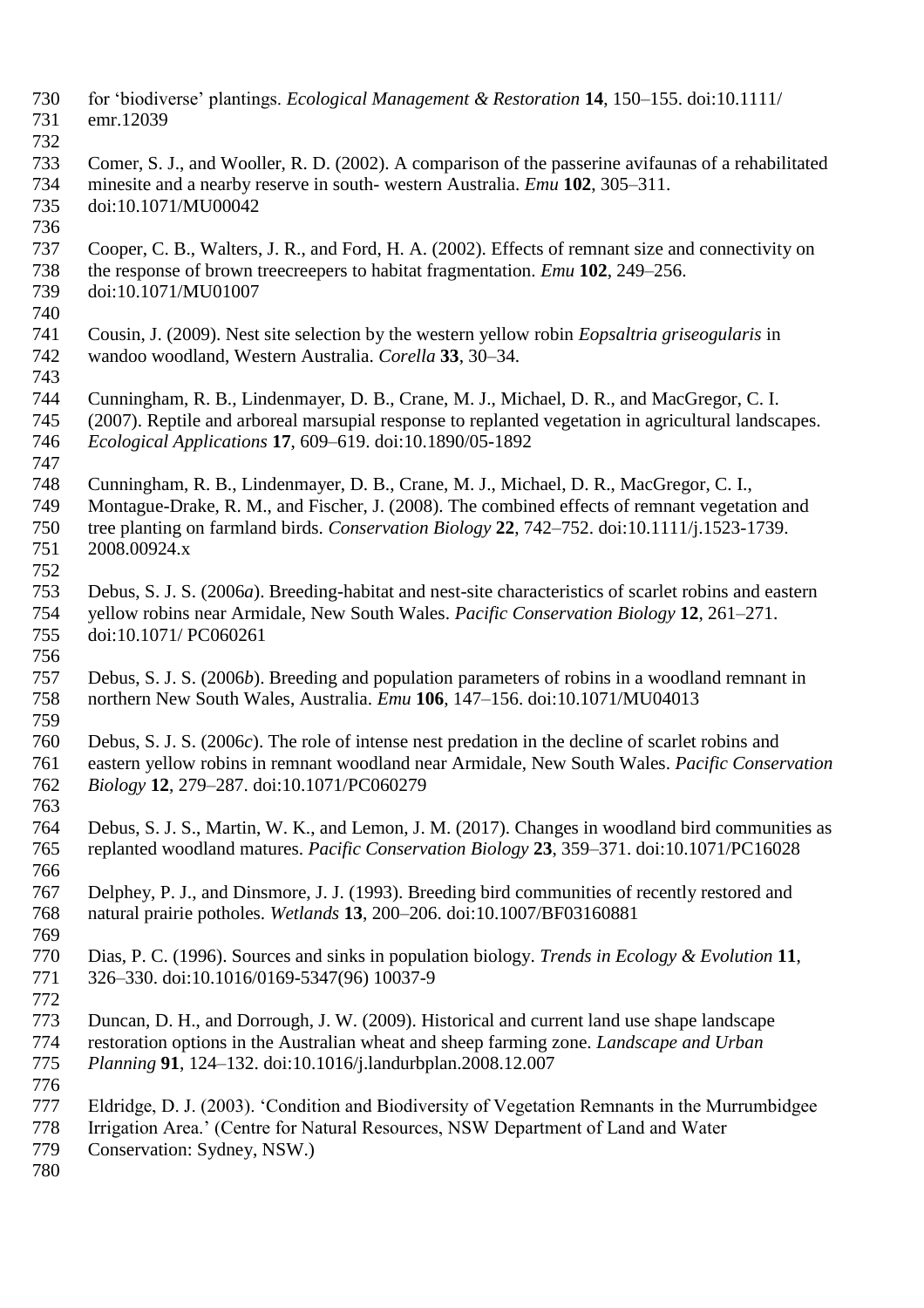*Conservation Biology* **22**, 130–150. doi:10.1071/ PC15052 Fahrig, L. (2007). Non-optimal animal movement in human-altered landscapes. *Functional Ecology*  **21**, 1003–1015. doi:10.1111/j.1365- 2435.2007.01326.x Fletcher, R. J. Jr, Koford, R. R., and Seaman, D. A. (2006). Critical demographic parameters for declining songbirds breeding in restored grasslands. *The Journal of Wildlife Management* **70**, 145– 157. doi:10.2193/0022-541X(2006)70[145:CDPFDS]2.0.CO;2 791 Flockhart, D. T. T., Mitchell, G. W., Krikun, R. G., and Bayne, E. M. (2016). Factors driving<br>792 ferritory size and breeding success in a threatened migratory songbird, the Canada Warbler. A territory size and breeding success in a threatened migratory songbird, the Canada Warbler. *Avian Conservation & Ecology* **11**. doi:10.5751/ACE-00876-110204 Ford, R. G. (1983). Home range in a patchy environment: optimal foraging predictions. *American Zoologist* **23**, 315–326. doi:10.1093/icb/23.2.315 Ford, H. A. (2011). The causes of decline of birds of eucalypt woodlands: advances in our knowledge over the last 10 years. *Emu* **111**, 1–9. doi:10.1071/MU09115 Ford, H. A., Barrett, G. W., Saunders, D. A., and Recher, H. F. (2001). Why have birds in the woodlands of southern Australia declined? *Biological Conservation* **97**, 71– 88. doi:10.1016/S0006-3207(00) 00101-4 Ford, H. A., Walters, J. R., Cooper, C. B., Debus, S. J. S., and Doerr, V. A. J. (2009). Extinction debt or habitat change? Ongoing losses of woodland birds in north-eastern New South Wales, Australia. *Biological Conservation* **142**, 3182–3190. doi:10.1016/j.biocon.2009.08.022 Forrester, T. R. (2015). Species richness, abundance and reproductive responses of riparian birds to habitat restoration in the Okanagan Valley. M.Sc. Thesis, Simon Fraser University, Vancouver, Canada. Freeman, A. N. D., Freeman, A. B., and Burchill, S. (2009). Bird use of revegetated sites along a creek connecting rainforest remnants. *Emu* **109**, 331–338. doi:10.1071/MU09089 Freudenberger, D. (2001). 'Bush for the Birds: Biodiversity Enhancement Guidelines for the Saltshaker Project, Boorowa, NSW.' (CSIRO Sustainable Ecosystems: Canberra, ACT.) Freudenberger, D., and Brooker, L. (2004). Development of the focal species approach for biodiversity conservation in the temperate agricultural zones of Australia. *Biodiversity and Conservation* **13**, 253–274. doi:10.1023/B:BIOC.0000004320.43567.f7 Freudenberger, D., Harvey, J., and Drew, A. (2004). Predicting the biodiversity benefits of the Saltshaker Project, Boorowa, NSW. *Ecological Management & Restoration* **5**, 5–14. doi:10.1111/j.1442- 8903.2004.00176.x Gardner, J. L. (1998). Experimental evidence for edge-related predation in a fragmented agricultural landscape. *Austral Ecology* **23**, 311–321. doi:10.1111/j.1442-9993.1998.tb00736.x Germaine, H. L., and Germaine, S. S. (2002). Forest restoration treatment effects on the nesting success of western bluebirds (*Sialia mexicana*). *Restoration Ecology* **10**, 362–367. doi:10.1046/j.1526-100X. 2002.00129.x

Evans, M. C. (2016). Deforestation in Australia: drivers, trends and policy responses. *Pacific*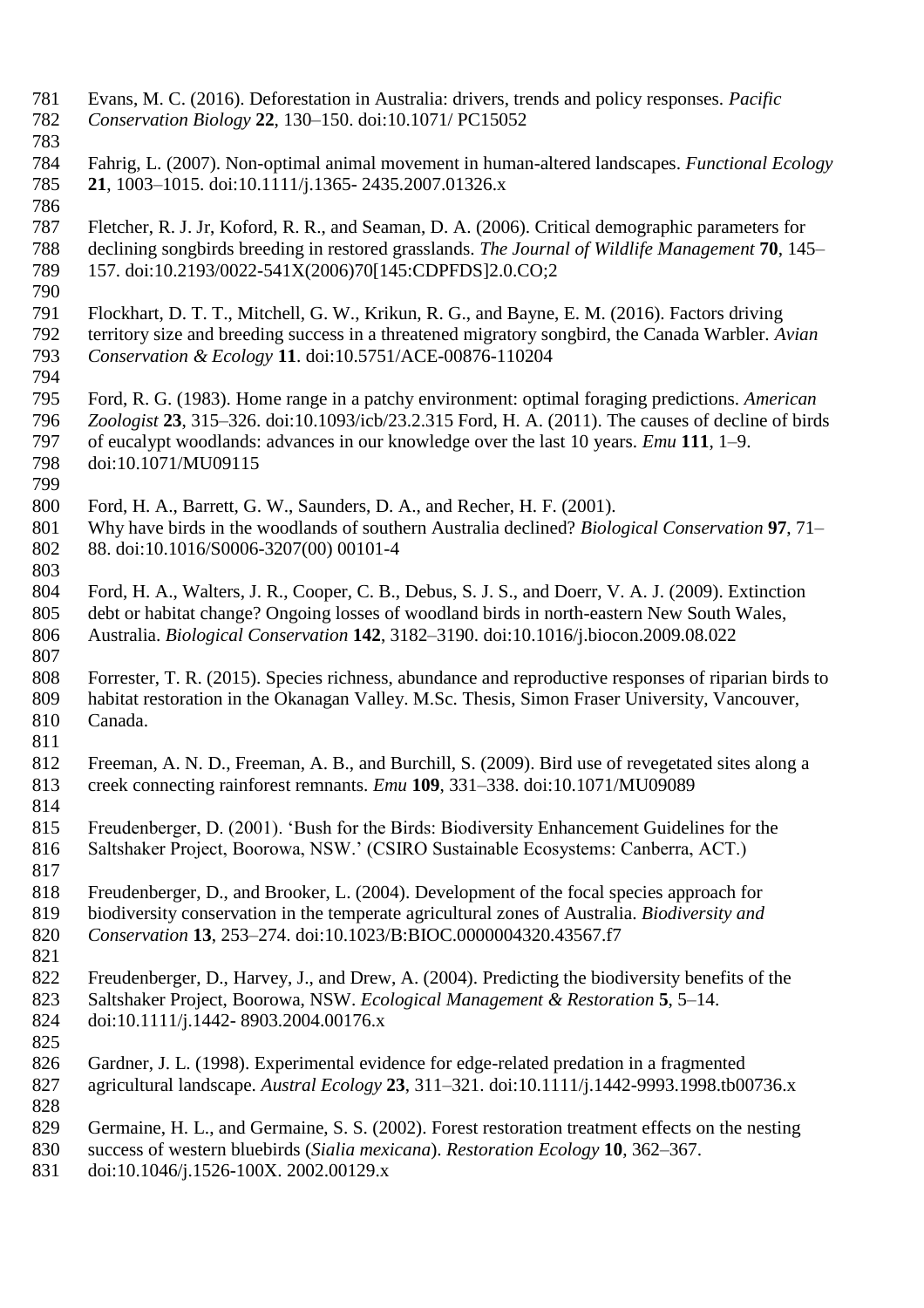- Gibb, H., and Cunningham, S. A. (2010). Revegetation of farmland restores function and
- composition of epigaeic beetle assemblages. *Biological Conservation* **143**, 677–687.
- doi:10.1016/j.biocon.2009. 12.005
- 
- Gilmore, A. M. (1986). The influence of vegetation structure on the density of insectivorous birds.
- In 'Birds of Eucalypt Forests and Woodlands: Ecology, Conservation, Management'. (Eds A.
- Keast, H. F. Recher, H. A. Ford, and D. A. Saunders.) pp. 21–31. (Royal Australian Ornithologists Union and Surrey Beatty: Canberra, ACT.)
- 
- Gilroy, J. J., and Sutherland, W. J. (2007). Beyond ecological traps: perceptual errors and undervalued resources. *Trends in Ecology & Evolution* **22**, 351–356. doi:10.1016/j.tree.2007.03.014
- 
- Gould, S. F. (2011). Does post-mining rehabilitation restore habitat equivalent to that removed by mining? A case study from the monsoonal tropics of northern Australia. *Wildlife Research* **38**, 482– 490. doi:10.1071/WR11019
- Gould, S. F., and Mackey, B. G. (2015). Site vegetation characteristics are more important than landscape context in determining bird assemblages in revegetation. *Restoration Ecology* **23**, 670– 680. doi:10.1111/rec.12222
- 

- Granbom, M., and Smith, H. G. (2006). Food limitation during breeding in a heterogeneous landscape. *The Auk* **123**, 97–107. doi:10.1642/ 0004-8038(2006)123[0097:FLDBIA]2.0.CO;2
- Grey, M. J., Clarke, M. F., and Loyn, R. H. (1998). Influence of the noisy miner *Manorina melanocephala* on avian diversity and abundance in remnant grey box woodland. *Pacific Conservation Biology* **4**, 55–69. doi:10.1071/PC980055
- Guppy, M., Guppy, S., Marchant, R., Priddel, D., Carlile, N., and Fullagar, P. (2017). Nest predation of woodland birds in south-east Australia: importance of unexpected predators. *Emu* **117**, 92–96.
- Haff, T. M., and Magrath, R. D. (2011). Calling at a cost: elevated nestling calling attracts predators to active nests. *Biology Letters* **7**, 493–495. doi:10.1098/rsbl.2010.1125
- Hajkowicz, S. (2009). The evolution of Australia's natural resource management programs: towards improved targeting and evaluation of investments. *Land Use Policy* **26**, 471–478. doi:10.1016/j.landusepol. 2008.06.004
- Hanski, I. K., Fenske, T. J., and Niemi, G. J. (1996). Lack of edge effect in nesting success of breeding birds in managed forest landscapes. *The Auk* **113**, 578–585. doi:10.2307/4088978
- Haskell, D. G. (2002). Begging behaviour and nest predation. In 'The Evolution of Begging:
- Competition, Cooperation, and Communication'. (Eds J. Wright and M. L. Leonard.) pp. 163–172. (Springer: Dordrecht, Netherlands.)
- 
- Heath, R. (2003) The recovery of birds through farmland revegetation in the Shire of Goomalling, Western Australia. B.Sc(Hons) Thesis, Edith Cowan University, Perth, WA.
- Herkert, J. R., Reinking, D. L., Wiedenfeld, D. A., Winter, M., Zimmerman, J. L., Jensen, W. E.,
- Finck, E. J., Koford, R. R., Wolfe, D. H., and Sherrod, S. K. (2003). Effects of prairie fragmentation
- on the nest success of breeding birds in the midcontinental United States. *Conservation Biology* **17**,
- 587–594. doi:10.1046/j.1523-1739.2003.01418.x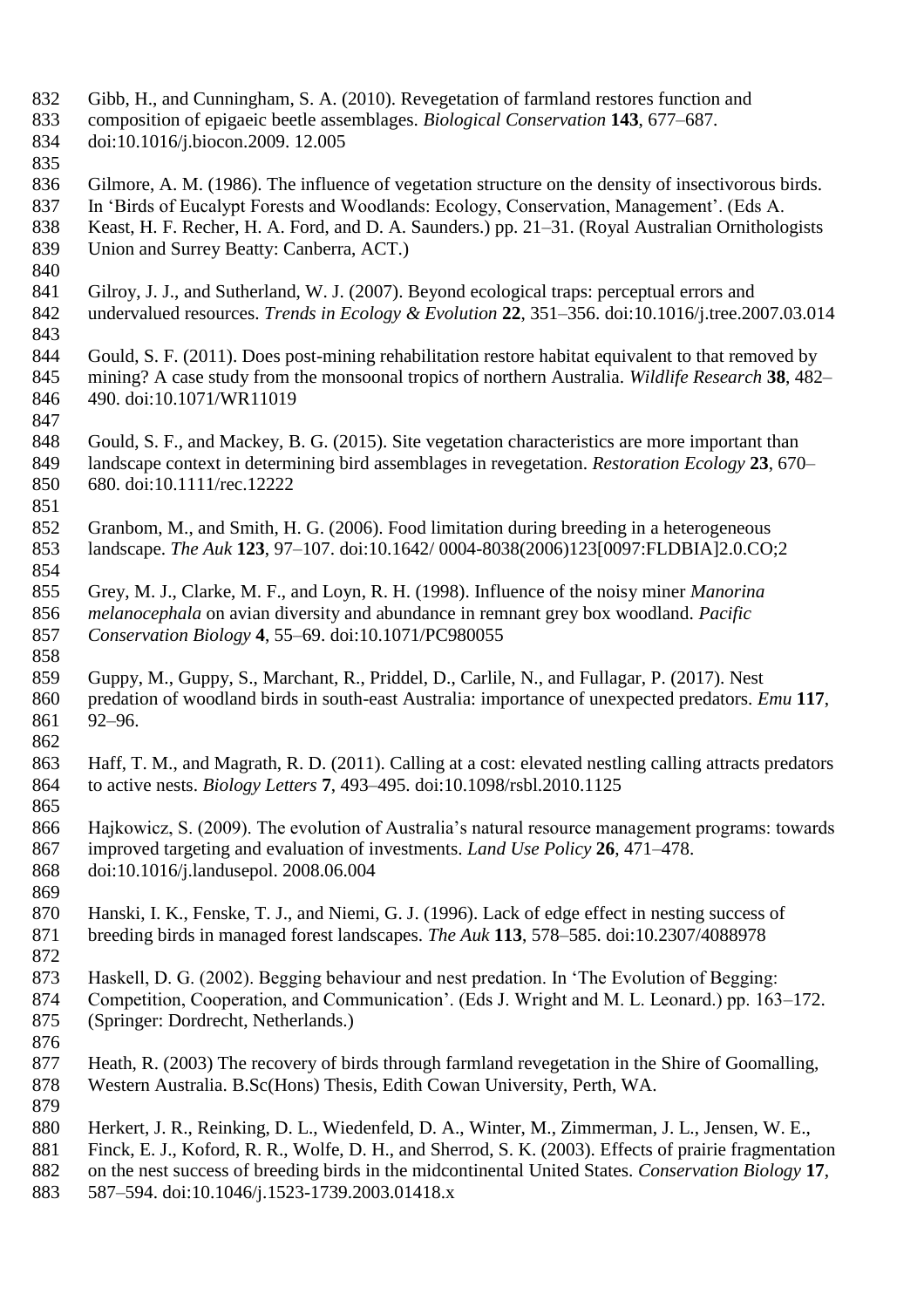Herrick, J. E., Schuman, G. E., and Rango, A. (2006). Monitoring ecological processes for restoration projects. *Journal for Nature Conservation* **14**, 161–171. doi:10.1016/j.jnc.2006.05.001 Hinsley, S. A., Hill, R. A., Bellamy, P. E., Harrison, N. M., Speakman, J. R., Wilson, A. K., and Ferns, P. N. (2008). Effects of structural and functional habitat gaps on breeding woodland birds: working harder for less. *Landscape Ecology* **23**, 615–626. doi:10.1007/s10980-008- 9225-8 891 Hobbs, R. J. (2003). Ecological management and restoration: assessment, setting goals and<br>892 measuring success. *Ecological Management & Restoration* 4, S2–S3. measuring success. *Ecological Management & Restoration* **4**, S2–S3. Hobbs, R. J. (2017). Where to from here? Challenges for restoration and revegetation in a fast- changing world. *The Rangeland Journal* **39**, 563–566. doi:10.1071/RJ17053 Hobbs, R. J., and Saunders, D. A. (2012). 'Reintegrating Fragmented Landscapes: Towards Sustainable Production and Nature Conservation.' (Springer-Verlag: New York, NY.) Hochachka, W. M., and Boag, D. A. (1987). Food shortage for breeding black-billed magpies (*Pica pica*): an experiment using supplemental food. *Canadian Journal of Zoology* **65**, 1270–1274. doi:10.1139/ z87-198 Holoubek, N. S., and Jensen, W. E. (2016). Avian nest success along a habitat gradient in the Cross Timbers oak savanna. *American Midland Naturalist* **176**, 234–246. doi:10.1674/0003-0031- 176.2.234 Holzkämper, A., Lausch, A., and Seppelt, R. (2006). Optimizing landscape configuration to enhance habitat suitability for species with contrasting habitat requirements. *Ecological Modelling*  **198**, 277–292. doi:10.1016/ j.ecolmodel.2006.05.001 Hoover, J. P., Brittingham, M. C., and Goodrich, L. J. (1995). Effects of forest patch size on nesting success of wood thrushes. *The Auk* **112**, 146–155. doi:10.2307/4088774 Huth, N., and Possingham, H. P. (2011). Basic ecological theory can inform habitat restoration for woodland birds. *Journal of Applied Ecology* **48**, 293–300. doi:10.1111/j.1365-2664.2010.01936.x Ikin, K., Tulloch, A. I. T., Gibbons, P., Ansell, D., Seddon, J. A., and Lindenmayer, D. B. (2016). Evaluating complementary networks of restoration plantings for landscape-scale occurrence of temporally dynamic species. *Conservation Biology* **30**, 1027–1037. doi:10.1111/ cobi.12730 IUCN (2016). 'The IUCN Red List of Threatened Species. Version 2015.4.' (IUCN: Gland, Switzerland.) Available at www.iucnredlist.org [accessed 30 May 2016]. Jansen, A. (2005). Avian use of restoration plantings along a creek linking rainforest patches on the Atherton Tablelands, north Queensland. *Restoration Ecology* **13**, 275–283. doi:10.1111/j.1526- 100X.2005. 00035.x 928<br>929 Jellinek, S., Parris, K. M., and Driscoll, D. A. (2013). Are only the strong surviving? Little influence of restoration on beetles (Coleoptera) in an agricultural landscape. *Biological Conservation* **162**, 17–23. doi:10.1016/ j.biocon.2013.03.007 Kavanagh, R. P., Stanton, M. A., and Herring, M. W. (2007). Eucalypt plantings on farms benefit woodland birds in south-eastern Australia. *Austral Ecology* **32**, 635–650. doi:10.1111/j.1442- 9993.2007.01746.x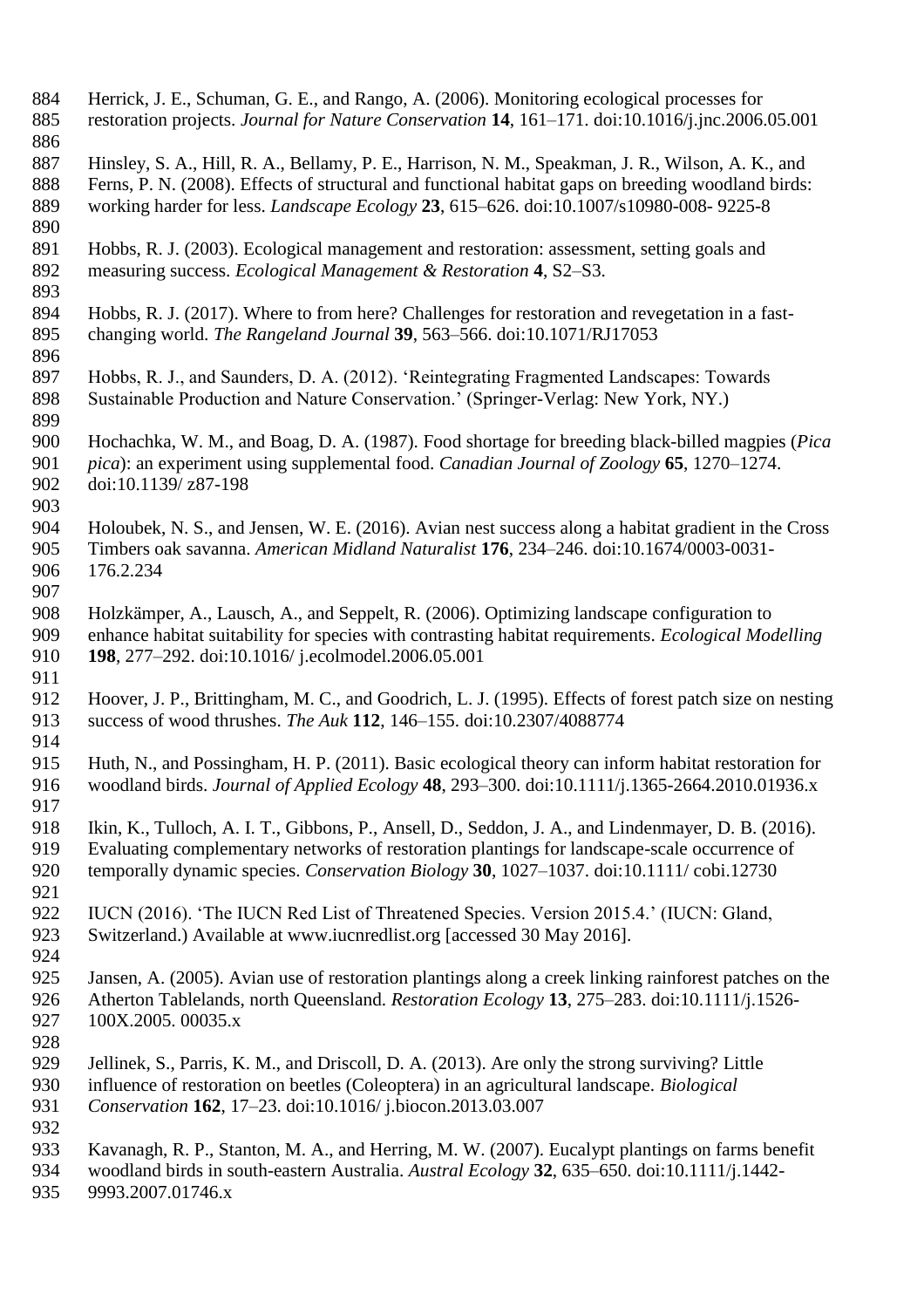Kinross, C. M. (2004). Avian use of farm habitats, including windbreaks, on the New South Wales Tablelands. *Pacific Conservation Biology* **10**, 180–192. doi:10.1071/PC040180 938<br>939 Kinross, C. M., and Nicol, H. (2008). Responses of birds to the characteristics of farm windbreaks in central New South Wales, Australia. *Emu* **108**, 139–152. doi:10.1071/MU06024 Kokko, H., and Sutherland, W. J. (2001). Ecological traps in changing environments: ecological and evolutionary consequences of a behaviourally mediated Allee effect. *Evolutionary Ecology Research* **3**, 603–610. Kuussaari, M., Bommarco, R., Heikkinen, R. K., Helm, A., Krauss, J., Lindborg, R., Öckinger, E., Pärtel, M., Pino, J., Rodà, F., Stefanescu, C., Teder, T., Zobel, M., and Steffan-Dewenter, I. (2009). Extinction debt: a challenge for biodiversity conservation. *Trends in Ecology & Evolution* **24**, 564– 571. doi:10.1016/j.tree.2009.04.011 Lahti, D. C. (2001). The 'edge effect on nest predation' hypothesis after twenty years. *Biological Conservation* **99**, 365–374. doi:10.1016/ S0006-3207(00)00222-6 Lambeck, R. J. (2002). Focal species and restoration ecology: response to Lindenmayer *et al*. *Conservation Biology* **16**, 549–551. doi:10.1046/ j.1523-1739.2002.02007.x Landcare Australia (2017). '20 Million Trees.' (Landcare Australia: Sydney, NSW.) Available at https://landcareaustralia.org.au/our-programme/20- million-trees/ [accessed 29 October 2017]. Larison, B., Laymon, S. A., Williams, P. L., and Smith, T. B. (2001). Avian responses to restoration: nest-site selection and reproductive success in song sparrows. *The Auk* **118**, 432–442. doi:10.1642/0004-8038(2001) 118[0432:ARTRNS]2.0.CO;2 Le Roux, D. S., Ikin, K., Lindenmayer, D. B., Bistricer, G., Manning, A. D., and Gibbons, P. (2016). Enriching small trees with artificial nest boxes cannot mimic the value of large trees for hollow-nesting birds. *Restoration Ecology* **24**, 252–258. doi:10.1111/rec.12303 Lehnen, S. E., and Rodewald, A. D. (2009). Investigating area-sensitivity in shrubland birds: responses to patch size in a forested landscape. *Forest Ecology and Management* **257**, 2308–2316. doi:10.1016/ j.foreco.2009.03.008 Lethbridge, M. R., Westphal, M. I., Possingham, H. P., Harper, M. L., Souter, N. J., and Anderson, N. (2010). Optimal restoration of altered habitats. *Environmental Modelling & Software* **25**, 737– 746. doi:10.1016/ j.envsoft.2009.11.013 Lindenmayer, D. B., Manning, A. D., Smith, P. L., Possingham, H. P., Fischer, J., Oliver, I., and McCarthy, M. A. (2002). The focal-species approach and landscape restoration: a critique. *Conservation Biology* **16**, 338–345. doi:10.1046/j.1523-1739.2002.00450.x Lindenmayer, D. B., Cunningham, R. B., Crane, M. J., Michael, D. R., and Montague-Drake, R. M. (2007). Farmland bird responses to intersecting replanted areas. *Landscape Ecology* **22**, 1555–1562. doi:10.1007/ s10980-007-9156-9 Lindenmayer, D. B., Hobbs, R. J., Montague-Drake, R. M., Alexandra, J., Bennett, A. F., Burgman, M. A., Cale, P. G., Calhoun, A., Cramer, V., Cullen, P., Driscoll, D. A., Fahrig, L., Fischer, J., Franklin, J., Haila, Y., Hunter, M. L., Gibbons, P., Lake, S., Luck, G. W., MacGregor, C. I.,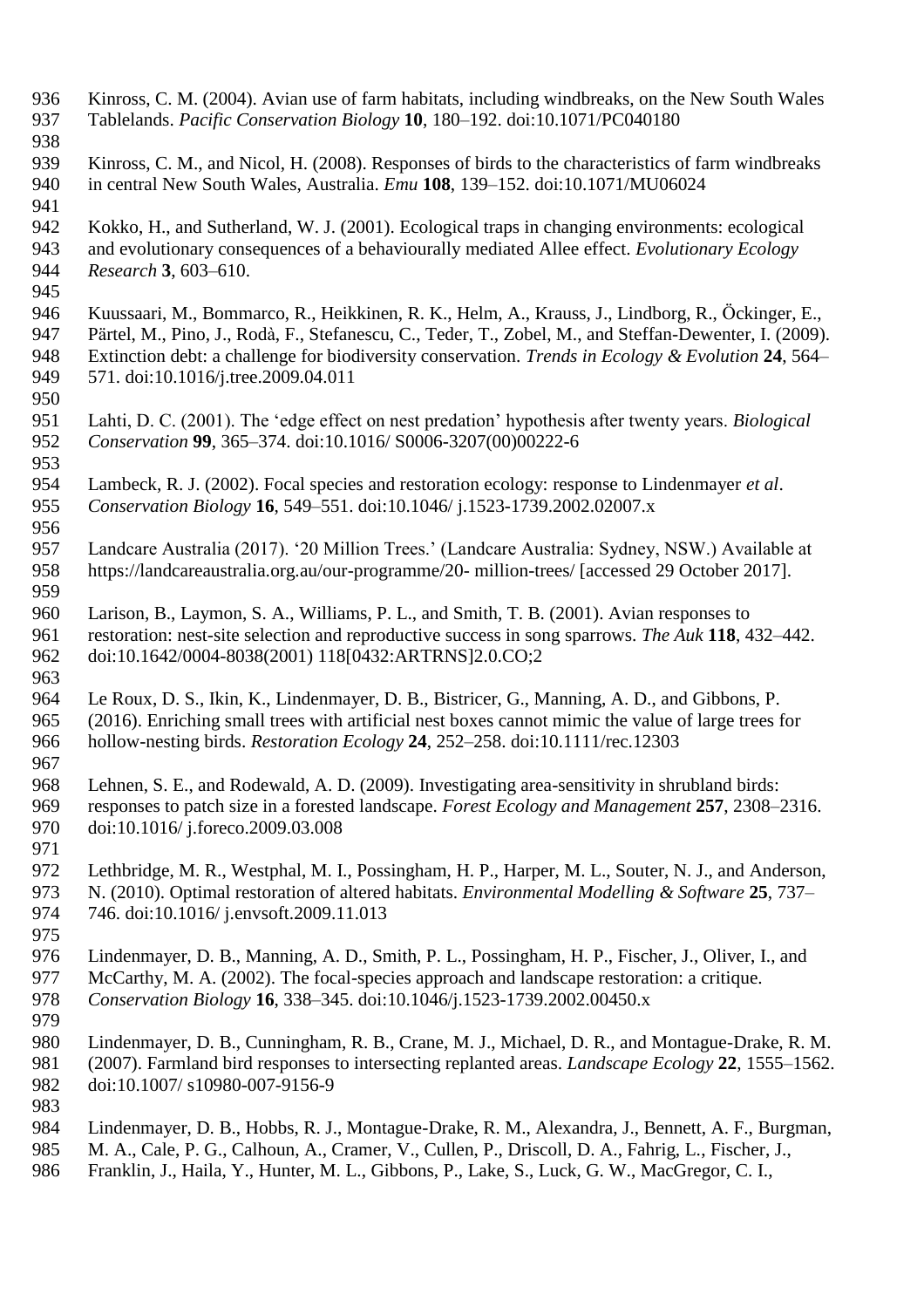- McIntyre, S., Mac Nally, R., Manning, A. D., Miller, J. R., Mooney, H., Noss, R. F., Possingham,
- H. P., Saunders, D. A., Schmiegelow, F., Scott, M., Simberloff, D., Sisk, T., Tabor, G., Walker, B.,
- 989 Wiens, J., Woinarski, J., and Zavaleta, E. (2008). A checklist for ecological management of landscapes for conservation. *Ecology Letters* 11, 78–91.
- landscapes for conservation. *Ecology Letters* **11**, 78–91.
- 
- Lindenmayer, D. B., Bennett, A. F., and Hobbs, R. J. (2010*a*). An overview of the ecology,
- management and conservation of Australia's temperate woodlands. *Ecological Management & Restoration* **11**, 201–209. doi:10.1111/j.1442-8903.2010.00550.x
- 
- Lindenmayer, D. B., Knight, E. J., Crane, M. J., Montague-Drake, R. M., Michael, D. R., and 997 MacGregor, C. I. (2010*b*). What makes an effective restoration planting for woodland birds?<br>998 Biological Conservation 143, 289–301. doi:10.1016/j.biocon.2009.10.010
- *Biological Conservation* **143**, 289–301. doi:10.1016/j.biocon.2009.10.010
- Lindenmayer, D. B., Northrop-Mackie, A. R., Montague-Drake, R. M., Crane, M. J., Michael, D. R., Okada, S., and Gibbons, P. (2012). Not all kinds of revegetation are created equal: revegetation type influences bird assemblages in threatened Australian woodland ecosystems. *PLoS One* **7**,
- e34527. doi:10.1371/journal.pone.0034527
- Lindenmayer, D. B., Willinck, E., Crane, M. J., Michael, D. R., Okada, S., Cumming, C., Durant,
- K., and Frankenberg, J. (2013). Murray Catchment habitat restoration: lessons from landscape-level
- research and monitoring. *Ecological Management & Restoration* **14**, 80–92. doi:10.1111/emr.12051
- 
- Lindenmayer, D. B., Lane, P. W., Westgate, M. J., Crane, M. J., Michael,
- D. R., Okada, S., and Barton, P. S. (2014). An empirical assessment of the focal species hypothesis. *Conservation Biology* **28**, 1594–1603. doi:10.1111/cobi.12330
- - Lindenmayer, D. B., Lane, P. W., Barton, P. S., Crane, M. J., Ikin, K., Michael, D. R., and Okada,
	- S. (2016). Long-term bird colonization and turnover in restored woodlands. *Biodiversity and Conservation* **25**, 1587–1603. doi:10.1007/s10531-016-1140-8
	-
	- Lindsay, E. A., and Cunningham, S. A. (2009). Livestock grazing exclusion and microhabitat variation affect invertebrates and litter decomposition rates in woodland remnants. *Forest Ecology and Management* **258**, 178–187. doi:10.1016/j.foreco.2009.04.005
	- Lollback, G. W., Ford, H. A., and Cairns, S. C. (2010). Recruitment of the black-chinned honeyeater *Melithreptus gularis gularis* in a fragmented landscape in northern New South Wales,
	- Australia. *Corella* **34**, 69–73.
	-
	- Loyn, R. H., McNabb, E. G., Macak, P., and Noble, P. (2007). Eucalypt plantations as habitat for birds on previously cleared farmland in south-eastern Australia. *Biological Conservation* **137**, 533– 548. doi:10.1016/j.biocon.2007.03.012
- Loyn, R. H., Faragher, J. T., Coutts, D. C., and Palmer, G. C. (2009). Bird responses to targeted revegetation: 40 years of habitat enhancement at Clarkesdale Bird Sanctuary, central-western Victoria. *Australian Field Ornithology* **26**, 53–75.
	- Luck, G. W. (2003). Differences in the reproductive success and survival of the rufous treecreeper
	- (*Climacteris rufa*) between a fragmented and unfragmented landscape. *Biological Conservation*
	- **109**, 1–14. doi:10.1016/S0006-3207(02)00085-X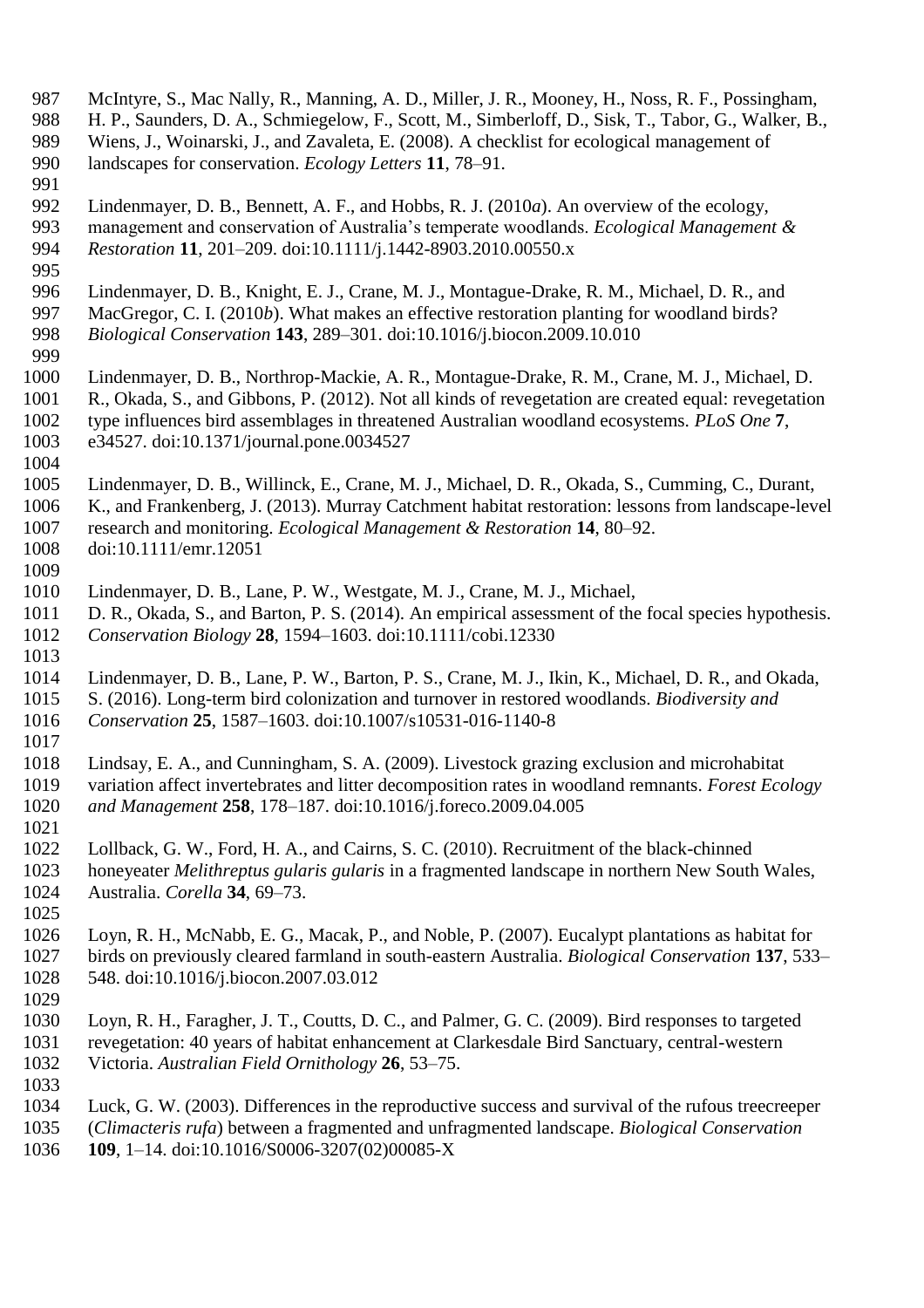- Mac Nally, R. (2008). The lag dæmon: hysteresis in rebuilding landscapes and implications for
- biodiversity futures. *Journal of Environmental Management* **88**, 1202–1211.
- doi:10.1016/j.jenvman. 2007.06.004
- 
- Mac Nally, R., Bennett, A. F., Thomson, J. R., Radford, J. Q., Unmack, G., Horrocks, G. F. B., and Vesk, P. A. (2009). Collapse of an avifauna: climate change appears to exacerbate habitat loss and
- degradation. *Diversity & Distributions* **15**, 720–730. doi:10.1111/j.1472-4642.2009. 00578.x
- Mac Nally, R., De Vries, L., and Thomson, J. R. (2010). Are replanted floodplain forests in southeastern Australia providing bird biodiversity benefits? *Restoration Ecology* **18**, 85–94. doi:10.1111/j.1526-100X. 2008.00430.x
- 

- MacGregor-Fors, I., Blanco-García, A., and Lindig-Cisneros, R. (2010). Bird community shifts related to different forest restoration efforts: a case study from a managed habitat matrix in Mexico. *Ecological Engineering* **36**, 1492–1496. doi:10.1016/j.ecoleng.2010.06.001
- Maron, M. (2007). Threshold effect of eucalypt density on an aggressive avian competitor. *Biological Conservation* **136**, 100–107. doi:10.1016/ j.biocon.2006.11.007
- Maron, M., and Fitzsimons, J. A. (2007). Agricultural intensification and loss of matrix habitat over 23 years in the West Wimmera, south-eastern Australia. *Biological Conservation* **135**, 587–593. doi:10.1016/j.biocon. 2006.10.051
- Maron, M., Grey, M. J., Catterall, C. P., Major, R. E., Oliver, D. L., Clarke, M. F., Loyn, R. H., Mac Nally, R., Davidson, I., and Thomson, J. R. (2013). Avifaunal disarray due to a single despotic species. *Diversity & Distributions* **19**, 1468–1479. doi:10.1111/ddi.12128
- Martin, T. E. (1987). Food as a limit on breeding birds: a life-history perspective. *Annual Review of Ecology and Systematics* **18**, 453–487. doi:10.1146/annurev.es.18.110187.002321
- Martin, T. E. (1998). Are microhabitat preferences of coexisting species under selection and adaptive? *Ecology* **79**, 656–670. doi:10.1890/ 0012-9658(1998)079[0656:AMPOCS]2.0.CO;2
- Martin, T. E., Scott, J., and Menge, C. (2000). Nest predation increases with parental activity: separating nest site and parental activity effects. *Proceedings. Biological Sciences* **267**, 2287–2293. doi:10.1098/rspb. 2000.1281
- Martin, W. K., Eyears-Chaddock, M., Wilson, B. R., and Lemon, J. (2004). The value of habitat reconstruction to birds at Gunnedah, New South Wales. *Emu* **104**, 177–189. doi:10.1071/MU02053
- Martin, W. K., Eldridge, D., and Murray, P. A. (2011). Bird assemblages in remnant and
- revegetated habitats in an extensively cleared landscape, Wagga Wagga, New South Wales. *Pacific Conservation Biology* **17**, 110–120. doi:10.1071/PC110110
- 
- McBride, M. F., Wilson, K. A., Burger, J., Fang, Y.-C., Lulow, M., Olson, D., O'Connell, M., and
- Possingham, H. P. (2010). Mathematical problem definition for ecological restoration planning.
	- *Ecological Modelling* **221**, 2243–2250. doi:10.1016/j.ecolmodel.2010.04.012
	- McDonald, T., Jonson, J., and Dixon, K. W. (2016). National standards for the practice of
	- ecological restoration in Australia. *Restoration Ecology* **24**, S4–S32. doi:10.1111/rec.12359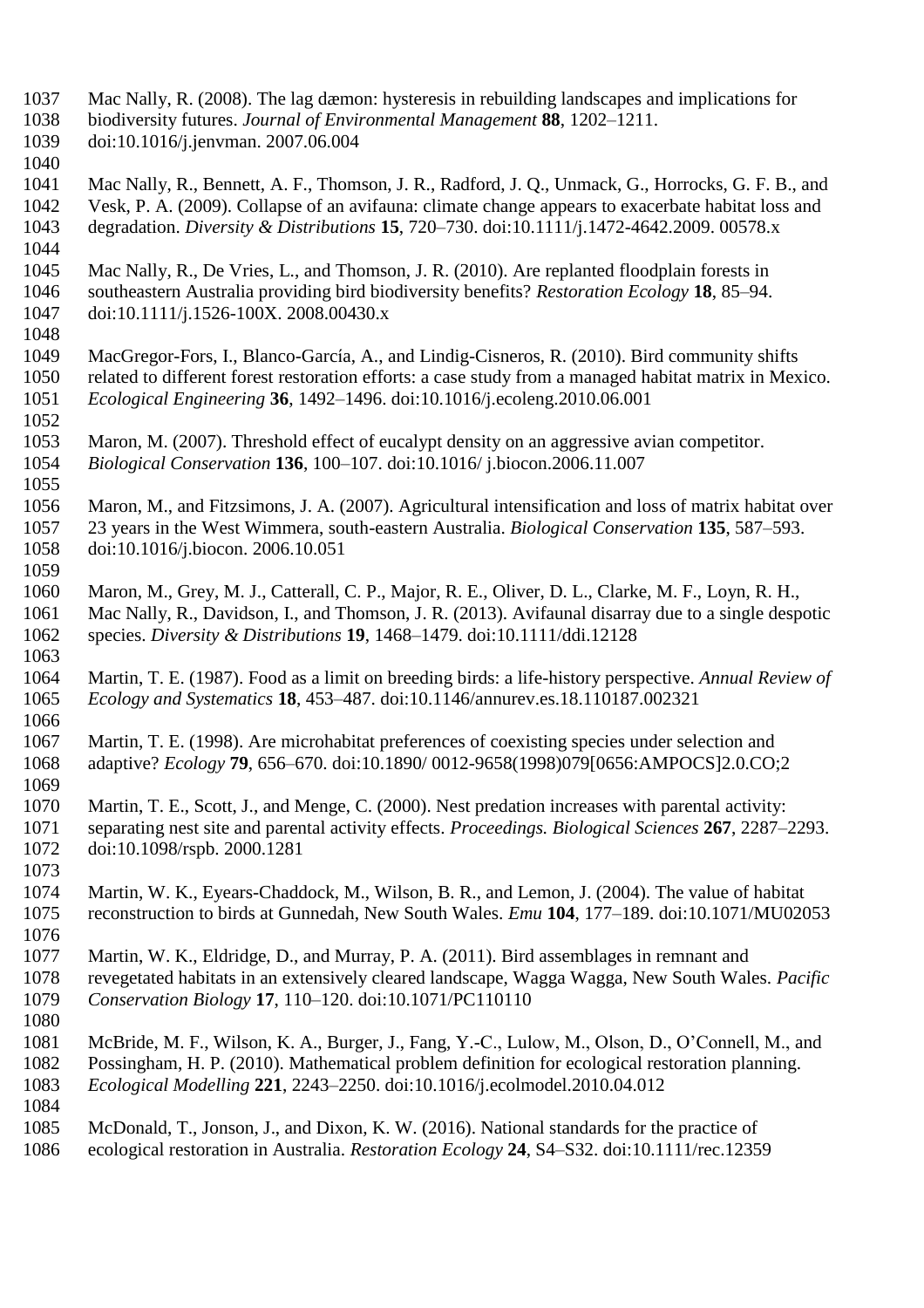- Mezquida, E. T. (2004). Nest site selection and nesting success of five species of passerines in a South American open *Prosopis* woodland. *Journal of Ornithology* **145**, 16–22. doi:10.1007/s10336- 003-0002-9 Montague-Drake, R. M., Lindenmayer, D. B., and Cunningham, R. B. (2009). Factors affecting site occupancy by woodland bird species of conservation concern. *Biological Conservation* **142**, 2896– 2903. doi:10.1016/j.biocon.2009.07.009 Montague-Drake, R. M., Lindenmayer, D. B., Cunningham, R. B., and Stein, J. A. R. (2011). A
- reverse keystone species affects the landscape distribution of woodland avifauna: a case study using the noisy miner (*Manorina melanocephala*) and other Australian birds. *Landscape Ecology* **26**, 1383–1394. doi:10.1007/s10980-011-9665-4
- 

- Mortelliti, A., Ikin, K., Tulloch, A. I. T., Cunningham, R. B., Stein, J. A. R., Michael, D. R., and Lindenmayer, D. B. (2016). Surviving with a resident despot: do revegetated patches act as refuges from the effects of the noisy miner (*Manorina melanocephala*) in a highly fragmented landscape? *Diversity & Distributions* **22**, 770–782. doi:10.1111/ddi. 12444
- Muchai, M., and du Plessis, M. A. (2005). Nest predation of grassland bird species increases with parental activity at the nest. *Journal of Avian Biology* **36**, 110–116. doi:10.1111/j.0908- 8857.2005.03312.x
- Munro, N. T., Lindenmayer, D. B., and Fischer, J. (2007). Faunal response to revegetation in agricultural areas of Australia: a review. *Ecological Management & Restoration* **8**, 199–207. doi:10.1111/j.1442-8903.2007. 00368.x
- Munro, N. T., Fischer, J., Wood, J. T., and Lindenmayer, D. B. (2009). Revegetation in agricultural areas: the development of structural complexity and floristic diversity. *Ecological Applications* **19**, 1197–1210. doi:10.1890/08-0939.1
- Munro, N. T., Fischer, J., Barrett, G. W., Wood, J. T., Leavesley, A., and Lindenmayer, D. B. (2011). Bird's response to revegetation of different structure and floristics. Are 'restoration
- plantings' restoring bird communities? *Restoration Ecology* **19**, 223–235. doi:10.1111/ j.1526- 100X.2010.00703.x
- Murray, L. D., and Best, L. B. (2014). Nest-site selection and reproductive success of common yellowthroats in managed Iowa grasslands. *The Condor* **116**, 74–83. doi:10.1650/CONDOR-13- 047-R1.1
- Nichols, O. G., and Watkins, D. (1984). Bird utilisation of rehabilitated bauxite minesites in Western Australia. *Biological Conservation* **30**, 109–131. doi:10.1016/0006-3207(84)90061-2
- Okada, S., Lindenmayer, D. B., Wood, J. T., Crane, M. J., and Pierson, J. C. (2017). How does a transforming landscape influence bird breeding success? *Landscape Ecology* **32**, 1039–1048. doi:10.1007/s10980- 017-0507-x
- 

- Oliver, D. L., Ley, A. J., and Williams, B. (1998). Breeding success and nest site selection of the regent honeyeater *Xanthomyza phrygia* near Armidale, New South Wales. *Emu* **98**, 97–103.
- doi:10.1071/ MU98010
-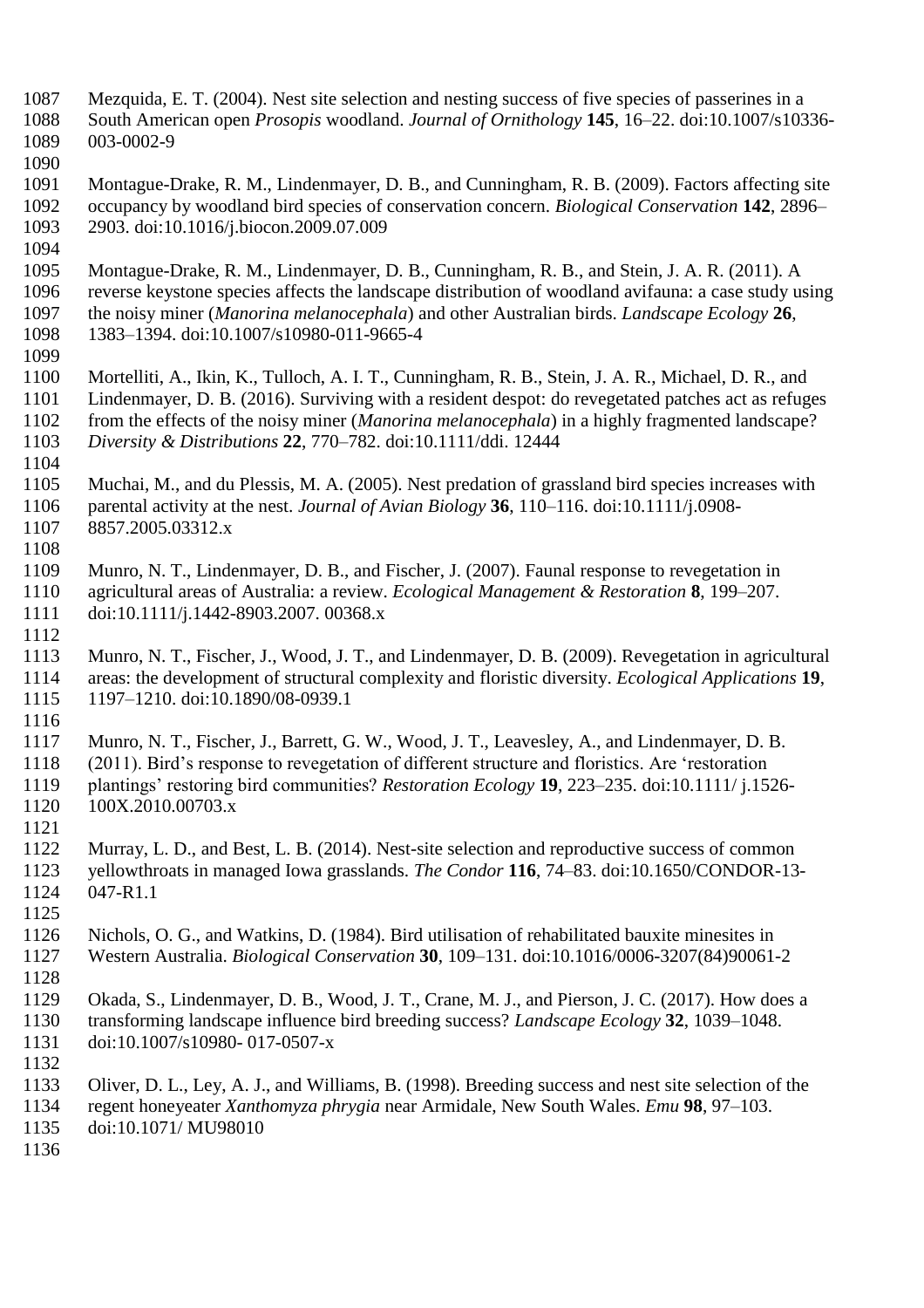- Ortega-Álvarez, R., Lindig-Cisneros, R., MacGregor-Fors, I., Renton, K., and Schondube, J. E.
- (2013). Avian community responses to restoration efforts in a complex volcanic landscape.
- *Ecological Engineering* **53**, 275–283. doi:10.1016/j.ecoleng.2012.12.058
- 
- Pastorok, R. A., MacDonald, A., Sampson, J. R., Pace, W., Yozzo, D. J., and Titre, J. P. (1997). An ecological decision framework for environmental restoration projects. *Ecological Engineering* **9**, 89–107. doi:10.1016/ S0925-8574(97)00036-0
- Paton, D. C., and O'Connor, J. (2010). The State of Australia's Birds 2009: restoring woodland
- habitats for birds. *Wingspan* **20**(Suppl.), 4–5. Piper, S., Catterall, C. P., and Olsen, M. F. (2002).
- Does adjacent land use affect predation of artificial shrub-nests near eucalypt forest edges?
- *Wildlife Research* **29**, 127–133. doi:10.1071/WR01072
- 
- Polyakov, M., Pannell, D. J., Chalak, M., Park, G., Roberts, A., and Rowles, A. D. (2015). Restoring native vegetation in an agricultural landscape: spatial optimization for woodland birds. *Land Economics* **91**, 252–271. doi:10.3368/le.91.2.252
- 

- Prober, S. M., and Smith, F. P. (2009). Enhancing biodiversity persistence
- in intensively used agricultural landscapes: a synthesis of 30 years of research in the Western
- Australian wheatbelt. *Agriculture, Ecosystems & Environment* **132**, 173–191.
- doi:10.1016/j.agee.2009.04.005
- Prober, S. M., Hilbert, D. W., Ferrier, S., Dunlop, M., and Gobbett, D. (2012). Combining community-level spatial modelling and expert knowledge to inform climate adaptation in temperate grassy eucalypt woodlands and related grasslands. *Biodiversity and Conservation* **21**, 1627–1650. doi:10.1007/s10531-012-0268-4
- Prober, S. M., Stol, J., Piper, M., Gupta, V. V. S. R., and Cunningham, S. A. (2014). Towards climate-resilient restoration in mesic eucalypt woodlands: characterizing topsoil biophysical condition in different degradation states. *Plant and Soil* **383**, 231–244. doi:10.1007/s11104- 014- 2170-1
- Pyke, G. H. (1984). Optimal foraging theory: a critical review. *Annual Review of Ecology and Systematics* **15**, 523–575. doi:10.1146/ annurev.es.15.110184.002515
- Rayner, L., Lindenmayer, D. B., Gibbons, P., and Manning, A. D. (2014). Evaluating empirical evidence for decline in temperate woodland birds: a nationally threatened assemblage of species. *Biological Conservation* **171**, 145–155. doi:10.1016/j.biocon.2014.01.029
- Razeng, E., and Watson, D. M. (2012). What do declining woodland birds eat? A synthesis of dietary records. *Emu* **112**, 149–156. doi:10.1071/ MU11099
- Reino, L., Porto, M., Morgado, R., Carvalho, F., Mira, A., and Beja, P. (2010). Does afforestation increase bird nest predation risk in surrounding farmland? *Forest Ecology and Management* **260**, 1359–1366. doi:10.1016/ j.foreco.2010.07.032
- 
- Rey Benayas, J. M., Newton, A. C., Diaz, A., and Bullock, J. M. (2009). Enhancement of
- biodiversity and ecosystem services by ecological restoration: a meta-analysis. *Science* **325**, 1121– 1124. doi:10.1126/ science.1172460
-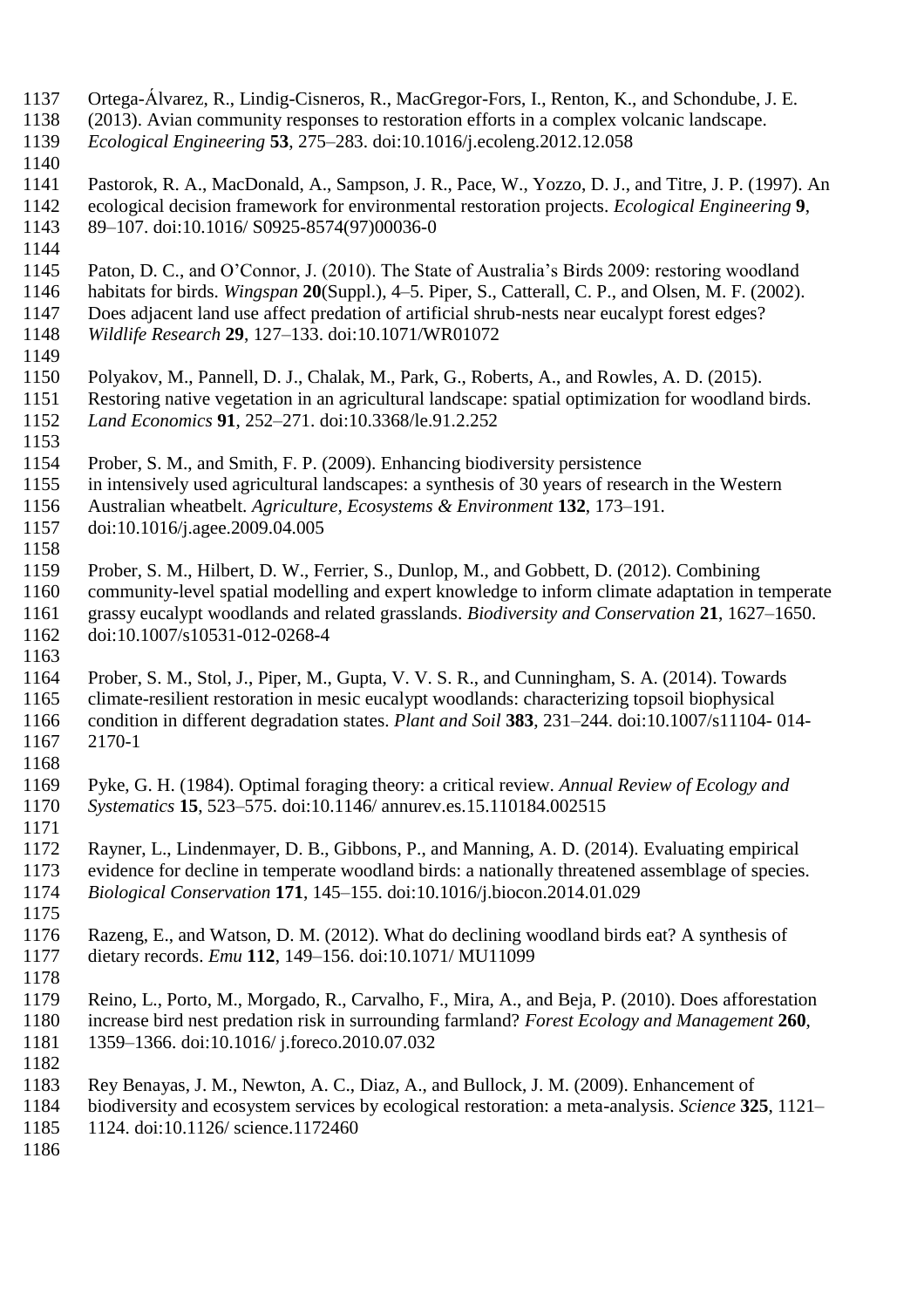Robertson, B. A., and Hutto, R. L. (2006). A framework for understanding ecological traps and an evaluation of existing evidence. *Ecology* **87**, 1075–1085. doi:10.1890/0012-9658(2006)87 [1075:AFFUET]2.0.CO;2 Robertson, O. J., and Radford, J. Q. (2009). Gap-crossing decisions of forest birds in a fragmented landscape. *Austral Ecology* **34**, 435–446. Robinson, D. (1989). Interspecific aggression and territorial behavior between scarlet robin *Petroica multicolor* and flame robin *P. phoenicea. Emu* **89**, 93–101. doi:10.1071/MU9890093 Robinson, D. (1990). The nesting ecology of sympatric scarlet robin *Petroica multicolor* and flame robin *Petroica phoenicea* populations in open eucalypt forest. *Emu* **90**, 40–52. doi:10.1071/MU9900040 Robinson, D. (2006). Is revegetation in the Sheep Pen Creek area, Victoria, improving grey- crowned babbler habitat? *Ecological Management & Restoration* **7**, 93–104. doi:10.1111/j.1442- 8903.2006.00263.x Ruiz-Jaen, M. C., and Aide, T. M. (2005). Restoration success: how is it being measured? *Restoration Ecology* **13**, 569–577. doi:10.1111/ j.1526-100X.2005.00072.x Saunders, D. A., and Curry, P. J. (1990). The impact of agricultural and pastoral industries on birds in the southern half of Western Australia: past, present and future. *Proceedings of the Ecological Society of Australia* **16**, 303–321. Saunders, D. A., and Nicholls, A. O. (2008). Are native birds using revegetated areas? Insights from the Western Australia central wheatbelt. *Ecological Management & Restoration* **9**, 226–229. doi:10.1111/j.1442- 8903.2008.00423.x Saunders, D. A., Hobbs, R. J., and Margules, C. R. (1991). Biological consequences of ecosystem fragmentation: A review. *Conservation Biology* **5**, 18–32. doi:10.1111/j.1523-1739.1991.tb00384.x Schlaepfer, M. A., Runge, M. C., and Sherman, P. W. (2002). Ecological and evolutionary traps. *Trends in Ecology & Evolution* **17**, 474–480. doi:10.1016/S0169-5347(02)02580-6 Schlossberg, S., and King, D. I. (2010). Effects of invasive woody plants on avian nest site selection and nesting success in shrublands. *Animal Conservation* **13**, 286–293. doi:10.1111/j.1469- 1795.2009.00338.x Selwood, K., Mac Nally, R., and Thomson, J. R. (2009). Native bird breeding in a chronosequence of revegetated sites. *Oecologia* **159**, 435–446. doi:10.1007/s00442-008-1221-9 Shanahan, D. F., Miller, C., Possingham, H. P., and Fuller, R. A. (2011). The influence of patch area and connectivity on avian communities in urban revegetation. *Biological Conservation* **144**, 722–729. doi:10.1016/ j.biocon.2010.10.014 Shochat, E., Patten, M. A., Morris, D. W., Reinking, D. L., Wolfe, D. H., and Sherrod, S. K. (2005). Ecological traps in isodars: effects of tallgrass prairie management on bird nest success. *Oikos* **111**, 159–169. doi:10.1111/ j.0030-1299.2005.13907.x Simons, L. S., and Martin, T. E. (1990). Food limitation of avian reproduction: an experiment with the cactus wren. *Ecology* **71**, 869–876. doi:10.2307/1937358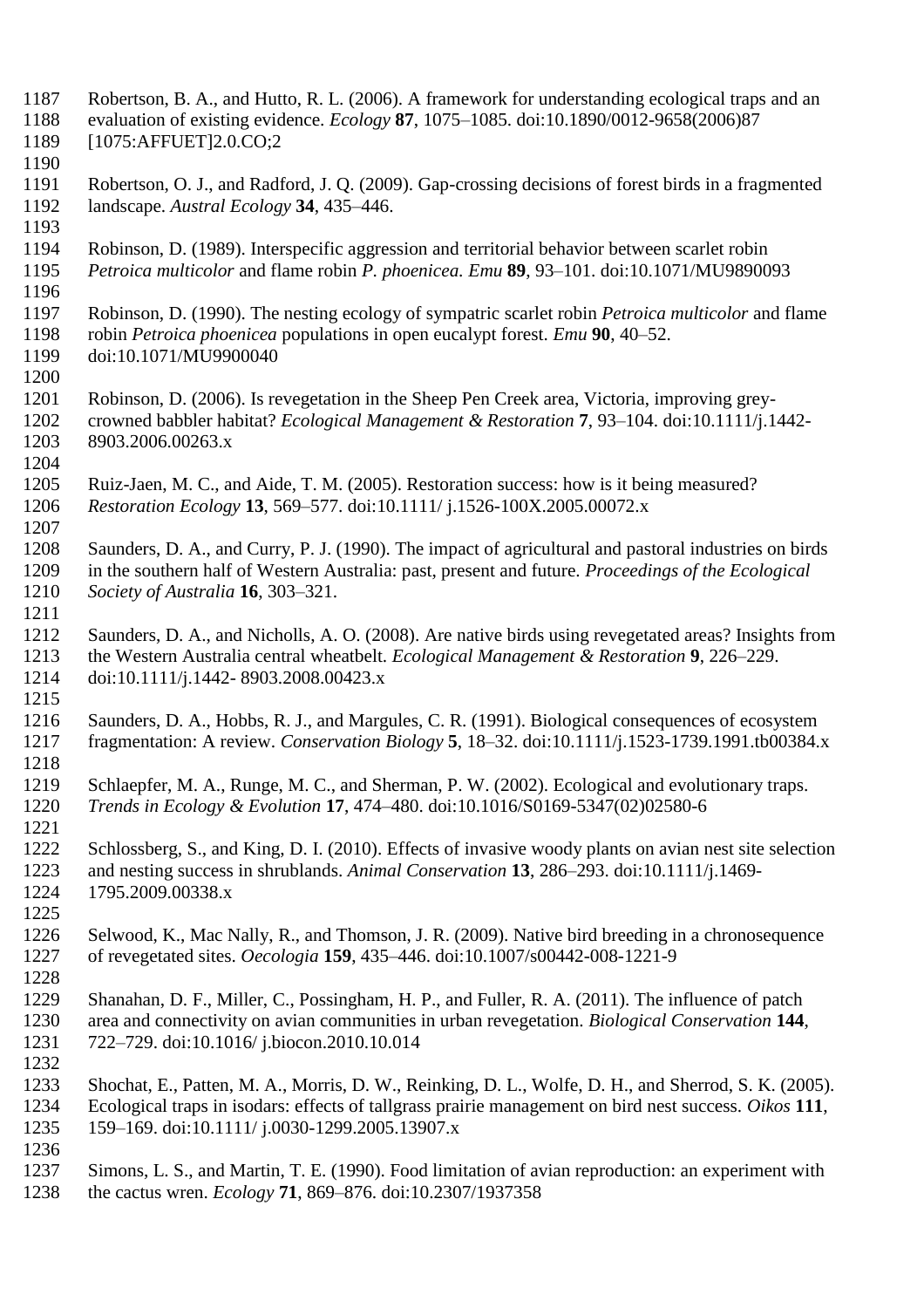Small, S. L., Thompson, F. R. III, Geupel, G. R., and Faaborg, J. (2007). Spotted towhee population dynamics in a riparian restoration context. *The Condor* **109**, 721–732. doi:10.1650/0010- 5422(2007)109[721: STPDIA]2.0.CO;2 Smith, F. P. (2008). Who's planting what, where and why – and who's paying? An analysis of farmland revegetation in the central wheatbelt of Western Australia. *Landscape and Urban Planning* **86**, 66–78. doi:10.1016/j.landurbplan.2007.12.008 Smith, D. M., Finch, D. M., and Hawksworth, D. L. (2009). Black-chinned hummingbird nest-site selection and nest survival in response to fuel reduction in a southwestern riparian forest. *The Condor* **111**, 641–652. doi:10.1525/cond.2009.090089 Soanes, R., Peters, A., Delhey, K., and Doody, J. S. (2015). The influence of nest-site choice and predator sensory cues on nesting success in the crimson finch (*Neochmia phaeton*). *Emu* **115**, 317– 325. doi:10.1071/ MU14046 Stephens, S. E., Koons, D. N., Rotella, J. J., and Willey, D. W. (2004). Effects of habitat fragmentation on avian nesting success: a review of the evidence at multiple spatial scales. *Biological Conservation* **115**, 101–110. doi:10.1016/S0006-3207(03)00098-3 Stirzaker, R., Vertessy, R., and Sarre, A. (2002). 'Trees, Water and Salt: an Australian Guide to Using Trees for Health Catchments and Productive Farms.' (Joint Venture Agroforestry Program: Canberra, ACT.) Taws, N. (2002). 'Bringing Birds Back.' 2nd edn. (Greening Australia: Canberra, ACT.) Taylor, L. N. H., and Ford, H. A. (1998). Predation of artificial nests in a fragmented landscape on the New England Tablelands of New South Wales. *Wildlife Research* **25**, 587–594. doi:10.1071/WR98034 Thomson, J. R., Mac Nally, R., Fleishman, E., and Horrocks, G. F. B. (2007). Predicting bird species distributions in reconstructed landscapes. *Conservation Biology* **21**, 752–766. doi:10.1111/j.1523-1739.2007. 00687.x Thomson, J. R., Moilanen, A. J., Vesk, P. A., Bennett, A. F., and Mac Nally, R. (2009). Where and when to revegetate: a quantitative method for scheduling landscape reconstruction. *Ecological Applications* **19**, 817–828. doi:10.1890/08-0915.1 Twedt, D. J., Wilson, R. R., Henne-Kerr, J. L., and Grosshuesch, D. A. (2002). Avian response to bottomland hardwood reforestation: the first 10 years. *Restoration Ecology* **10**, 645–655. doi:10.1046/j.1526- 100X.2002.01045.x Van Horne, B. (1983). Density as a misleading indicator of habitat quality. *The Journal of Wildlife Management* **47**, 893–901. doi:10.2307/ 3808148 Vander Haegen, W. M., Schroeder, M. A., and DeGraaf, R. M. (2002). Predation on real and artificial nests in shrubsteppe landscapes fragmented by agriculture. *The Condor* **104**, 496–506. doi:10.1650/ 0010-5422(2002)104[0496:PORAAN]2.0.CO;2 Verhulst, S. (1994). Supplementary food in the nestling phase affects reproductive success in pied flycatchers (*Ficedula hypoleuca*). *The Auk* **111**, 714–716.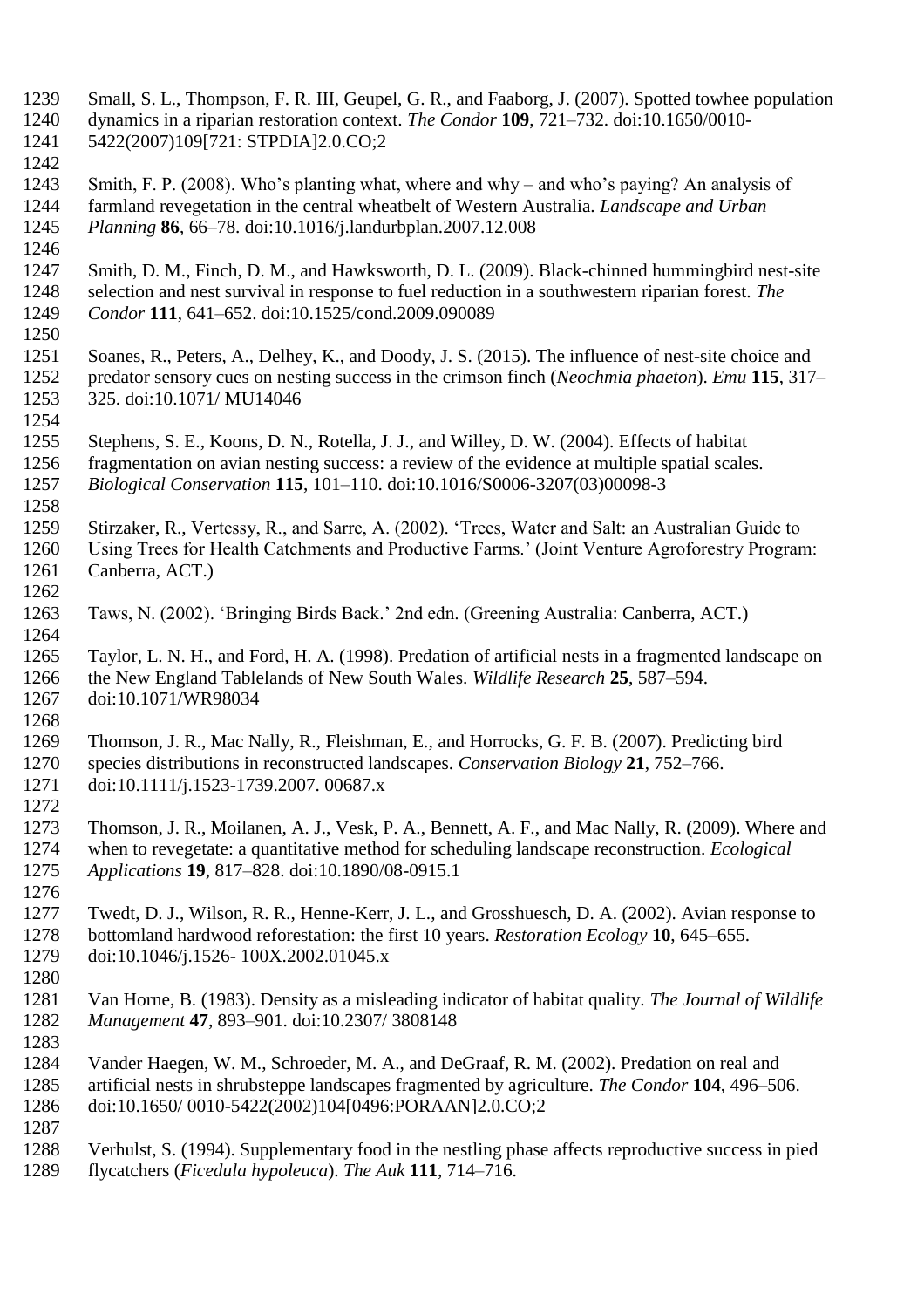Vesk, P. A., and Mac Nally, R. (2006). The clock is ticking: revegetation and habitat for birds and arboreal mammals in rural landscapes of southern Australia. *Agriculture, Ecosystems & Environment* **112**, 356–366. doi:10.1016/j.agee.2005.08.038 Vesk, P. A., Nolan, R., Thomson, J. R., Dorrough, J. W., and Mac Nally, R. (2008). Time lags in provision of habitat resources through revegetation. *Biological Conservation* **141**, 174–186. doi:10.1016/j.biocon.2007.09.010 Vesk, P. A., Robinson, D., van der Ree, R., Wilson, C. M., Saywell, S., and McCarthy, M. A. (2015). Demographic effects of habitat restoration for the grey-crowned babbler *Pomatostomus temporalis*, in Victoria, Australia. *PLoS One* **10**, e0130153. doi:10.1371/journal.pone.0130153 von Brömssen, A., and Jansson, C. (1980). Effects of food addition to willow tit *Parus montanus*  and crested tit *P. cristatus* at the time of breeding. *Ornis Scandinavica* **11**, 173–178. doi:10.2307/3676121 Waldron, A., Miller, D. C., Redding, D., Mooers, A., Kuhn, T. S., Nibbelink, N., Roberts, J. T., Tobias, J. A., and Gittleman, J. L. (2017). Reductions in global biodiversity loss predicted from conservation spending. *Nature* **551**, 364–367. doi:10.1038/nature24295 Walk, J. W., Kershner, E. L., Benson, T. J., and Warner, R. E. (2010). Nesting success of grassland birds in small patches in an agricultural landscape. *The Auk* **127**, 328–334. doi:10.1525/auk.2009.09180 Wallach, A. D., Johnson, C. N., Ritchie, E. G., and O'Neill, A. J. (2010). Predator control promotes invasive dominated ecological states. *Ecology Letters* **13**, 1008–1018. Wallach, A. D., Bekoff, M., Nelson, M. P., and Ramp, D. (2015). Promoting predators and compassionate conservation. *Conservation Biology* **29**, 1481–1484. doi:10.1111/cobi.12525 Weidinger, K. (2002). Interactive effects of concealment, parental behaviour and predators on the survival of open passerine nests. *Journal of Animal Ecology* **71**, 424–437. doi:10.1046/j.1365-2656. 2002.00611.x Wellicome, T. I., Danielle Todd, L., Poulin, R. G., Holroyd, G. L., and Fisher, R. J. (2013). Comparing food limitation among three stages of nesting: supplementation experiments with the burrowing owl. *Ecology and Evolution* **3**, 2684–2695. doi:10.1002/ece3.616 Westphal, M. I., Field, S. A., and Possingham, H. P. (2007). Optimizing landscape configuration: a case study of woodland birds in the Mount Lofty Ranges, South Australia. *Landscape and Urban Planning* **81**, 56–66. doi:10.1016/j.landurbplan.2006.10.015 Willson, M. F., Morrison, J. L., Sieving, K. E., De Santo, T. L., Santisteban, L., and Díaz, I. (2001). Patterns of predation risk and survival of bird nests in a Chilean agricultural landscape. *Conservation Biology* **15**, 447–456. doi:10.1046/j.1523-1739.2001.015002447.x Wood, D. R., Burger, W. L. Jr, Bowman, J. L., and Hardy, C. L. (2004). Avian community response to pine: grassland restoration. *Wildlife Society Bulletin* **32**, 819–828. doi:10.2193/0091- 7648(2004)032[0819: ACRTPR]2.0.CO;2